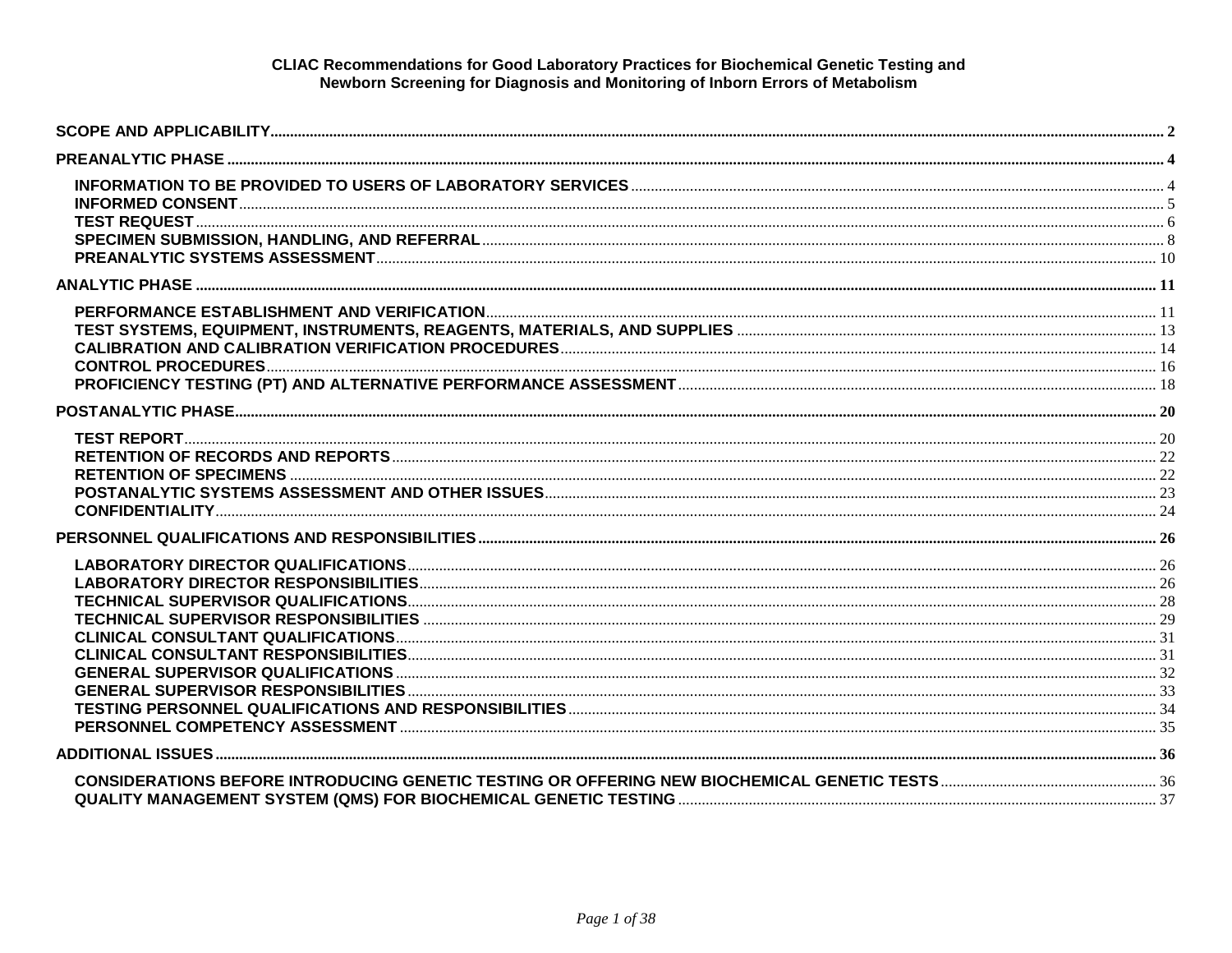#### **CLIAC Recommendations for Good Laboratory Practices for Biochemical Genetic Testing and Newborn Screening for Diagnosis and Monitoring of Inborn Errors of Metabolism**

### **SCOPE AND APPLICABILITY**

<span id="page-1-0"></span>

|                                                                                                                                                                                                                                                                                                                                                                                                                                                                                                  | <b>CLIAC Recommendations</b>                                                                                                                                                                                                                                                                                                                                                                                                                                                                                                                                                                                                           |                                                                                                                                                                                                                                                                                                                                                                                                                                                                                                                                        |  |
|--------------------------------------------------------------------------------------------------------------------------------------------------------------------------------------------------------------------------------------------------------------------------------------------------------------------------------------------------------------------------------------------------------------------------------------------------------------------------------------------------|----------------------------------------------------------------------------------------------------------------------------------------------------------------------------------------------------------------------------------------------------------------------------------------------------------------------------------------------------------------------------------------------------------------------------------------------------------------------------------------------------------------------------------------------------------------------------------------------------------------------------------------|----------------------------------------------------------------------------------------------------------------------------------------------------------------------------------------------------------------------------------------------------------------------------------------------------------------------------------------------------------------------------------------------------------------------------------------------------------------------------------------------------------------------------------------|--|
| <b>CLIA Requirements</b>                                                                                                                                                                                                                                                                                                                                                                                                                                                                         | <b>Key Points</b>                                                                                                                                                                                                                                                                                                                                                                                                                                                                                                                                                                                                                      | <b>Clarifications</b>                                                                                                                                                                                                                                                                                                                                                                                                                                                                                                                  |  |
| Genetic testing is not defined under CLIA<br>(The CLIA regulations define laboratory<br>testing to which the regulations apply, but do<br>not contain definitions of specific testing<br>specialties and subspecialties. CLIA<br>provides specialty requirements for clinical<br>cytogenetic testing but not for other genetic<br>testing, which is subject to quality system<br>requirements for nonwaived testing and<br>personnel requirements for high complexity<br>testing as applicable.) | Recommendations for good laboratory practices should be<br>1.<br>developed to provide guidance for laboratories performing<br>biochemical genetic testing (BGT) and newborn screening<br>for inherited metabolic diseases in meeting applicable<br>CLIA requirements and in applying additional quality<br>assurance measures needed for these tests. These<br>recommendations should be useful for improving the<br>quality of BGT in general, which should improve the<br>quality of patient care associated with diagnosis and<br>management (including monitoring) of inborn errors of<br>metabolism (IEM) (see Clarification #1). | The field of BGT is diverse and includes testing for different<br>types of IEMs, different types of testing (e.g. testing of<br>metabolites such as organic acids and amino acids,<br>functional testing, and enzyme assays), and on different<br>specimen types (e.g. blood, urine, cerebrospinal fluid (CSF),<br>skin fibroblasts, muscle, liver, etc). Guidance for good<br>laboratory practices is needed to address the quality<br>assurance measures needed for these tests.<br>Definitions with exclusions (as examples):<br>2. |  |
|                                                                                                                                                                                                                                                                                                                                                                                                                                                                                                  | 2. CLIAC did not see an existing definition that uniquely<br>defines BGT. It should be recognized that any definition<br>will be imperfect and will need to have exceptions defined.<br>For example, the CLIAC 2001 definition suggested that<br>congenital adrenal hyperplasia (CAH) testing and<br>hemoglobin electrophoresis be considered BGTs (See<br>Clarification #2).                                                                                                                                                                                                                                                          | a. CLIAC 2001 definition included tests that are<br>predominantly used to detect IEMs, heritable genotypes,<br>gene products of genetic variations, or mutations for<br>clinical purposes. Exclusions were stated that "Tests<br>that are used primarily for other purposes but may<br>contribute to diagnosing a genetic disease would NOT<br>be covered by this definition."                                                                                                                                                         |  |
|                                                                                                                                                                                                                                                                                                                                                                                                                                                                                                  | The recommendations should apply to testing for<br>3.<br>diagnosis and monitoring of IEM to include the following:                                                                                                                                                                                                                                                                                                                                                                                                                                                                                                                     | The Secretary's Advisory Committee on Genetics,<br>b.<br>Health, and Society (SACGHS) provided an example of                                                                                                                                                                                                                                                                                                                                                                                                                           |  |
|                                                                                                                                                                                                                                                                                                                                                                                                                                                                                                  | Testing performed by BGT laboratories<br>a.                                                                                                                                                                                                                                                                                                                                                                                                                                                                                                                                                                                            | what might or might not be covered: "For example,<br>amino acid analysis to detect metabolic disorders such                                                                                                                                                                                                                                                                                                                                                                                                                            |  |
|                                                                                                                                                                                                                                                                                                                                                                                                                                                                                                  | BGT even if performed outside of a BGT laboratory,<br>b.<br>but not necessarily including routine chemistry and                                                                                                                                                                                                                                                                                                                                                                                                                                                                                                                        | as PKU is considered a genetic test, but use of this<br>analysis to monitor general nutritional status is NOT."                                                                                                                                                                                                                                                                                                                                                                                                                        |  |
|                                                                                                                                                                                                                                                                                                                                                                                                                                                                                                  | other testing performed in general laboratories that<br>would not require BGT interpretation (see Clarification<br>$#3a-b$ and $#4)$                                                                                                                                                                                                                                                                                                                                                                                                                                                                                                   | Examples of tests that would and would not be not covered<br>3.<br>by the expected new guideline include:                                                                                                                                                                                                                                                                                                                                                                                                                              |  |
|                                                                                                                                                                                                                                                                                                                                                                                                                                                                                                  | Newborn screening (NBS) for inborn errors of<br>C.<br>metabolism (excluding congenital hyperthyroidism or<br>thyroid profiles, hemoglobinopathies, infectious<br>diseases, and other non-heritable diseases)                                                                                                                                                                                                                                                                                                                                                                                                                           | a. Examples of tests to which the expected guideline should<br>apply include: Tay-Sachs (diagnostic and carrier testing)<br>and other enzyme assays, acylcarnitine profile, urine<br>organic acid analyses, amino acid analyses,                                                                                                                                                                                                                                                                                                       |  |
|                                                                                                                                                                                                                                                                                                                                                                                                                                                                                                  | d. The BGT aspects of those tests that encompass BGT<br>and other areas (See Clarification #5)                                                                                                                                                                                                                                                                                                                                                                                                                                                                                                                                         | neurotransmitter analysis in CSF, NBS for IEM,<br>transferrin saturation immunoelectrophoresis for<br>carbohydrate deficient glycoprotein syndromes, and                                                                                                                                                                                                                                                                                                                                                                               |  |
|                                                                                                                                                                                                                                                                                                                                                                                                                                                                                                  | 4. If testing performed for diagnosis and monitoring of IEM<br>involves nucleic acid testing, the CLIAC good laboratory<br>practice recommendations for molecular genetic testing<br>should apply to the molecular aspects.                                                                                                                                                                                                                                                                                                                                                                                                            | other analyses requiring interpretation regarding the<br>patient's heritable conditions when reporting test results<br>(i.e., the ordering physician and/or other users of the test<br>results may need assistance in interpreting test results                                                                                                                                                                                                                                                                                        |  |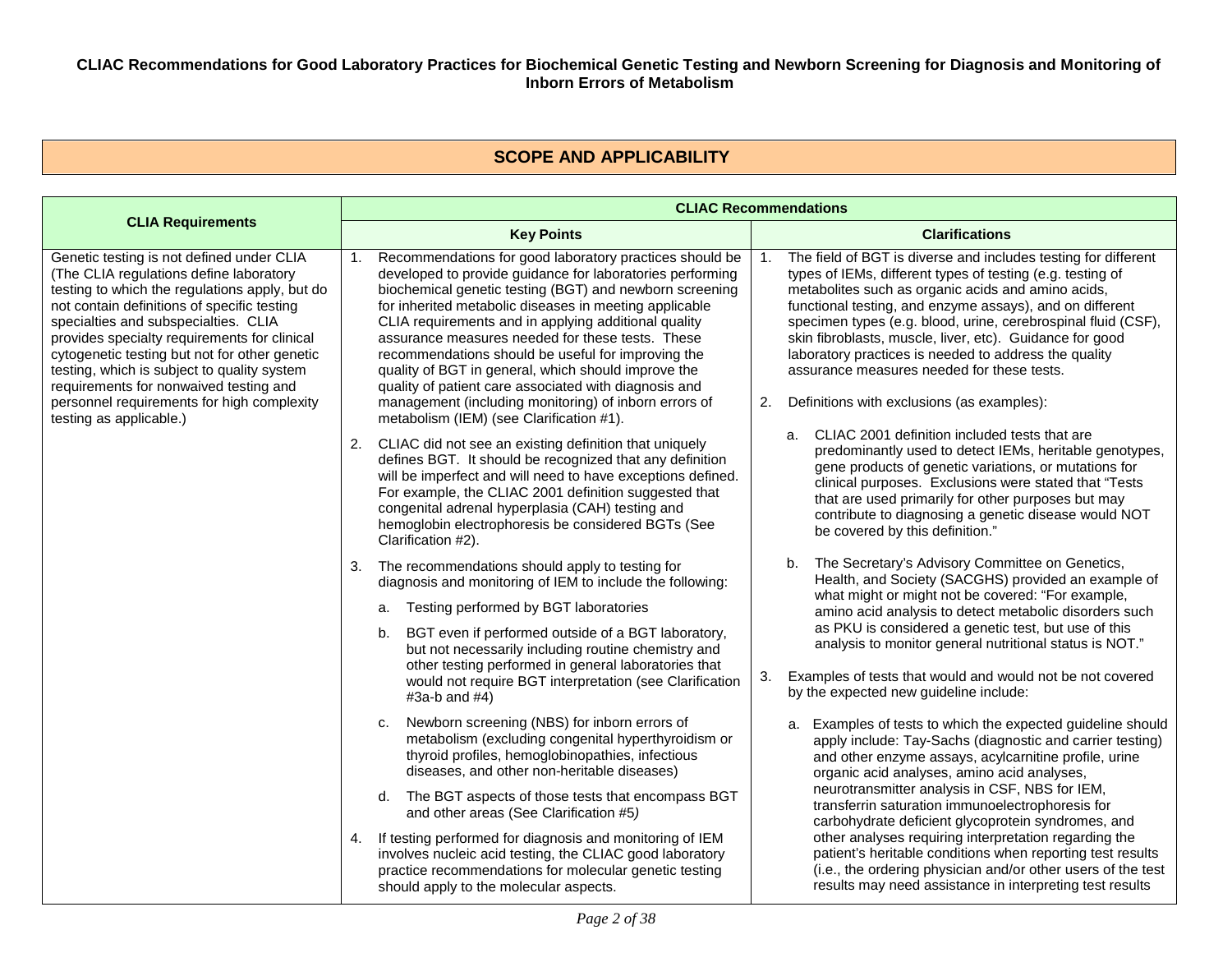|                          | <b>CLIAC Recommendations</b>                                                                                                                                                                                                                                                                                                                                                                                                                                                                                                  |                                                                                                                                                                                                                                                                                                                                                                                                                                                                                                                           |  |  |  |  |
|--------------------------|-------------------------------------------------------------------------------------------------------------------------------------------------------------------------------------------------------------------------------------------------------------------------------------------------------------------------------------------------------------------------------------------------------------------------------------------------------------------------------------------------------------------------------|---------------------------------------------------------------------------------------------------------------------------------------------------------------------------------------------------------------------------------------------------------------------------------------------------------------------------------------------------------------------------------------------------------------------------------------------------------------------------------------------------------------------------|--|--|--|--|
| <b>CLIA Requirements</b> | <b>Key Points</b>                                                                                                                                                                                                                                                                                                                                                                                                                                                                                                             | <b>Clarifications</b>                                                                                                                                                                                                                                                                                                                                                                                                                                                                                                     |  |  |  |  |
|                          | The need for genetic interpretation of "questionable" or<br>"situational" tests (for example, diseases that involve<br>chemistry or hematology testing and that are not usually<br>considered BGT but in certain situations may indicate<br>genetic conditions), should be addressed in the test report<br>section (See clarification #4). For these tests, clarification<br>should be made on the relationship between the purpose<br>of the test and the need for its interpretation in relation to a<br>genetic condition. | for the patient's heritable conditions).<br>b. Examples of tests that are not intended to be covered by<br>the expected guideline include routinely performed tests<br>that generate analytic results and usually do not need<br>additional interpretation for the requesting physician:<br>Lipid profiles, cholesterol, transferrin saturation analysis<br>for hemochromatosis or alcoholic liver disease, glucose,<br>lactate, thyroid profile and other endocrine studies. This<br>list of examples is not exhaustive. |  |  |  |  |
|                          | The impact on a non-genetic laboratory (e.g., a chemistry<br>6.<br>laboratory) that usually performs certain tests that are<br>considered BGT should be considered (See Clarification<br>#6).                                                                                                                                                                                                                                                                                                                                 | Whether or not a test is intended to be covered by this<br>C.<br>expected guideline is not based on whether a test is a<br>multianalyte or single-analyte assay. A single-analyte                                                                                                                                                                                                                                                                                                                                         |  |  |  |  |
|                          | Though the recommended good laboratory practices are<br>7.<br>intended for BGT and emphasize quality assurance in the<br>preanalytic and postanalytic phases of testing, many<br>recommended practices apply to all laboratory testing.<br>The good laboratory practice recommendations are<br>voluntary guidelines rather than regulatory requirements,<br>therefore general laboratories can also implement them                                                                                                            | assay that requires interpretation for diagnosis and<br>management of IEM would be covered.<br>Examples of tests that are usually not considered<br>4.<br>biochemical genetic tests but might indicate or monitor<br>genetic conditions in certain situations:                                                                                                                                                                                                                                                            |  |  |  |  |
|                          | where appropriate to improve test quality.<br>While this document is for the purpose of laboratory<br>8.<br>guidance, CLIAC looks forward to the development of an<br>MMWR document to educate users of laboratory services,<br>including healthcare providers. CLIAC also sees this                                                                                                                                                                                                                                          | Monitoring transferrin for iron overload disease<br>a.<br>b.<br>Diagnosis and monitoring of clotting disorders<br>Diagnosis and monitoring of hemoglobinopathies<br>c.                                                                                                                                                                                                                                                                                                                                                    |  |  |  |  |
|                          | document as a basis for future educational efforts<br>including education of patients and families.                                                                                                                                                                                                                                                                                                                                                                                                                           | HbA1c for monitoring diabetes mellitus<br>d.<br>The diagnosis, monitoring, and management of IEM usually<br>5.<br>involves a combination of BGT and other laboratory testing<br>(e.g., monitoring glucose and electrolytes in glycogen<br>storage disease). This does not mean that all of the tests<br>used to diagnose and manage IEM are biochemical genetic<br>tests.                                                                                                                                                 |  |  |  |  |
|                          |                                                                                                                                                                                                                                                                                                                                                                                                                                                                                                                               | In New York, the state requirements for genetic testing apply<br>6.<br>to molecular genetic laboratories. For BGT, CLIAC intends<br>that the good laboratory practices should apply to the testing<br>regardless of where performed.                                                                                                                                                                                                                                                                                      |  |  |  |  |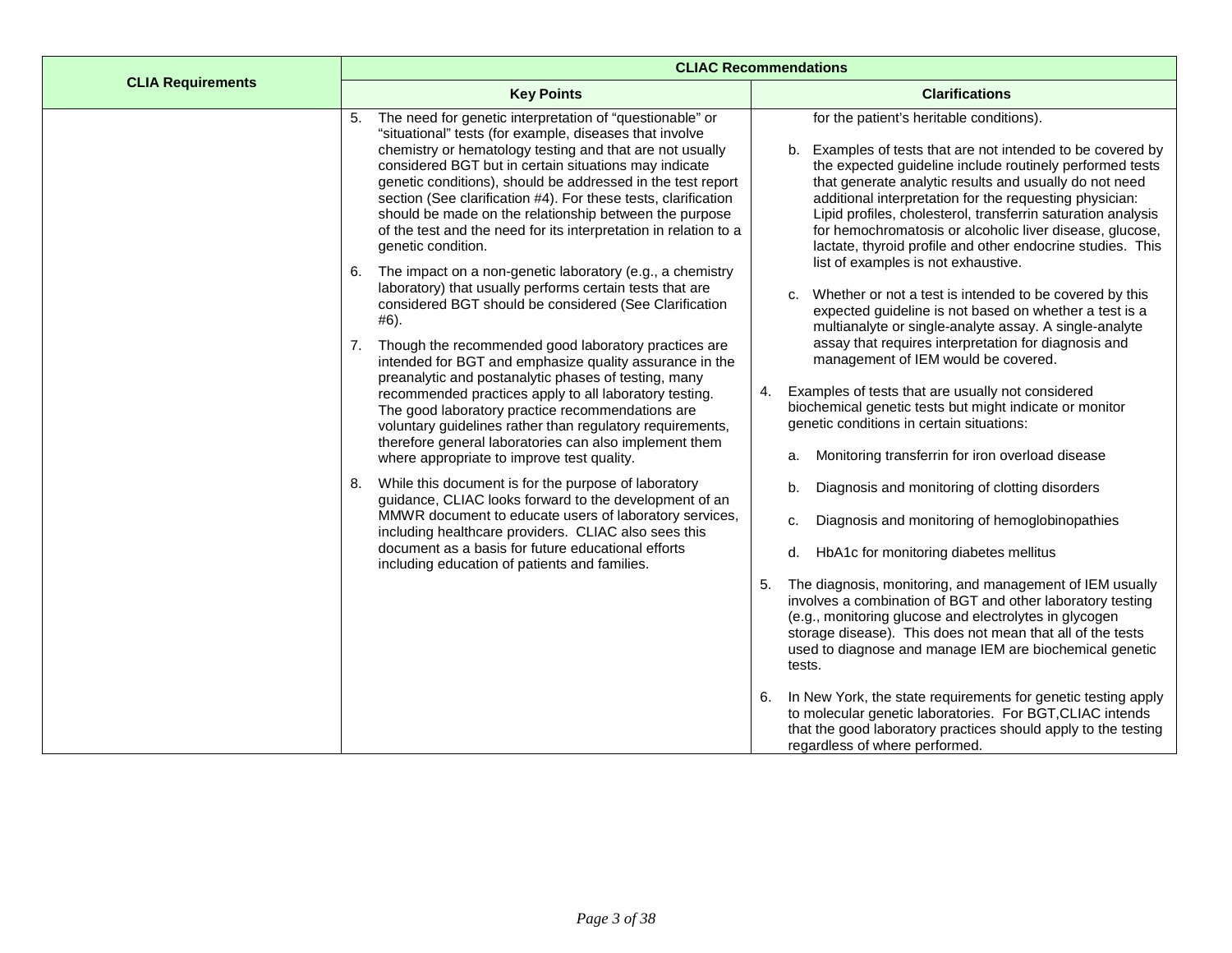## **PREANALYTIC PHASE**

<span id="page-3-1"></span><span id="page-3-0"></span>

|                                                                                                                                                                                                                                                                                                                                                                                                                                                                                                           | <b>CLIAC Recommendations</b>                                                                                                                                                                                                                                                                                                                                                                                                                                                                                                                                                                                                                                                                                                                                                                                                                                                                                                                                                                                                                                                                                                                                                                                                                                                                                                                                                                                                                                                                                                                                                                                                                                                                                                                             |                                                                                                                                                                                                                                                                                                                                                                                                                                                                                                                                                                                                                                                                                                                                                                                                                                                                                                                                                                                                                                                                                                                                                                                                                                                                                                                                                                                                                                                                                                                                                                                                                                                                                                                                                                                                                                                                                                                                                                                                                                                                                                                                                                                 |  |
|-----------------------------------------------------------------------------------------------------------------------------------------------------------------------------------------------------------------------------------------------------------------------------------------------------------------------------------------------------------------------------------------------------------------------------------------------------------------------------------------------------------|----------------------------------------------------------------------------------------------------------------------------------------------------------------------------------------------------------------------------------------------------------------------------------------------------------------------------------------------------------------------------------------------------------------------------------------------------------------------------------------------------------------------------------------------------------------------------------------------------------------------------------------------------------------------------------------------------------------------------------------------------------------------------------------------------------------------------------------------------------------------------------------------------------------------------------------------------------------------------------------------------------------------------------------------------------------------------------------------------------------------------------------------------------------------------------------------------------------------------------------------------------------------------------------------------------------------------------------------------------------------------------------------------------------------------------------------------------------------------------------------------------------------------------------------------------------------------------------------------------------------------------------------------------------------------------------------------------------------------------------------------------|---------------------------------------------------------------------------------------------------------------------------------------------------------------------------------------------------------------------------------------------------------------------------------------------------------------------------------------------------------------------------------------------------------------------------------------------------------------------------------------------------------------------------------------------------------------------------------------------------------------------------------------------------------------------------------------------------------------------------------------------------------------------------------------------------------------------------------------------------------------------------------------------------------------------------------------------------------------------------------------------------------------------------------------------------------------------------------------------------------------------------------------------------------------------------------------------------------------------------------------------------------------------------------------------------------------------------------------------------------------------------------------------------------------------------------------------------------------------------------------------------------------------------------------------------------------------------------------------------------------------------------------------------------------------------------------------------------------------------------------------------------------------------------------------------------------------------------------------------------------------------------------------------------------------------------------------------------------------------------------------------------------------------------------------------------------------------------------------------------------------------------------------------------------------------------|--|
| <b>CLIA Requirements</b>                                                                                                                                                                                                                                                                                                                                                                                                                                                                                  | <b>Key Points</b>                                                                                                                                                                                                                                                                                                                                                                                                                                                                                                                                                                                                                                                                                                                                                                                                                                                                                                                                                                                                                                                                                                                                                                                                                                                                                                                                                                                                                                                                                                                                                                                                                                                                                                                                        | <b>Clarifications</b>                                                                                                                                                                                                                                                                                                                                                                                                                                                                                                                                                                                                                                                                                                                                                                                                                                                                                                                                                                                                                                                                                                                                                                                                                                                                                                                                                                                                                                                                                                                                                                                                                                                                                                                                                                                                                                                                                                                                                                                                                                                                                                                                                           |  |
|                                                                                                                                                                                                                                                                                                                                                                                                                                                                                                           | <b>INFORMATION TO BE PROVIDED TO USERS OF LABORATORY SERVICES</b>                                                                                                                                                                                                                                                                                                                                                                                                                                                                                                                                                                                                                                                                                                                                                                                                                                                                                                                                                                                                                                                                                                                                                                                                                                                                                                                                                                                                                                                                                                                                                                                                                                                                                        |                                                                                                                                                                                                                                                                                                                                                                                                                                                                                                                                                                                                                                                                                                                                                                                                                                                                                                                                                                                                                                                                                                                                                                                                                                                                                                                                                                                                                                                                                                                                                                                                                                                                                                                                                                                                                                                                                                                                                                                                                                                                                                                                                                                 |  |
| Requirements relating to providing<br>information for patient preparation and test<br>request include:<br>• The laboratory must have written policies<br>and procedures for preparation of patients<br>(S493.1242(a)(1));<br>• The laboratory must have written policies<br>for test requests (§493.1241);<br>• The clinical consultant must be available<br>to assist the laboratory's clients in<br>ensuring that appropriate tests are<br>ordered to meet the clinical expectations<br>(S493.1457(b)). | Laboratories are responsible for providing information<br>1.<br>regarding the tests they offer to users of their services to<br>facilitate selection of appropriate tests and test ordering.<br>This role has been increasingly recognized by professional<br>societies representing the laboratory community.<br>2.<br>Laboratories should provide the following information to<br>their users:<br>a. Information necessary for selecting appropriate<br>testing $-$<br>A list of the tests performed;<br>For each test $-$<br>ii.<br>Intended use (See Clarification #1-2);<br>1)<br>Indications for testing;<br>2)<br>When appropriate, information about<br>3)<br>important performance characteristics and/or<br>limitations of the test that could affect<br>sensitivity and/or specificity (See Clarification<br>#3);<br>Test method and testing procedures to be<br>4)<br>used, including CPT codes when<br>appropriate; and<br>Whether testing is performed with an FDA-<br>5)<br>cleared or approved test system, a<br>laboratory-developed test, or investigational<br>under FDA oversight.<br>Information on appropriate collection, handling, and<br>b.<br>submission of samples (to expand in next section) -<br>Any necessary patient preparation, when<br>i.<br>appropriate;<br>Specimen type, amount/volume, and collection<br>ii.<br>container/device;<br>Specimen preparation;<br>iii.<br>Specimen stability and transport conditions;<br>iv.<br>Reasons for rejection of specimens.<br>v.<br>Types of patient information required to perform and<br>c.<br>interpret the test, (including, as applicable, patient<br>consent information in compliance with federal, state,<br>and local requirements, and whether pre-authorization | 1. For BGT, intended use may be described as "The (analyte or<br>panel of analytes) in (sample type), intended for (diagnosis<br>and/or management) of (disorder or group of disorders) in<br>(population). Examples: 1) Amino acid analysis in plasma,<br>intended for diagnosis and management of amino acid<br>disorders in newborns/infants/children/adults; and 2) Enzyme<br>assay for galactose-1-uridyl-transferase in red blood cells,<br>intended for the diagnosis of galactosemia in patients<br>suspected to have the disorder or for carrier testing in family<br>members.<br>2.<br>In FDA Guidance Document "Newborn Screening Test<br>Systems for Amino Acids, Free Carnitine, and Acylcarnitines<br>Using Tandem Mass Spectrometry", intended use is<br>described as "each amino acid, free carnitine, and<br>acylcarnitine that your device is intended to measure, the<br>specific population (e.g., newborns) for which the test is<br>intended, and the acceptable specimen type (e.g., whole<br>blood on filter paper)".<br>3.<br>Test limitations could be related to the assay or the<br>physiology of the biological condition and include:<br>Sources of assay interference, inappropriate sample<br>a.<br>types for analysis (e.g., plasma sample for evaluating a<br>renal transport defect), timing of specimen collection,<br>and other factors that might influence test performance<br>or interpretation of many biochemical genetic and<br>newborn screening tests, such as whether the patient is<br>fasting or fed, transfused, on medications, sick or well.<br>Variability in expression of biochemical phenotypes<br>b.<br>(e.g., low excretor variants of glutaric aciduria type 1,<br>intermittent findings of fatty acid oxidation disorders, or<br>normal analyte levels in intermittent maple syrup urine<br>disease (MSUD).<br>Since biochemical genetic tests primarily evaluate<br>4.<br>phenotypes, informed consent should not generally be<br>necessary unless required by law or regulations.<br>Since biochemical genetic tests primarily evaluate<br>5.<br>phenotypes, this statement may not always need to be<br>provided. |  |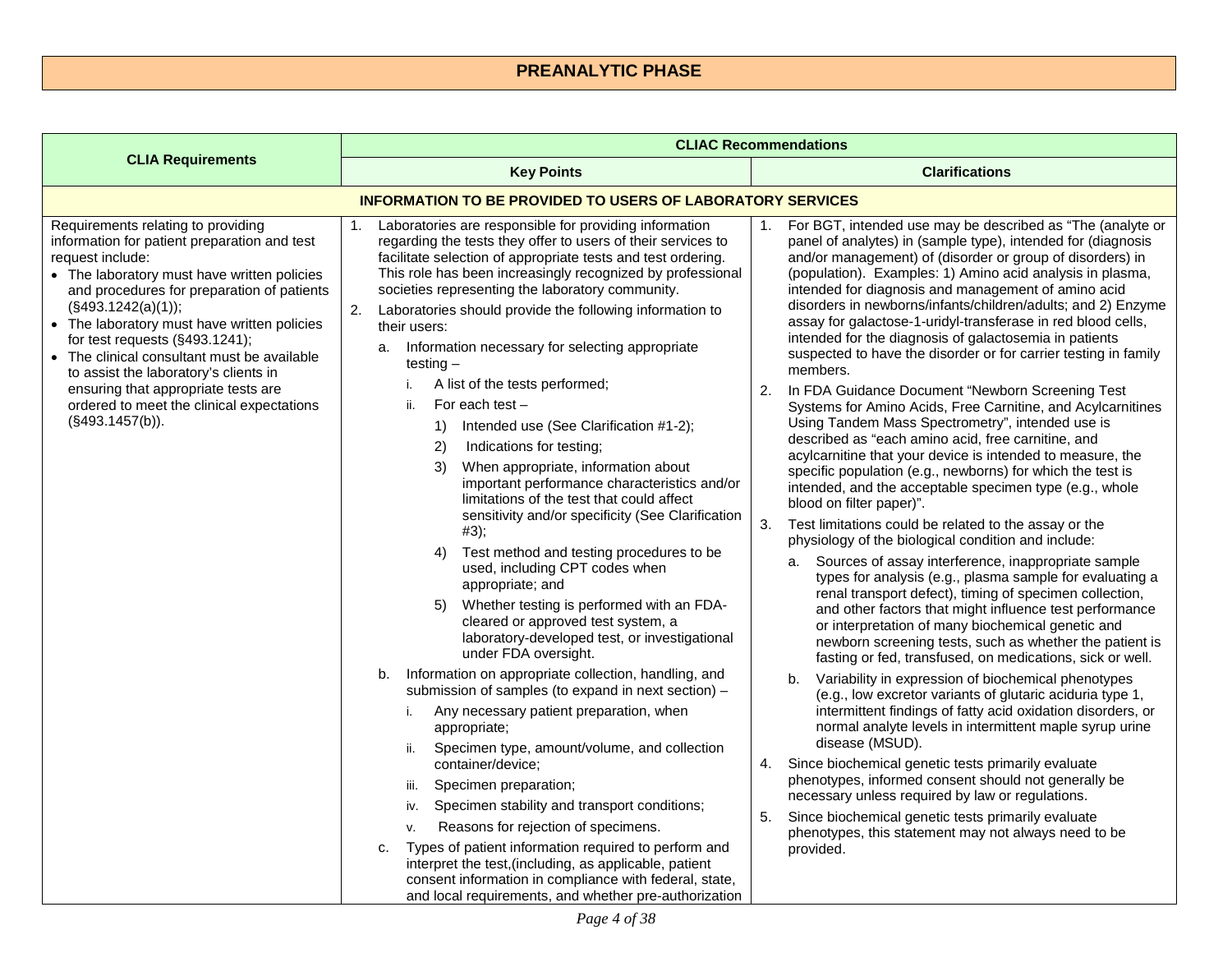|                          | <b>CLIAC Recommendations</b>                                                                                                                                                                                                                                                                                                                                                                                                                                                                                                                                                                                                                                                                                                                                     |                       |  |
|--------------------------|------------------------------------------------------------------------------------------------------------------------------------------------------------------------------------------------------------------------------------------------------------------------------------------------------------------------------------------------------------------------------------------------------------------------------------------------------------------------------------------------------------------------------------------------------------------------------------------------------------------------------------------------------------------------------------------------------------------------------------------------------------------|-----------------------|--|
| <b>CLIA Requirements</b> | <b>Key Points</b>                                                                                                                                                                                                                                                                                                                                                                                                                                                                                                                                                                                                                                                                                                                                                | <b>Clarifications</b> |  |
|                          | is required) (Also see Clarification #4).<br>Availability of consultation and discussion from the<br>d.<br>laboratory;<br>e. When indicated, implications of test results for<br>relatives or family members (See clarification #5).<br>Laboratories should ensure the information provided in<br>3.<br>this preanalytic phase is consistent with information<br>included on test reports.<br>Laboratories should determine effective ways to provide<br>the preanalytic information to their clients. There may not<br>be a "one-size-fits-all" approach for all laboratories but at a<br>minimum, laboratories should ensure the information is<br>available from accessible resources, such as laboratory<br>websites, in-service directories, or information |                       |  |
|                          | sheetsLaboratories may also wish to be more proactive<br>in providing the information and should determine the<br>situations when the proactive approach is necessary.                                                                                                                                                                                                                                                                                                                                                                                                                                                                                                                                                                                           |                       |  |

<span id="page-4-0"></span>

|                                                                   | <b>CLIAC Recommendations</b>                                                                                                                                                                                                                                                                                                                                                                                                                                                                                                                                                                                                                                                                                                                                                                                                                                                                                                                                                                                                                                                                                                                                                     |                                                                                                                                                                                                                                                                                                                                                                                                                                                                                                                                                                                                                                                                                                                                                                                                                                                                                                                                                                                                                                                                                                                                                                                                                                          |  |
|-------------------------------------------------------------------|----------------------------------------------------------------------------------------------------------------------------------------------------------------------------------------------------------------------------------------------------------------------------------------------------------------------------------------------------------------------------------------------------------------------------------------------------------------------------------------------------------------------------------------------------------------------------------------------------------------------------------------------------------------------------------------------------------------------------------------------------------------------------------------------------------------------------------------------------------------------------------------------------------------------------------------------------------------------------------------------------------------------------------------------------------------------------------------------------------------------------------------------------------------------------------|------------------------------------------------------------------------------------------------------------------------------------------------------------------------------------------------------------------------------------------------------------------------------------------------------------------------------------------------------------------------------------------------------------------------------------------------------------------------------------------------------------------------------------------------------------------------------------------------------------------------------------------------------------------------------------------------------------------------------------------------------------------------------------------------------------------------------------------------------------------------------------------------------------------------------------------------------------------------------------------------------------------------------------------------------------------------------------------------------------------------------------------------------------------------------------------------------------------------------------------|--|
| <b>CLIA Requirements</b>                                          | <b>Key Points</b>                                                                                                                                                                                                                                                                                                                                                                                                                                                                                                                                                                                                                                                                                                                                                                                                                                                                                                                                                                                                                                                                                                                                                                | <b>Clarifications</b>                                                                                                                                                                                                                                                                                                                                                                                                                                                                                                                                                                                                                                                                                                                                                                                                                                                                                                                                                                                                                                                                                                                                                                                                                    |  |
|                                                                   | <b>INFORMED CONSENT</b>                                                                                                                                                                                                                                                                                                                                                                                                                                                                                                                                                                                                                                                                                                                                                                                                                                                                                                                                                                                                                                                                                                                                                          |                                                                                                                                                                                                                                                                                                                                                                                                                                                                                                                                                                                                                                                                                                                                                                                                                                                                                                                                                                                                                                                                                                                                                                                                                                          |  |
| No requirements for laboratories to<br>document informed consent. | While informed consent is required in at least 12 states for<br>genetic tests in general and recommended for many<br>(mostly molecular and cytogenetic tests), CLIAC is not<br>aware of any professional practice guideline specifically<br>recommending informed consent for biochemical genetic<br>tests.<br>Biochemical genetic tests typically analyze phenotypes,<br>2.<br>rather than genotypes. It was suggested that informed<br>consent is not generally needed except where required by<br>state and local requirements. When informed consent is<br>required, unless documentation of signed informed<br>consent is mandated, attestation to informed consent by<br>submitting healthcare providers should be adequate (refer<br>also to Clarification #1).<br>Regarding consent issues related to NBS for heritable<br>3.<br>conditions, CLIAC reviewed the document "Parental<br>Consent in Public Health Newborn Screening Programs"<br>by the Association of Public Health Laboratories (APHL)<br>and agrees with their recommendations regarding<br>communications with parents regarding NBS. CLIAC felt<br>one of the recommendations could be construed as an | The following clarification is provided in MGT MMWR and<br>applies also to BGT:<br>All laboratory testing should be based on informed<br>a.<br>decision-making. The laboratory should be responsible<br>for providing its users with the information necessary for<br>making informed decisions, and should be available to<br>assist in determining the appropriate level of informed<br>consent.<br>Informed consent is in the purview of the practice of<br>b.<br>medicine. The individual ordering a laboratory test<br>should be responsible for obtaining the appropriate level<br>of informed consent. It is not the laboratory's<br>responsibility to obtain or require informed consent<br>before performing the test, unless state or local law<br>mandates it.<br>When informed consent for testing is recommended or<br>C.<br>required by law or other applicable requirements,<br>documentation of the informed consent should be<br>included with the test request before the test can be<br>performed (However, the patient specimen can be<br>stabilized until informed consent is obtained.).<br>The level and nature of the consent needed for specific<br>d.<br>tests should consider the purpose and implications of |  |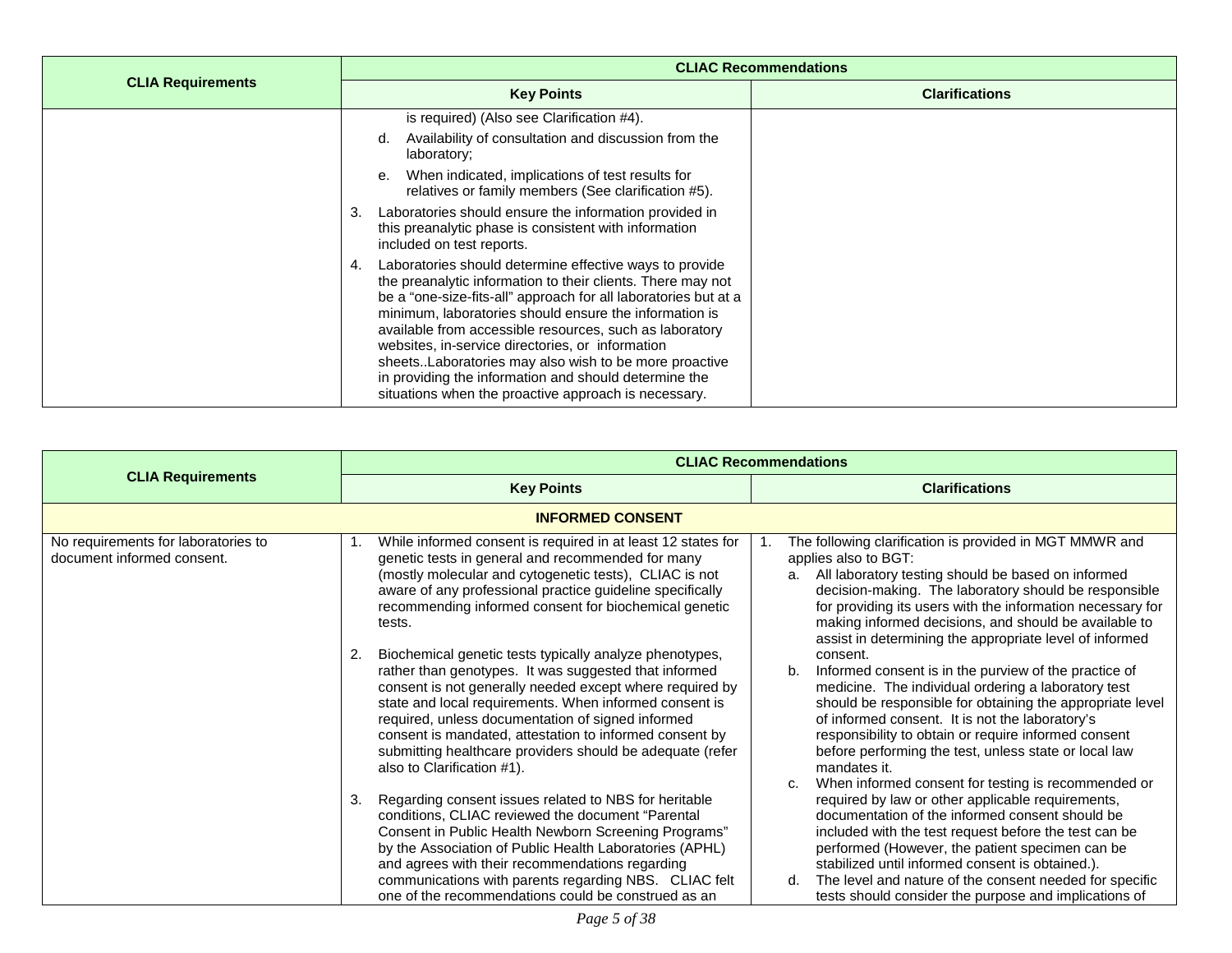|                          | <b>CLIAC Recommendations</b>                                                                                                                                                                                                                                                                                                                                                                                                                                                                                                                                                                                                                                                                                                                                                                                                                                                                                                                                                                                                              |                                                                                                                                                                                                                                                                                                                                                                                                                                                                                                                                                                                                                                                                                                                                                                                                                                                                                                                                                                                                                                                                                                     |  |
|--------------------------|-------------------------------------------------------------------------------------------------------------------------------------------------------------------------------------------------------------------------------------------------------------------------------------------------------------------------------------------------------------------------------------------------------------------------------------------------------------------------------------------------------------------------------------------------------------------------------------------------------------------------------------------------------------------------------------------------------------------------------------------------------------------------------------------------------------------------------------------------------------------------------------------------------------------------------------------------------------------------------------------------------------------------------------------|-----------------------------------------------------------------------------------------------------------------------------------------------------------------------------------------------------------------------------------------------------------------------------------------------------------------------------------------------------------------------------------------------------------------------------------------------------------------------------------------------------------------------------------------------------------------------------------------------------------------------------------------------------------------------------------------------------------------------------------------------------------------------------------------------------------------------------------------------------------------------------------------------------------------------------------------------------------------------------------------------------------------------------------------------------------------------------------------------------|--|
| <b>CLIA Requirements</b> | <b>Key Points</b>                                                                                                                                                                                                                                                                                                                                                                                                                                                                                                                                                                                                                                                                                                                                                                                                                                                                                                                                                                                                                         | <b>Clarifications</b>                                                                                                                                                                                                                                                                                                                                                                                                                                                                                                                                                                                                                                                                                                                                                                                                                                                                                                                                                                                                                                                                               |  |
|                          | endorsement of written informed consent for all routine<br>screening and therefore clarifies that -<br>Explicit parental consent is not necessary for<br>a.<br>mandated public health newborn screening using<br>assays that are fully analytically and clinically<br>validated, have known clinical utility, and are<br>performed for conditions that are treatable with limited<br>medical consequences. Parental and provider<br>education must be an integral part of the program<br>even where documentation of consent is not required.<br>Where programs elect to include new assays or<br>b.<br>conditions for which the above conditions cannot be<br>met, explicit consent may be required under state<br>statutes and policies and should be required in the<br>spirit of informed participation in medical procedures<br>of limited or unproven benefit.<br>Any research use of NBS specimens must be done<br>c.<br>only with review of appropriate human research<br>subjects' protection procedures (See Clarification #2). | the test.<br>Laboratories should refer to existing professional<br>е.<br>guidance for further considerations of informed consent<br>issues related to the molecular genetic tests they<br>perform.<br>When written consent is required, laboratories should<br>consider available templates and models in developing<br>the content, format, and means for documenting the<br>patient consent.<br>Currently few states require explicit parental consent in<br>2.<br>mandated public health NBS programs. Most states allow<br>parental dissent on at least religious grounds. CLIAC would<br>not support language that could be read as recommending<br>states to use informed consent for newborn screening or<br>encouraging the use of written informed consent for validated<br>NBS tests. However, the new guideline should 1) remind<br>laboratories and programs that consent and IRB approval<br>are needed for all research testing and 2) remind all<br>stakeholders that education of providers and families is<br>essential to assure optimal experience and outcomes of<br>screening. |  |

<span id="page-5-0"></span>

|                                                                                                                                                                                                                                                                                                                                                                                                                                                                                                                                                                                                                                      | <b>CLIAC Recommendations</b>           |                                                                                                                                                                                                                                                                                                                                                                                                                                                                                                                                                                                                                                                                                                                                                        |    |                                                                                                                                                                                                                                                                                                                                                                                                                                                                                                                                                                                                                                                                                                                                                                                                                                                                                                                                                                                                                            |
|--------------------------------------------------------------------------------------------------------------------------------------------------------------------------------------------------------------------------------------------------------------------------------------------------------------------------------------------------------------------------------------------------------------------------------------------------------------------------------------------------------------------------------------------------------------------------------------------------------------------------------------|----------------------------------------|--------------------------------------------------------------------------------------------------------------------------------------------------------------------------------------------------------------------------------------------------------------------------------------------------------------------------------------------------------------------------------------------------------------------------------------------------------------------------------------------------------------------------------------------------------------------------------------------------------------------------------------------------------------------------------------------------------------------------------------------------------|----|----------------------------------------------------------------------------------------------------------------------------------------------------------------------------------------------------------------------------------------------------------------------------------------------------------------------------------------------------------------------------------------------------------------------------------------------------------------------------------------------------------------------------------------------------------------------------------------------------------------------------------------------------------------------------------------------------------------------------------------------------------------------------------------------------------------------------------------------------------------------------------------------------------------------------------------------------------------------------------------------------------------------------|
| <b>CLIA Requirements</b>                                                                                                                                                                                                                                                                                                                                                                                                                                                                                                                                                                                                             | <b>Key Points</b>                      |                                                                                                                                                                                                                                                                                                                                                                                                                                                                                                                                                                                                                                                                                                                                                        |    | <b>Clarifications</b>                                                                                                                                                                                                                                                                                                                                                                                                                                                                                                                                                                                                                                                                                                                                                                                                                                                                                                                                                                                                      |
|                                                                                                                                                                                                                                                                                                                                                                                                                                                                                                                                                                                                                                      |                                        | <b>TEST REQUEST</b>                                                                                                                                                                                                                                                                                                                                                                                                                                                                                                                                                                                                                                                                                                                                    |    |                                                                                                                                                                                                                                                                                                                                                                                                                                                                                                                                                                                                                                                                                                                                                                                                                                                                                                                                                                                                                            |
| §493.1241 Test request<br>(c) The test requisition must solicit the<br>following information:<br>(1) The name and address or other<br>suitable identifiers of the authorized<br>person requesting the test and, if<br>appropriate, the individual<br>responsible for using the test results;<br>(2) The patient's name or unique patient<br>identifier;<br>(3) The sex and age or date of birth of the<br>patient;<br>$(4)$ The test(s) to be performed;<br>(5) The source of the specimen, when<br>appropriate;<br>(6) The date and, if appropriate, time of<br>specimen collection; and<br>(7) Any additional information relevant | 1.<br>a.<br>b.<br>c.<br>d.<br>е.<br>g. | The following additional or more specific information<br>(relative to CLIA requirements) should be solicited for<br>biochemical genetic test requisitions:<br>Patient name and any other unique identifiers needed<br>for testing;<br>Date of birth:<br>Date and time of specimen collection (relative to<br>symptoms and initiation of treatment when<br>appropriate);<br>The reason for referral and information on the clinical.<br>medication, and nutritional status of the patient (see<br>Clarification #1);<br>For newborn screening testing, gestational age, birth<br>weight, and any additional information required by the<br>state program;<br>Patient's race/ethnicity, if applicable;<br>Family history and/or pedigree, if applicable; | 2. | The additional elements recommended for BGT requisition<br>have incorporated the content from the American College of<br>Medical Genetics Standards and Guidelines for Clinical<br>Genetics Laboratories (ACMG S&G), section F4.1, which<br>might also be used to help laboratories meet the CLIA<br>requirements at §493.1241(c)(7). (Note: ACMG S&G section<br>F4.1: Whenever possible, specimens for biochemical genetic<br>testing should be accompanied by a reason for referral and<br>information on the clinical, medication and nutritional status<br>of the patient, so that results can be most meaningfully<br>interpreted. The time relative to initiation of treatment should<br>be noted when appropriate.) The test request also includes,<br>where appropriate, information about any special patient<br>preparation.<br>Guidance should be provided (with examples as needed) for<br>following the CLIA test request requirements and the<br>recommended additional information elements to be solicited |
| and necessary for a specific test to<br>ensure accurate and timely testing                                                                                                                                                                                                                                                                                                                                                                                                                                                                                                                                                           | h.                                     | Appropriate International Classification of Diseases<br>(ICD) codes or other codes indicating the diseases or                                                                                                                                                                                                                                                                                                                                                                                                                                                                                                                                                                                                                                          |    | on test requisitions.                                                                                                                                                                                                                                                                                                                                                                                                                                                                                                                                                                                                                                                                                                                                                                                                                                                                                                                                                                                                      |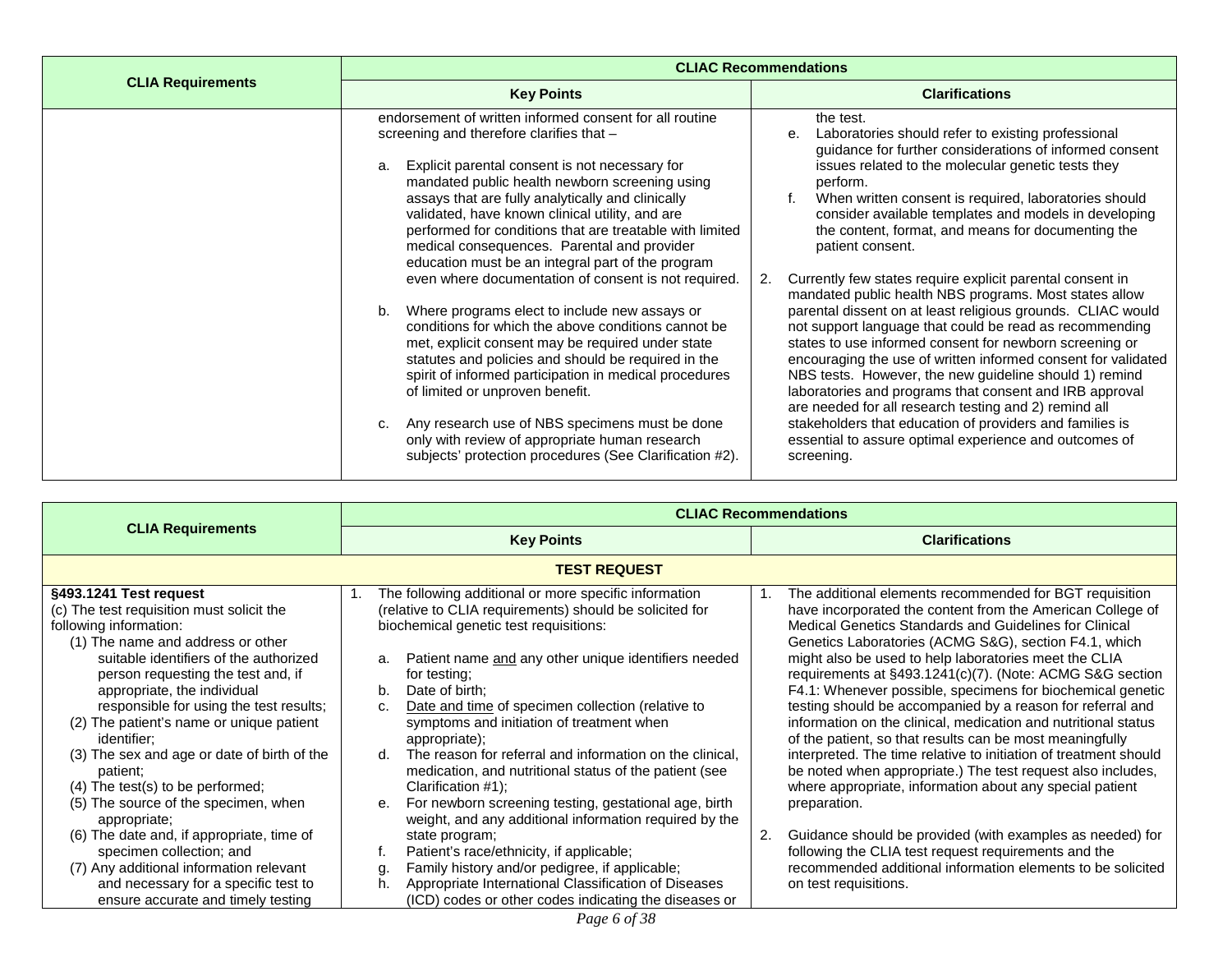|                                                                       | <b>CLIAC Recommendations</b>                                                                                                                                                                                                                                                                                                                                                                                                                                                     |                       |  |  |
|-----------------------------------------------------------------------|----------------------------------------------------------------------------------------------------------------------------------------------------------------------------------------------------------------------------------------------------------------------------------------------------------------------------------------------------------------------------------------------------------------------------------------------------------------------------------|-----------------------|--|--|
| <b>CLIA Requirements</b>                                              | <b>Key Points</b>                                                                                                                                                                                                                                                                                                                                                                                                                                                                | <b>Clarifications</b> |  |  |
| and reporting of results, including<br>interpretation, if applicable. | conditions to be tested for;<br>When required by state law, a check-off box or other<br>i.<br>means to indicate that the appropriate level of<br>informed consent has been obtained in compliance<br>with federal, state, and local requirements;<br>Emergency contact information for the responsible<br>J.<br>clinician (for additional information or abnormal<br>results).                                                                                                   |                       |  |  |
|                                                                       | Laboratory electronic information systems (current and in<br>2.<br>development) should support the collection and<br>transmission of the test request information and ensure<br>that critical information is obtained and retained.<br>Recommended practices include making critical<br>information elements "required" for test requisition<br>submission. (Note: This is also addressed in the<br>preanalytic quality assessment section.)                                     |                       |  |  |
|                                                                       | Indicating all the recommended information elements to be<br>3.<br>solicited upon test request is good laboratory practice and<br>should encourage test requestors to cooperate.<br>Laboratories may also include "Not Available" as an option<br>for certain information fields and laboratories may perform<br>the test even if some elements of clinical information are<br>lacking, but the laboratory needs to request all pertinent<br>information (see Clarification #2). |                       |  |  |
|                                                                       | The laboratory must follow federal, state, and local<br>4.<br>requirements regarding informed consent and may include<br>check-off boxes or other means on the test request forms<br>to meet these requirements (also serve to remind test<br>requestors of their responsibility to provide patient consent<br>information to the laboratory).                                                                                                                                   |                       |  |  |
|                                                                       | CLIAC does not support including a check-off box on test<br>5.<br>requisitions to indicate whether the patient has declined<br>having residual samples used anonymously for quality<br>assurance (QA) or quality control (QC) purposes.                                                                                                                                                                                                                                          |                       |  |  |

#### **CLIA Requirements CLIAC Recommendations**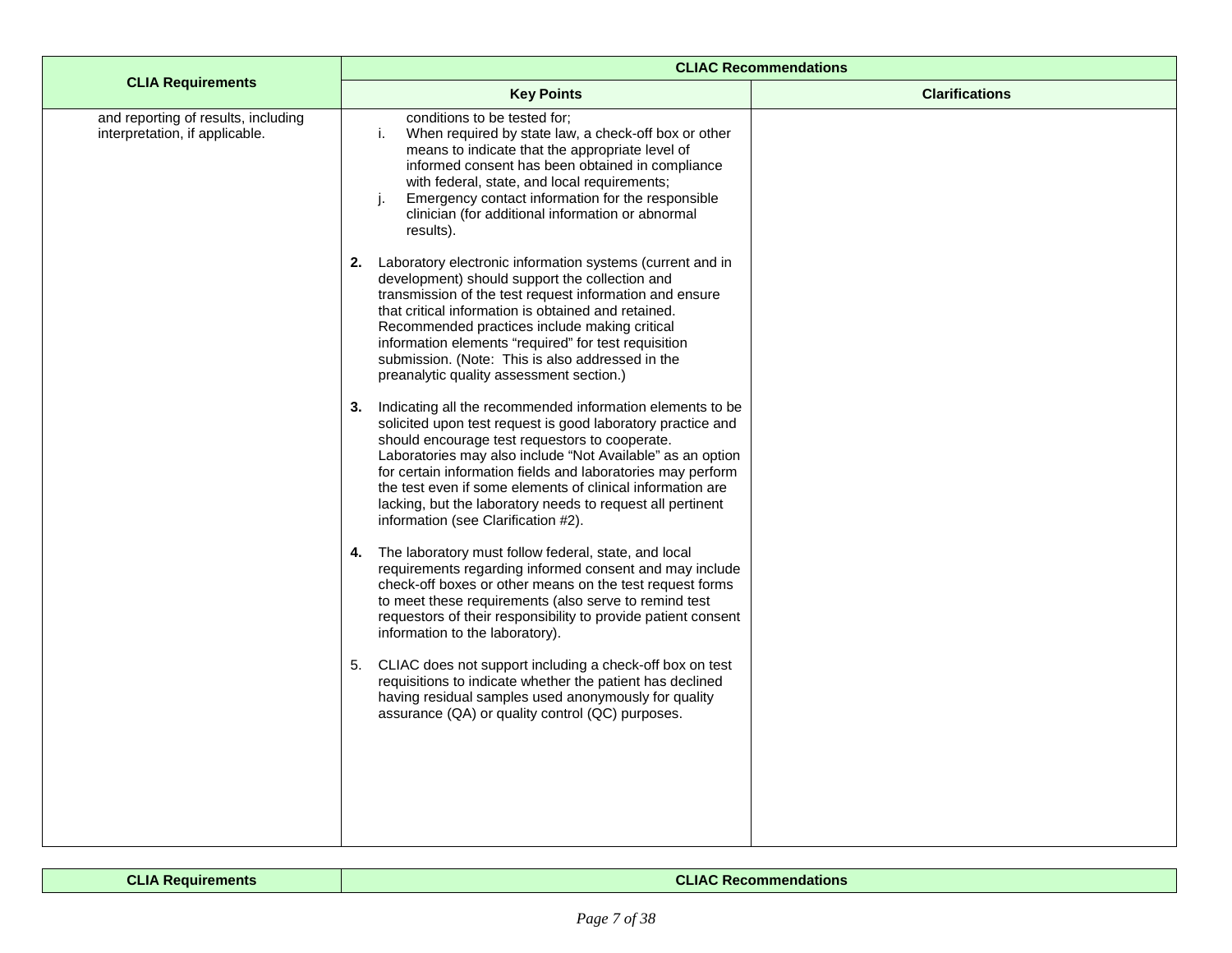<span id="page-7-0"></span>

|                                                                                                                                                                                                                                                                                                                                          | <b>Key Points</b>                                                                                                                                                                                                                                                                                                                                                                                                                                             | <b>Clarifications</b>                                                                                                                                                                                                                                                                                                                                                                                                                                                   |  |
|------------------------------------------------------------------------------------------------------------------------------------------------------------------------------------------------------------------------------------------------------------------------------------------------------------------------------------------|---------------------------------------------------------------------------------------------------------------------------------------------------------------------------------------------------------------------------------------------------------------------------------------------------------------------------------------------------------------------------------------------------------------------------------------------------------------|-------------------------------------------------------------------------------------------------------------------------------------------------------------------------------------------------------------------------------------------------------------------------------------------------------------------------------------------------------------------------------------------------------------------------------------------------------------------------|--|
| <b>SPECIMEN SUBMISSION, HANDLING, AND REFERRAL</b>                                                                                                                                                                                                                                                                                       |                                                                                                                                                                                                                                                                                                                                                                                                                                                               |                                                                                                                                                                                                                                                                                                                                                                                                                                                                         |  |
| §493.1242 Standard: Specimen<br>submission, handling, and referral<br>(a) The laboratory must establish and follow<br>written policies and procedures for each of<br>the following, if applicable:<br>(1) Patient preparation.<br>(2) Specimen collection.                                                                               | It is the laboratory's responsibility to provide and assure<br>1.<br>that users have information or specific instructions for the<br>proper identification, collection, handling, and referral of<br>patient specimens. This information should be part of the<br>information that laboratories provide to their users as<br>specified in the section "Role of laboratories in providing<br>information to users of their services."                          | The clinician is responsible for proper patient preparation,<br>especially since some patient preparation involves risk (e.g.,.<br>fasting some patients). For this and other reasons, some<br>samples may be submitted after inadequate patient<br>preparation. It is, however, important that the laboratory<br>receives the information on how the patient was prepared.                                                                                             |  |
| (3) Specimen labeling, including patient<br>name or unique patient identifier and,<br>when appropriate, specimen source.<br>(4) Specimen storage and preservation.<br>(5) Conditions for specimen<br>transportation.                                                                                                                     | 2.<br>Guidance should be provided to address patient<br>preparation, when appropriate. If patient preparation<br>information is needed, that information should be<br>specifically solicited on the test request form and<br>communicated to the laboratory users (see Clarification<br>#1).                                                                                                                                                                  | The goal is to ensure that the test is as accurate as possible.<br>Examples in which patient preparation is critical include<br>certain challenge tests (e.g.,. fasting) for diagnostic testing.<br>In NBS, feeding is patient preparation. However, standards<br>for NBS recognize that testing still needs to be carried out if<br>an infant is too sick to be fed.                                                                                                   |  |
| (6) Specimen processing.<br>(7) Specimen acceptability and rejection.<br>(8) Specimen referral.<br>(b) The laboratory must document the date<br>and time it receives a specimen.                                                                                                                                                         | The laboratory should have procedures for handling<br>3.<br>specific issues in BGT, such as time-sensitive testing,<br>rapid or short turnaround time, critical specimens, and<br>labile specimens, to meet the need for clinical care and<br>patient management (See Clarification #2).                                                                                                                                                                      | 2.<br>The laboratory's procedures for time-sensitive testing and<br>critical specimens should address issues of specimen source<br>and specimen handling, including, where appropriate, the<br>need to communicate with the submitting clinician. In rare<br>circumstances when there is a critical need for testing                                                                                                                                                    |  |
| (c) The laboratory must refer a specimen for<br>testing only to a CLIA-certified laboratory or<br>a laboratory meeting equivalent<br>requirements as determined by CMS.<br>(d) If the laboratory accepts a referral                                                                                                                      | 4.<br>Laboratories should have written criteria for acceptance<br>and rejection of specimens for the biochemical genetic<br>tests they perform. Specimen acceptance and rejection<br>criteria should include determination and handling of<br>situations such as:                                                                                                                                                                                             | specimens that are suboptimal but still acceptable, the<br>laboratory should follow established procedures to note the<br>exceptions in the test report.<br>3.<br>Testing or not testing suboptimal specimens is fraught with                                                                                                                                                                                                                                           |  |
| specimen, written instructions must be<br>available to the laboratory's clients and<br>must include, as appropriate, the<br>information specified in paragraphs (a)(1)<br>through (a)(7) of this section.                                                                                                                                | Improper handling or transport of the specimen;<br>a.<br>Mislabeling, use of inappropriate anticoagulants or<br>b.<br>media, specimen degradation, or inappropriate<br>specimen type (See Clarification #2);<br>Commingled or possibly contaminated specimens that<br>c.                                                                                                                                                                                      | liability. Written policies and procedures addressing these<br>specimens should be consistently applied. The following<br>may be examples of the specific situations when testing of<br>non-ideal specimens might be considered:                                                                                                                                                                                                                                        |  |
| §493.1291 Standard: Test report<br>(c) The test report must indicate the<br>following:<br>(1) For positive patient identification, either<br>the patient's name and identification<br>number, or a unique patient identifier and<br>identification number.                                                                               | may affect results of testing procedures;<br>Lack of unique identifiers on the specimen or the<br>d.<br>requisition form;<br>Lack of other information necessary to determine<br>е.<br>whether the specimen or test requested is appropriate<br>for answering the clinical question;<br>Specimen not held at appropriate temperature;<br>f.<br>Insufficient specimen volume or amount.<br>q.                                                                  | Critical samples that should not be rejected such as<br>a.<br>when the patient is deceased and no additional<br>specimen can be submitted, if a rapid response is<br>required for management, if a sample was collected<br>while patient was acutely ill or as part of a timed test or<br>challenge, or if a sample was collected invasively (e.g.<br>CSF, muscle biopsy).<br>NBS particularly illustrates the tension between<br>b.                                    |  |
| (2) The name and address of the laboratory<br>location where the test was performed.<br>(3) The test report date.<br>(4) The test performed.<br>(5) Specimen source, when appropriate.<br>(6) The test result and, if applicable, the units<br>of measurement or interpretation, or both.<br>(7) Any information regarding the condition | 5.<br>Because of the complexity and diversity of specimens<br>used for BGT and the dependence of test results and<br>result interpretation on specimen conditions, the<br>laboratory's specimen acceptance policies should include<br>procedures addressing the handling of specimens that are<br>not ideal but meet the specimen acceptance criteria:<br>a. Laboratories should have criteria for this<br>determination. For example, specimens that are not | preferred and necessary samples and the issue of time-<br>sensitive testing. NBS laboratories routinely use the<br>term "unsatisfactory," often for a sample that is<br>technically adequate for some but not all testing. If such<br>a specimen is tested and the result is normal, the test<br>result may be reported along with a notification about<br>whether an additional sample is needed for any tests<br>that could not be performed due to the nature of the |  |
| and disposition of specimens that do not<br>meet the laboratory's criteria for<br>acceptability.<br>(h) When the laboratory cannot report patient                                                                                                                                                                                        | ideal but can be tested could include NBS dried blood<br>spots (DBS) not filling circles or an unfrozen<br>specimen for urine organic acids; unacceptable<br>specimens include unfrozen muscle specimens and<br>samples for urine organic acid analysis with bacterial                                                                                                                                                                                        | sample received. It may not be necessary to request<br>another sample for testing that could be reliably<br>performed. However, if the test result is worrisome or<br>questionable, or is near the cutoff for an abnormal result,<br>a repeat sample should be requested and the clinician                                                                                                                                                                              |  |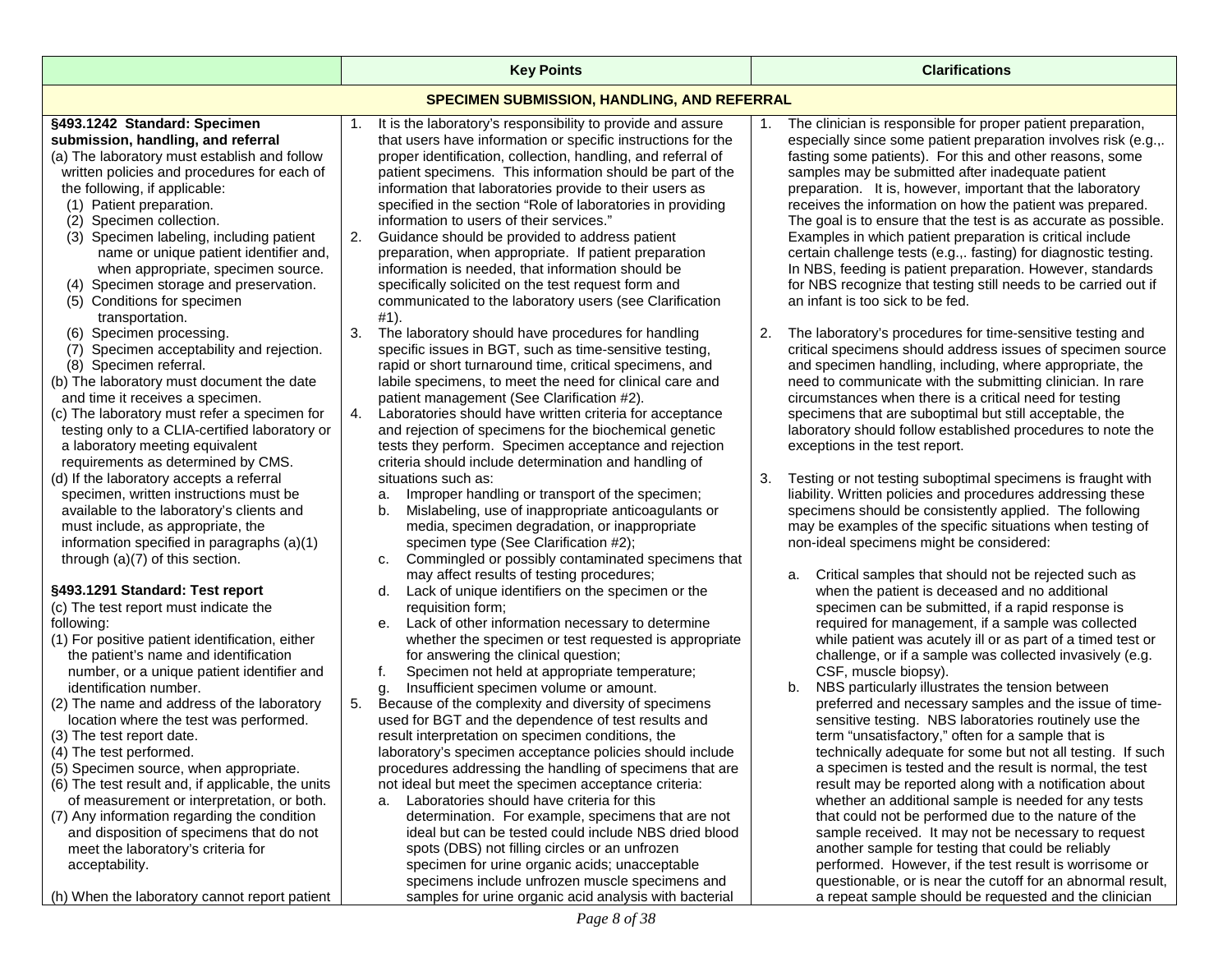|                                                                                                                                                                                                                             | <b>CLIAC Recommendations</b>                                                                                                                                                                                                                                                                                                                                                                                                                                                                                                                                                                                                                                                                                                                                                                                                                                                                                                                                                                                                                                                                                                                                                                                                                                                                                                                                                                                                                                                                                                                                                                                                                                                                                                                                                                                                                                                                                                                                                                                                                                                                                                                                                                                                                                                                                       |                                                                                                                                                                                                                                                                                                                                                                                                                                                                                                                                                                                                                                                                                                                                                                                                                                                                                                                                                                                                                                                                                                                                                                                                                                                                                                                                                                                                                                                                                                                                                                                                                                                                                                                                                                                                                                                                                                                                                                                                                                                                                                  |  |
|-----------------------------------------------------------------------------------------------------------------------------------------------------------------------------------------------------------------------------|--------------------------------------------------------------------------------------------------------------------------------------------------------------------------------------------------------------------------------------------------------------------------------------------------------------------------------------------------------------------------------------------------------------------------------------------------------------------------------------------------------------------------------------------------------------------------------------------------------------------------------------------------------------------------------------------------------------------------------------------------------------------------------------------------------------------------------------------------------------------------------------------------------------------------------------------------------------------------------------------------------------------------------------------------------------------------------------------------------------------------------------------------------------------------------------------------------------------------------------------------------------------------------------------------------------------------------------------------------------------------------------------------------------------------------------------------------------------------------------------------------------------------------------------------------------------------------------------------------------------------------------------------------------------------------------------------------------------------------------------------------------------------------------------------------------------------------------------------------------------------------------------------------------------------------------------------------------------------------------------------------------------------------------------------------------------------------------------------------------------------------------------------------------------------------------------------------------------------------------------------------------------------------------------------------------------|--------------------------------------------------------------------------------------------------------------------------------------------------------------------------------------------------------------------------------------------------------------------------------------------------------------------------------------------------------------------------------------------------------------------------------------------------------------------------------------------------------------------------------------------------------------------------------------------------------------------------------------------------------------------------------------------------------------------------------------------------------------------------------------------------------------------------------------------------------------------------------------------------------------------------------------------------------------------------------------------------------------------------------------------------------------------------------------------------------------------------------------------------------------------------------------------------------------------------------------------------------------------------------------------------------------------------------------------------------------------------------------------------------------------------------------------------------------------------------------------------------------------------------------------------------------------------------------------------------------------------------------------------------------------------------------------------------------------------------------------------------------------------------------------------------------------------------------------------------------------------------------------------------------------------------------------------------------------------------------------------------------------------------------------------------------------------------------------------|--|
| <b>CLIA Requirements</b>                                                                                                                                                                                                    | <b>Key Points</b>                                                                                                                                                                                                                                                                                                                                                                                                                                                                                                                                                                                                                                                                                                                                                                                                                                                                                                                                                                                                                                                                                                                                                                                                                                                                                                                                                                                                                                                                                                                                                                                                                                                                                                                                                                                                                                                                                                                                                                                                                                                                                                                                                                                                                                                                                                  | <b>Clarifications</b>                                                                                                                                                                                                                                                                                                                                                                                                                                                                                                                                                                                                                                                                                                                                                                                                                                                                                                                                                                                                                                                                                                                                                                                                                                                                                                                                                                                                                                                                                                                                                                                                                                                                                                                                                                                                                                                                                                                                                                                                                                                                            |  |
| test results within its established time frames,<br>the laboratory must determine, based on the<br>urgency of the patient test(s) requested, the<br>need to notify the appropriate individual(s) of<br>the delayed testing. | overgrowth.<br>If a laboratory accepts a non-ideal specimen, it should<br>b.<br>have documentation of studies (scientific literature or<br>internal) to prove that the test to be performed and<br>performance specifications will not be compromised.<br>Appropriate terminology should be used to distinguish<br>C <sub>1</sub><br>between specimens that are inadequate for some<br>tests but not for other tests. A statement about<br>specimen inadequacy only needs to be made for<br>particular tests rather than all tests. Inadequate<br>specimen volume that does not allow necessary<br>repeat testing needs to be addressed differently than<br>potentially compromised specimens such as a<br>hemolyzed specimen (see also Clarification #3).<br>Laboratories should have policies and procedures in place<br>6.<br>to ensure information necessary for selection of<br>appropriate test methods, test performance, and result<br>interpretation is retained throughout specimen submission,<br>result reporting, and specimen referral. (Note: This is also<br>addressed in the preanalytic quality assessment section.)<br>7. A number of factors should be considered in selecting<br>laboratories for referred testing, including expertise,<br>turnaround time, and cost. Costs should not be the only or<br>primary factor for consideration in selecting referral.<br>8. Newborn screening has special issues that must be<br>addressed by the laboratory. For example, submitters<br>should be made aware that specimens (dried blood spots)<br>should not be batched before being sent to the laboratory.<br>CLIAC recognized that some rare biochemical genetic<br>9.<br>tests are needed for patient care but are not currently<br>offered in CLIA-certified laboratories. The Committee<br>recommended that CMS and the Office of Rare Diseases<br>Research at NIH identify specific test gaps that exist today<br>and seek support from the Office of Rare Diseases<br>Research to set up these tests in CLIA-certified<br>laboratories. Support could include assisting laboratories<br>which currently offer these tests to obtain CLIA<br>certification or offering assistance in setting up these tests<br>in existing CLIA laboratories. (See Clarifications #4, #5,<br>and $#6$ ). | should be alerted to the test result.<br>Specimens that are not ideal but still meet the<br>C <sub>1</sub><br>laboratory's criteria for acceptability may be analyzed<br>and then followed by requesting a repeat specimen for<br>clarification if necessary.<br>d. Analysis of a specimen that is deemed unacceptable by<br>the laboratory's own definition may result in a citation by<br>a laboratory inspector.<br>Laboratories that meet equivalent requirements include<br>4.<br>Department of Veterans Affairs laboratories, Department of<br>Defense laboratories, and laboratories in CLIA-exempt states<br>(New York and Washington).<br>CMS provided the following clarification: The CMS CLIA<br>5.<br>website has a new search feature titled "Laboratory<br>Demographics Lookup" that will allow anyone to look up a<br>laboratory. This feature will provide a laboratory's location(s),<br>type of certification, and certificate expiration date. This<br>search includes international laboratories<br>registered/certified/accredited in the CLIA data system.<br>However, if a laboratory has not applied for CLIA, then it will<br>not appear in the system. The CMS CLIA website also has<br>information for international laboratories on how to apply for<br>CLIA certification and the regional office contact information<br>under "How to Apply for a CLIA Certificate, Including<br>International Laboratories." Any laboratory wishing to<br>perform testing for clinical purposes on human specimens<br>from the United States (U.S.) or one of its territories must be<br>CLIA-certified. No CLIA-laboratory or "authorized<br>personnel," as defined by CLIA federal/state, should send<br>out specimens to non-CLIA laboratories for patient testing. If<br>this is discovered during an inspection, the laboratory will be<br>cited.<br>CLIA regulations at §493.1242(c) require laboratories to refer<br>6.<br>a specimen for patient testing only to a CLIA-certified<br>laboratory or a laboratory meeting equivalent requirements<br>as determined by CMS. |  |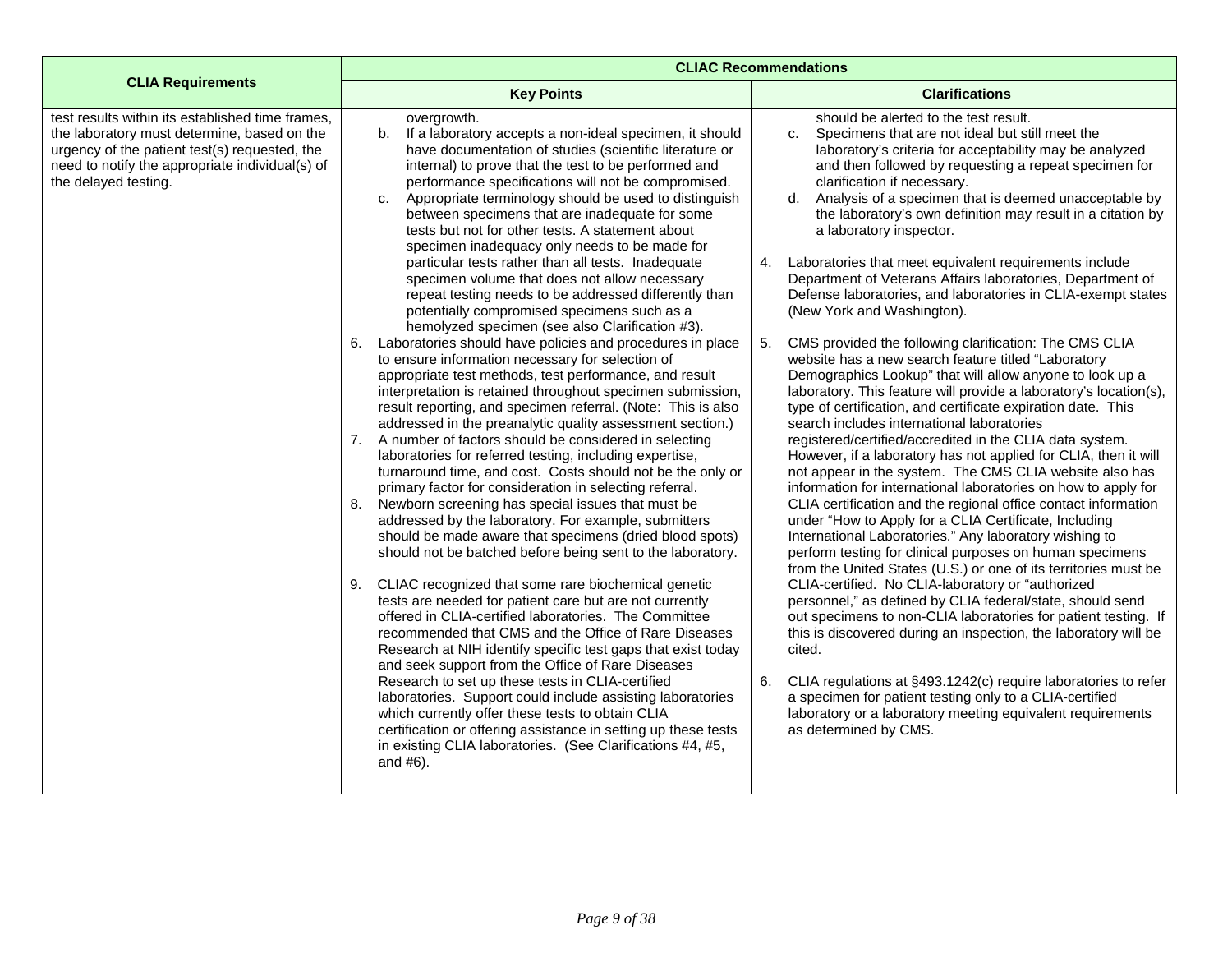<span id="page-9-0"></span>

|                                                                                                                                                                                                                                                                                                                                                                                                                                                                                                                                                                                                                                                                                                                                            | <b>CLIAC Recommendations</b>                                                                                                                                                                                                                                                                                                                                                                                                                                                                                                                                                                                                                                                                                                                                                                                                                                                                                                                                                                                                                                                                                                                                                                                                                                                                                                                                                                                                                                                                                                                                                                                                                                                                                                                                                                                                                            |                                                                                                                                                                                                                                                                                                                                                                                                                                                                                                                                                                                                                                                                                                                                                                                                                                                                                                                                                                                                                                                                                                                                          |
|--------------------------------------------------------------------------------------------------------------------------------------------------------------------------------------------------------------------------------------------------------------------------------------------------------------------------------------------------------------------------------------------------------------------------------------------------------------------------------------------------------------------------------------------------------------------------------------------------------------------------------------------------------------------------------------------------------------------------------------------|---------------------------------------------------------------------------------------------------------------------------------------------------------------------------------------------------------------------------------------------------------------------------------------------------------------------------------------------------------------------------------------------------------------------------------------------------------------------------------------------------------------------------------------------------------------------------------------------------------------------------------------------------------------------------------------------------------------------------------------------------------------------------------------------------------------------------------------------------------------------------------------------------------------------------------------------------------------------------------------------------------------------------------------------------------------------------------------------------------------------------------------------------------------------------------------------------------------------------------------------------------------------------------------------------------------------------------------------------------------------------------------------------------------------------------------------------------------------------------------------------------------------------------------------------------------------------------------------------------------------------------------------------------------------------------------------------------------------------------------------------------------------------------------------------------------------------------------------------------|------------------------------------------------------------------------------------------------------------------------------------------------------------------------------------------------------------------------------------------------------------------------------------------------------------------------------------------------------------------------------------------------------------------------------------------------------------------------------------------------------------------------------------------------------------------------------------------------------------------------------------------------------------------------------------------------------------------------------------------------------------------------------------------------------------------------------------------------------------------------------------------------------------------------------------------------------------------------------------------------------------------------------------------------------------------------------------------------------------------------------------------|
| <b>CLIA Requirements</b>                                                                                                                                                                                                                                                                                                                                                                                                                                                                                                                                                                                                                                                                                                                   | <b>Key Points</b>                                                                                                                                                                                                                                                                                                                                                                                                                                                                                                                                                                                                                                                                                                                                                                                                                                                                                                                                                                                                                                                                                                                                                                                                                                                                                                                                                                                                                                                                                                                                                                                                                                                                                                                                                                                                                                       | <b>Clarifications</b>                                                                                                                                                                                                                                                                                                                                                                                                                                                                                                                                                                                                                                                                                                                                                                                                                                                                                                                                                                                                                                                                                                                    |
|                                                                                                                                                                                                                                                                                                                                                                                                                                                                                                                                                                                                                                                                                                                                            | <b>PREANALYTIC SYSTEMS ASSESSMENT</b>                                                                                                                                                                                                                                                                                                                                                                                                                                                                                                                                                                                                                                                                                                                                                                                                                                                                                                                                                                                                                                                                                                                                                                                                                                                                                                                                                                                                                                                                                                                                                                                                                                                                                                                                                                                                                   |                                                                                                                                                                                                                                                                                                                                                                                                                                                                                                                                                                                                                                                                                                                                                                                                                                                                                                                                                                                                                                                                                                                                          |
| §493.1249 Preanalytic systems assessment<br>(a) The laboratory must establish and follow<br>written policies and procedures for an<br>ongoing mechanism to monitor, assess,<br>and when indicated, correct problems<br>identified in the preanalytic systems<br>specified at §§493.1241 through<br>493.1242.<br>(b) The preanalytic systems assessment<br>must include a review of the effectiveness<br>of corrective actions taken to resolve<br>problems, revision of policies and<br>procedures necessary to prevent<br>recurrence of problems, and discussion of<br>preanalytic systems assessment reviews<br>with appropriate staff.<br>(c) The laboratory must document all<br>preanalytic systems quality assessment<br>activities. | Laboratories should have written policies and procedures<br>1.<br>for preanalytic systems assessment and, when indicated,<br>correcting problems identified in test requests, specimen<br>submission, and other preanalytic steps. This should<br>include, for example, making a good-faith effort to verify<br>and confirm test requests that are: unclear or lacking<br>critical information, submitted with inappropriate<br>specimens, or inconsistent with the expected use of test<br>results. For rapid or time-sensitive testing, the laboratory<br>should have procedures in place for handling situations<br>that require prompt initiation of patient testing.<br>2.<br>If a laboratory recognizes that the lack of necessary<br>information in test requests results from the information<br>being stripped out during specimen submission or test<br>referral, the laboratory should contact the test requestor or<br>referring laboratory to inform them of the information the<br>laboratory needs and establish effective procedures to<br>ensure information needed for selection of appropriate test<br>methods, prompt initiation of testing, and accurate result<br>reporting is retained during the specimen submission or<br>test referral process (See Clarification #3).<br>The CMS Interpretive Guidelines for the CLIA<br>3.<br>requirements at §493.1249(a)-(c) provide good examples<br>for preanalytic quality assessment for biochemical genetic<br>testing (See Clarification #1). An additional example<br>specific for newborn screening is monitoring the frequency<br>of unsatisfactory specimens such as insufficient amount of<br>blood on spot (see Clarification #2).<br>Use of Quality Management System strategies can help<br>4.<br>with assurance of good laboratory practices in the<br>preanalytic stages. | CMS Interpretive Guidelines for §493.1249 -<br>a. QA of the Preanalytic System includes assessing<br>practices/issues related to test requests, specimen<br>submission, handling, and referral.<br>Some examples include:<br>b.<br>i. Monitoring the frequency of specimen handling<br>problems (such as the use of an improper blood<br>collection tube, inadequate mixing of blood<br>specimens with anticoagulant after collection);<br>ii. Monitoring the frequency of delays in specimen<br>transport;<br>iii. Identifying clients who repeatedly refer unacceptable<br>specimens or improperly complete requisition<br>forms:<br>iv. Documentation of the laboratory's efforts to reduce<br>the recurrence of these problems.<br>Practices have been in place in public health newborn<br>2.<br>screening laboratories to monitor the extent to which they<br>receive inadequate samples and educate their providers.<br>CLIAC encourages collaboration of all stakeholders,<br>3.<br>including vendors, to develop structures that do not omit<br>patient information needed for quality testing and<br>communication of results. |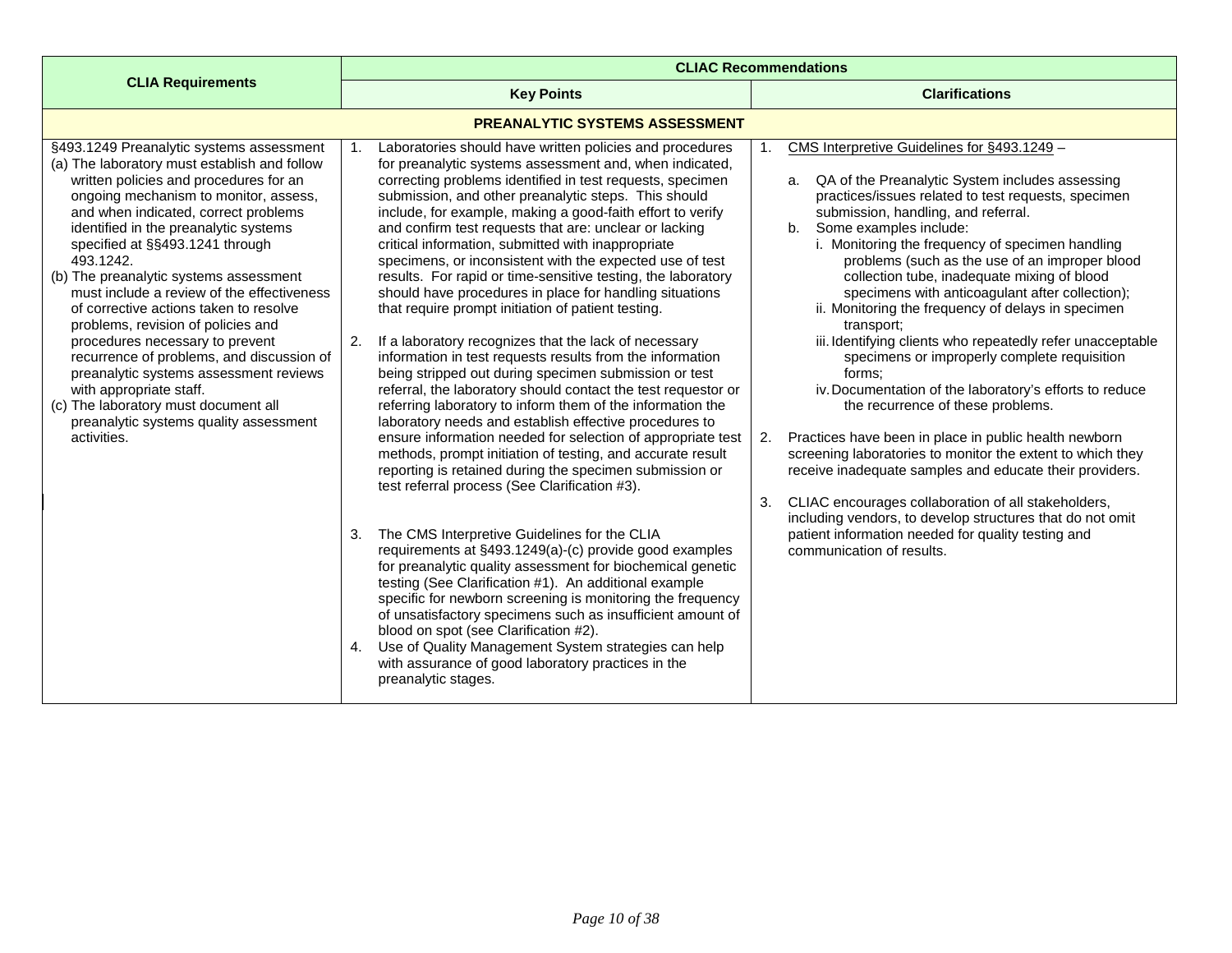## **ANALYTIC PHASE**

<span id="page-10-1"></span><span id="page-10-0"></span>

|                                                                                                                                                                                                                                                                                                                                                                                                                                                                       | <b>CLIAC Recommendations</b>                                                                                                                                                                                                                                                                                                                                                                                                                                                                                                                                              |                                                                                                                                                                                                                                                                                                                                                                                                                                                                                                                                                                                                                                                                                                                        |
|-----------------------------------------------------------------------------------------------------------------------------------------------------------------------------------------------------------------------------------------------------------------------------------------------------------------------------------------------------------------------------------------------------------------------------------------------------------------------|---------------------------------------------------------------------------------------------------------------------------------------------------------------------------------------------------------------------------------------------------------------------------------------------------------------------------------------------------------------------------------------------------------------------------------------------------------------------------------------------------------------------------------------------------------------------------|------------------------------------------------------------------------------------------------------------------------------------------------------------------------------------------------------------------------------------------------------------------------------------------------------------------------------------------------------------------------------------------------------------------------------------------------------------------------------------------------------------------------------------------------------------------------------------------------------------------------------------------------------------------------------------------------------------------------|
| <b>CLIA Requirements</b>                                                                                                                                                                                                                                                                                                                                                                                                                                              | <b>Key Points</b>                                                                                                                                                                                                                                                                                                                                                                                                                                                                                                                                                         | <b>Clarifications</b>                                                                                                                                                                                                                                                                                                                                                                                                                                                                                                                                                                                                                                                                                                  |
|                                                                                                                                                                                                                                                                                                                                                                                                                                                                       | PERFORMANCE ESTABLISHMENT AND VERIFICATION                                                                                                                                                                                                                                                                                                                                                                                                                                                                                                                                |                                                                                                                                                                                                                                                                                                                                                                                                                                                                                                                                                                                                                                                                                                                        |
| §493.1253 Establishment and verification of<br>performance specifications<br>(a) Applicability. Laboratories are not<br>required to verify or establish                                                                                                                                                                                                                                                                                                               | For performance establishment and verification of new<br>1.<br>biochemical genetic tests, the following steps should be<br>considered as general principles:                                                                                                                                                                                                                                                                                                                                                                                                              | Appropriate population may not apply to certain BGTs such<br>1.<br>as amino acid and organic acid analysis, but does apply to<br>NBS.                                                                                                                                                                                                                                                                                                                                                                                                                                                                                                                                                                                  |
| performance specifications for any test<br>system used by the laboratory before<br>April 24, 2003.<br>(b)(1) Verification of performance<br>specifications. Each laboratory that<br>introduces an unmodified, FDA-cleared or                                                                                                                                                                                                                                          | a. Ensure a review is conducted of available scientific<br>studies and pertinent references;<br>Define appropriate patient populations for which the<br>b.<br>test should be performed (see_Clarification #1);<br>Select appropriate test method(s) for the disease (or<br>c.<br>condition) or analyte being evaluated;                                                                                                                                                                                                                                                   | Performance specifications for NBS, such as sensitivity and<br>2.<br>specificity, may be different from other BGTs. Typically for<br>screening, sensitivity should be high so that cases are not<br>missed. The presumptive positive results should then be<br>evaluated by a confirmatory test with high specificity.                                                                                                                                                                                                                                                                                                                                                                                                 |
| approved test system must do the<br>following before reporting patient test<br>results:<br>(i) Demonstrate that it can obtain<br>performance specifications comparable                                                                                                                                                                                                                                                                                                | Establish or verify performance specifications and<br>d.<br>determine applicable quality control parameters for<br>the test (see Clarification #2 and #3).<br>The number of positive and normal samples that should<br>2.                                                                                                                                                                                                                                                                                                                                                 | High volume of samples is needed for performance<br>3.<br>establishment or verification of NBS tests. However, some<br>rare diseases may not have positive samples available for<br>performance establishment for NBS, and therefore<br>alternative mechanisms are needed.                                                                                                                                                                                                                                                                                                                                                                                                                                             |
| to those established by the<br>manufacturer for the following<br>performance characteristics:<br>(A) Accuracy.<br>(B) Precision.<br>(C) Reportable range of test results for<br>the test system.<br>(ii) Verify that the manufacturer's reference<br>intervals (normal values) are<br>appropriate for the laboratory's patient<br>population.<br>(2) Establishment of performance<br>specifications. Each laboratory that<br>modifies an FDA-cleared or approved test | be included in performance establishment and verification<br>should depend on the assay being established or verified,<br>and the prevalence of the disease (see Clarification #3-4).<br>3.<br>For each new test, laboratories should determine<br>specifications of the following performance characteristics<br>(except when not applicable, for example with some<br>qualitative tests).<br>Accuracy;<br>a.<br>Precision;<br>b.<br>Analytical sensitivity, including limits of quantification<br>c.<br>(LOQ) and limits of detection (LOD);<br>Analytical specificity; | For diagnostic testing for some rare conditions, and for<br>4.<br>testing samples collected invasively with questionable<br>stability (for example cerebrospinal fluid for neurotransmitters<br>or muscle biopsy for electron transport chain activities), it<br>must be recognized a large number of positive and<br>sometimes even normal controls are not available The<br>intent is not to set a low bar for rare disease testing, but to<br>emphasize that performance establishment or verification<br>should be adequate and as comprehensive as possible<br>This ensures test result interpretation for specific patient<br>conditions which acknowledges both limitations of the testing<br>and test results. |
| system, or introduces a test system not<br>subject to FDA clearance or approval<br>(including methods developed in-house<br>and standardized methods such as text<br>book procedures, Gram stain, or<br>potassium hydroxide preparations), or<br>uses a test system in which performance<br>specifications are not provided by the<br>manufacturer must, before reporting                                                                                             | d.<br>Reportable range of test results for the test system,<br>е.<br>including critical values;<br>Reference range or normal values for the age,<br>f.<br>gender, race/ethnicity, and physiologic ranges<br>expected for the laboratory's patient population;<br>Other performance characteristics required for test<br>g.<br>performance, such as appropriate cutoff values for<br>newborn screening; and<br>When appropriate, comparison to another method<br>h.                                                                                                        | Laboratories should inform their clients of the sources of their<br>5.<br>normal values, e.g., whether these are published values or<br>values established or verified by the laboratory. Whenever<br>possible, laboratories should establish their own normative<br>reference ranges. Laboratories should systematically<br>evaluate and justify any change in reference ranges keeping<br>in mind that samples submitted or obtainable generally are<br>not from healthy controls.                                                                                                                                                                                                                                   |
| patient test results, establish for each test<br>system the performance specifications for<br>the following performance characteristics,<br>as applicable:<br>(i) Accuracy.<br>(ii) Precision.                                                                                                                                                                                                                                                                        | (e.g., DNA, enzyme assay, analyte quantification).<br>In certain circumstances, when performance<br>4.<br>establishment/verification is performed with clinical<br>samples, if the laboratory does not have available samples<br>representing normal individuals and having the identical                                                                                                                                                                                                                                                                                 | CMS Interpretive Guidelines for §493.1253(b)(1)(ii) The<br>6.<br>laboratory may use the manufacturer's reference range<br>provided it is appropriate for the laboratory's patient<br>population (i.e., a normal range that reflects the type of<br>specimen and demographic variables such as age and sex,<br>as applicable). If the manufacturer has not provided                                                                                                                                                                                                                                                                                                                                                     |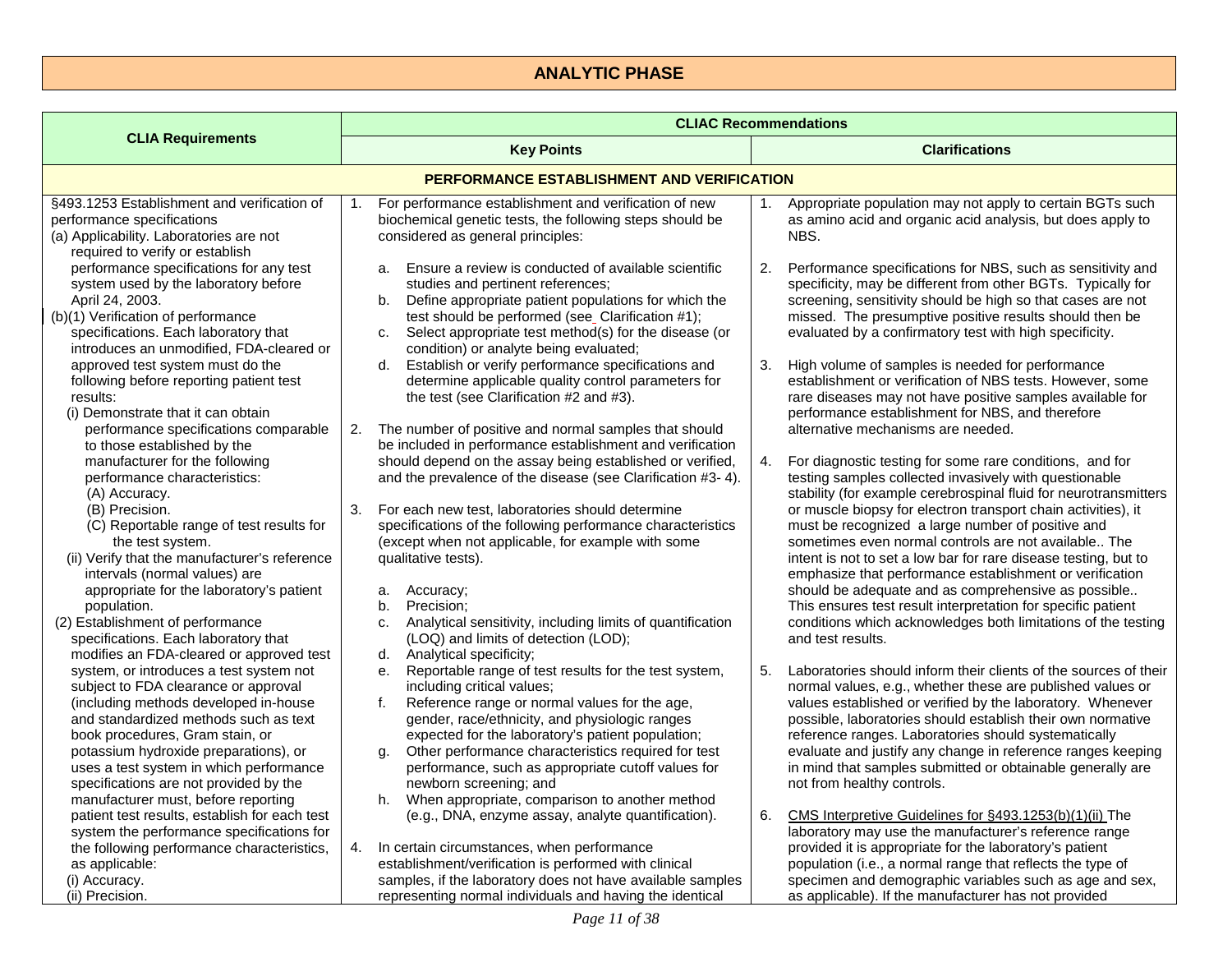|                                                                                                                                                                                                                                                                                                                                                 | <b>CLIAC Recommendations</b>                                                                                                                                                                                                                                                                                                                                                                                                                                                                                                                                                                                                                                                                                                                                                                                                                                                                                                                                                                                                                                                                   |                                                                                                                                                                                                                                                                                                                                                                                                                                                                                                                                                                                                                                                                                                                                                                                                                                                                                                                                         |
|-------------------------------------------------------------------------------------------------------------------------------------------------------------------------------------------------------------------------------------------------------------------------------------------------------------------------------------------------|------------------------------------------------------------------------------------------------------------------------------------------------------------------------------------------------------------------------------------------------------------------------------------------------------------------------------------------------------------------------------------------------------------------------------------------------------------------------------------------------------------------------------------------------------------------------------------------------------------------------------------------------------------------------------------------------------------------------------------------------------------------------------------------------------------------------------------------------------------------------------------------------------------------------------------------------------------------------------------------------------------------------------------------------------------------------------------------------|-----------------------------------------------------------------------------------------------------------------------------------------------------------------------------------------------------------------------------------------------------------------------------------------------------------------------------------------------------------------------------------------------------------------------------------------------------------------------------------------------------------------------------------------------------------------------------------------------------------------------------------------------------------------------------------------------------------------------------------------------------------------------------------------------------------------------------------------------------------------------------------------------------------------------------------------|
| <b>CLIA Requirements</b>                                                                                                                                                                                                                                                                                                                        | <b>Key Points</b>                                                                                                                                                                                                                                                                                                                                                                                                                                                                                                                                                                                                                                                                                                                                                                                                                                                                                                                                                                                                                                                                              | <b>Clarifications</b>                                                                                                                                                                                                                                                                                                                                                                                                                                                                                                                                                                                                                                                                                                                                                                                                                                                                                                                   |
| (iii) Analytical sensitivity.<br>(iv) Analytical specificity to include<br>interfering substances.<br>(v) Reportable range of test results for the<br>test system.<br>(vi) Reference intervals (normal values).<br>(vii) Any other performance characteristic<br>required for test performance.<br>(3) Determination of calibration and control | sample matrix, the manufacturer's literature or textbook<br>ranges may be used with disclosure and with monitoring<br>and adjustment if appropriate (see Clarification #5 for<br>special issues related to BGT, Clarification #6 for pertinent<br>CMS Interpretive Guidelines, and Clarification #7<br>regarding the use of manufacturer-recommended<br>reference ranges).<br>Pattern recognition and interpretation (in addition to<br>5.                                                                                                                                                                                                                                                                                                                                                                                                                                                                                                                                                                                                                                                     | reference ranges appropriate for the laboratory's patient<br>population, the laboratory may use published reference<br>range(s). The laboratory must evaluate an appropriate<br>number of specimens to verify the manufacturer's claims for<br>normal values or, as applicable, the published reference<br>ranges.<br>Interpretive Guidelines for $\S$ 493.1253(b)(2)(vi) - Reference<br>Range (Normal Values) - The laboratory must establish a                                                                                                                                                                                                                                                                                                                                                                                                                                                                                        |
| procedures. The laboratory must<br>determine the test system's calibration<br>procedures and control procedures based<br>upon the performance specifications<br>verified or established under paragraph                                                                                                                                         | measurement of individual analytes) is essential for<br>multianalyte tests such as acylcarnitine profile and organic<br>acids and should be part of performance establishment or<br>verification.                                                                                                                                                                                                                                                                                                                                                                                                                                                                                                                                                                                                                                                                                                                                                                                                                                                                                              | reference range that is appropriate for the laboratory's patient<br>population (i.e., a normal range that reflects the type of<br>specimen and demographic variables such as age and sex, as<br>applicable).                                                                                                                                                                                                                                                                                                                                                                                                                                                                                                                                                                                                                                                                                                                            |
| $(b)(1)$ or $(b)(2)$ of this section.<br>(c) Documentation. The laboratory must<br>document all activities specified in this<br>section.                                                                                                                                                                                                        | In establishing or verifying test performance, laboratories<br>6.<br>should review and follow professional guidelines, such as<br>those by the Clinical and Laboratory Standards Institute<br>(CLSI), that are applicable and appropriate for the testing<br>to be introduced and ensure the professional guidance is<br>followed consistently through performance<br>establishment/verification and subsequent total patient<br>testing process (including preanalytic, analytic, and<br>postanalytic phases).<br>7. The laboratory's responsibility for clinical validity should<br>include:                                                                                                                                                                                                                                                                                                                                                                                                                                                                                                 | 7.<br>Manufacturers often recommend laboratories use the<br>provided "expected values" only as a guideline and establish<br>their own reference ranges. For example, certain<br>manufacturer's instructions state "The concentration of<br>[analyte] in newborns depends on demographic variations,<br>age, weight, prematurity, and twinning. Each laboratory<br>needs to establish validate cut-off levels related to<br>gestational age, infant age, and birth weight. The values<br>given should only be used as a guideline."                                                                                                                                                                                                                                                                                                                                                                                                      |
|                                                                                                                                                                                                                                                                                                                                                 | a. At a minimum, documentation of information<br>regarding clinical validity (including clinical sensitivity,<br>clinical specificity, positive predictive value, and<br>negative predictive value, if applicable) of the genetic<br>tests the laboratory performs from available<br>information sources, such as literature references;<br>Establishment of clinical sensitivity, clinical specificity,<br>b.<br>and predictive values based on internal study results,<br>when appropriate, if information regarding clinical<br>validity is not available from published references<br>(see Clarification #8);<br>Laboratories should practice "truth in advertising,"<br>C.<br>which means offering clinically valid tests in the<br>context of clinical biochemical genetic disease and<br>providing the user with the current test limitations.<br>d. Specified responsibilities of the laboratory director<br>and the technical supervisor to ensure appropriate<br>documentation and reporting of clinical validity<br>information of the genetic tests their laboratories<br>perform. | This point applies to all completely novel testing as well as to<br>8.<br>new newborn screening tests. The laboratory's responsibility<br>should include testing known positives and known negatives<br>in establishing clinical validity; however, it is critical to<br>recognize special problems for newly discovered conditions,<br>rare conditions, or conditions with highly variable expression<br>for which it may not be possible to identify clinical sensitivity<br>with certainty. Currently accepted biochemical testing<br>includes many tests that may give normal or abnormal<br>results for an affected individual depending upon the<br>patient's state of health, making simple statements of clinical<br>sensitivity unjustifiable. Laboratories should be aware that<br>the collection of clinical sensitivity and specificity information<br>is an ongoing process, especially for rare biochemical<br>disorders. |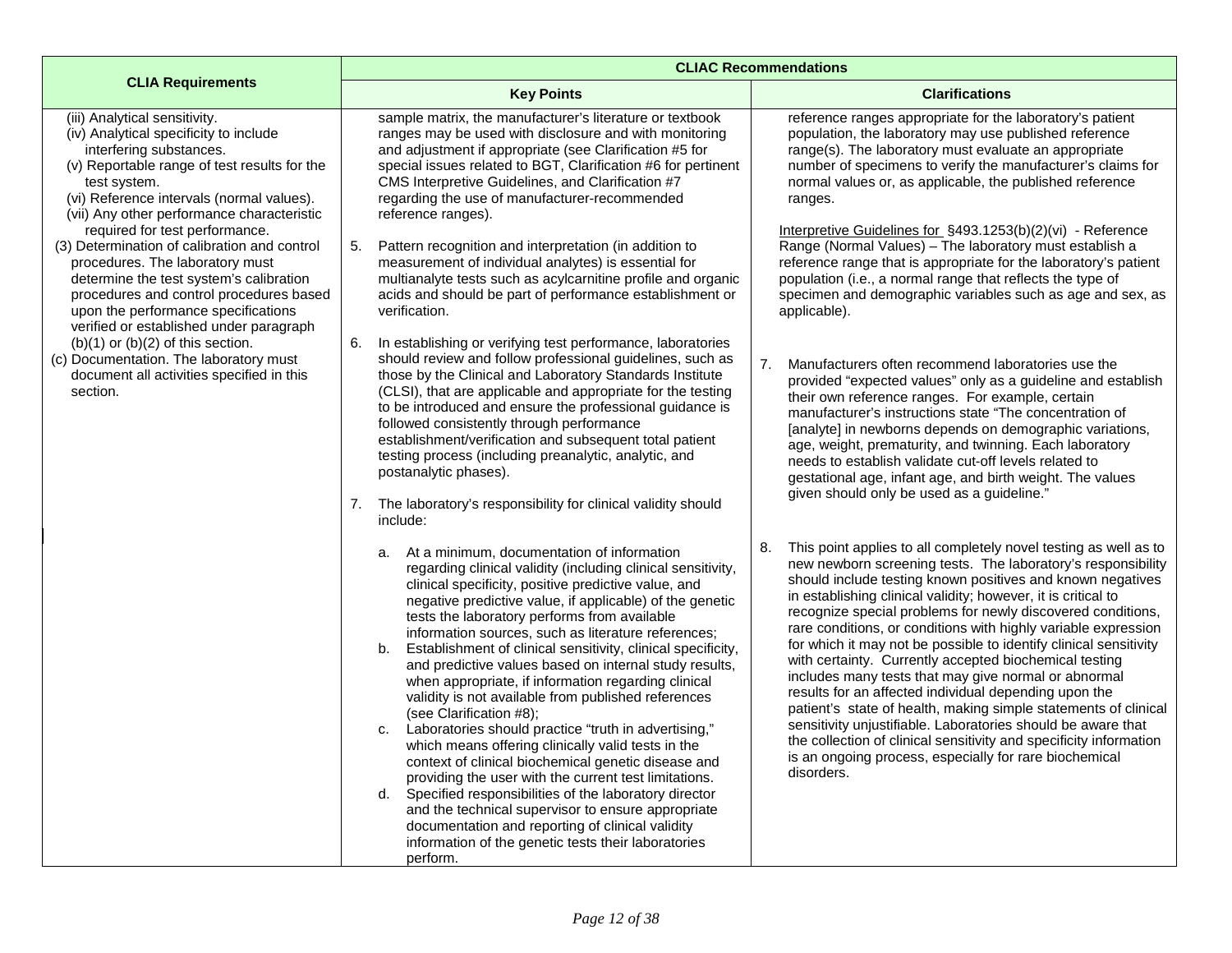<span id="page-12-0"></span>

|                                                                                            | <b>CLIAC Recommendations</b>                                                      |                                                                                                                                        |  |
|--------------------------------------------------------------------------------------------|-----------------------------------------------------------------------------------|----------------------------------------------------------------------------------------------------------------------------------------|--|
| <b>CLIA Requirements</b>                                                                   | <b>Key Points</b>                                                                 | <b>Clarifications</b>                                                                                                                  |  |
|                                                                                            | <b>TEST SYSTEMS, EQUIPMENT, INSTRUMENTS, REAGENTS, MATERIALS, AND SUPPLIES</b>    |                                                                                                                                        |  |
| §493.1252 Standard: Test systems,                                                          | CLIA regulations adequately address many key issues.<br>1.                        | CMS Interpretive Guidelines for §493.1253(b)(2)                                                                                        |  |
| equipment, instruments,                                                                    |                                                                                   |                                                                                                                                        |  |
| reagents, materials, and supplies                                                          | 2. All reagents and supplies used during routine testing                          | "Modified by the laboratory," means any change to the assay                                                                            |  |
| (a) Test systems must be selected by the<br>laboratory. The testing must be performed      | should be the same as those used in performance<br>establishment or verification. | that could affect its performance specifications for sensitivity,<br>specificity, accuracy, or precision, etc. Laboratory modification |  |
| following the manufacturer's instructions                                                  |                                                                                   | of the manufacturer's instructions that could affect performance                                                                       |  |
| and in a manner that provides test results                                                 | 3.<br>New reagent lots and/or shipments must be tested in                         | specification's include but are not limited to:                                                                                        |  |
| within the laboratory's stated performance                                                 | parallel with old lots before or concurrently with being                          | • Change in specimen handling instructions;                                                                                            |  |
| specifications for each test system as                                                     | placed in service to ensure that the calibration of the new                       | • Incubation times or temperatures;                                                                                                    |  |
| determined under §493.1253.                                                                | lot of reagent has maintained consistent results for patient                      | • Change in specimen or reagent dilution;                                                                                              |  |
| (b) The laboratory must define criteria for                                                | specimens.                                                                        | • Using a different calibration material (or changing the                                                                              |  |
| those conditions that are essential for                                                    |                                                                                   | manufacturer's set-points);                                                                                                            |  |
| proper storage of reagents and                                                             | 4. Assay modifications should be validated before reporting                       | • Introducing a different antibody (source, monoclonal-vs-                                                                             |  |
| specimens, accurate and reliable test                                                      | patient results (see Clarification #1).                                           | polyclonal);                                                                                                                           |  |
| system operation, and test result                                                          |                                                                                   | • Change or elimination of a procedural step;                                                                                          |  |
| reporting. The criteria must be consistent                                                 | Equipment must be validated to account for basic<br>5.                            | • Change or addition of detector (conjugate) or substrate;                                                                             |  |
| with the manufacturer's instructions, if                                                   | detection or measurement drift. Re-verification is also                           | • Change in the solid phase;                                                                                                           |  |
| provided. These conditions must be                                                         | necessary when running the same analyte on different                              | • Change in the cutoff or method of calculating the cutoff for                                                                         |  |
| monitored and documented and, if                                                           | analyzers.                                                                        | semi-quantitative assays;<br>• Change in the endpoint or calculation of the endpoint;                                                  |  |
| applicable, include the following:<br>(1) Water quality.                                   | Professional guidelines, such as CLSI and ACMG S&G,<br>6.                         | • Addition of adsorbent;                                                                                                               |  |
| (2) Temperature.                                                                           | provide additional guidance for specific test methods.                            | • Change in the strain of antigen in serologic assays; and                                                                             |  |
| (3) Humidity.                                                                              |                                                                                   | • Changing the calibrator/reference material.                                                                                          |  |
| (4) Protection of equipment and                                                            | Mechanisms for standardizing practices among<br>7.                                |                                                                                                                                        |  |
| instruments from fluctuations and                                                          | laboratories for preparing and validating reagents,                               | EXCEPTIONS: Use of reagents exempt from the premarket                                                                                  |  |
| interruptions in electrical current that                                                   | standards, and reference materials that are not                                   | notification procedures in 21 CFR 807 for an instrument                                                                                |  |
| adversely affect patient test results and                                                  | commercially available should be encouraged.                                      | produced by another manufacturer is not considered a method                                                                            |  |
| test reports.                                                                              | Laboratories should be aware that all methods and                                 | modification. If the FDA has cleared a manufacturer's reagents                                                                         |  |
| (c) Reagents, solutions, culture media,                                                    | instruments (including software programs even when                                | and/or calibration materials for use with an instrument produced                                                                       |  |
| control materials, calibration materials,                                                  | shared only through the internet) should be individually                          | by another manufacturer, the use of these reagents/materials is                                                                        |  |
| and other supplies, as appropriate, must                                                   | validated by each laboratory. When available, FDA-                                | not considered a method modification and does not require                                                                              |  |
| be labeled to indicate the following:<br>(1) Identity and when significant, titer,         | approved reagents should be used for patient testing (see<br>Clarification #2).   | establishment of performance specifications. However, the<br>laboratory must verify performance specifications as required             |  |
| strength or concentration.                                                                 |                                                                                   | under §493.1253(b)(1). Verification of performance                                                                                     |  |
| (2) Storage requirements.                                                                  |                                                                                   | specifications is required if reagents are changed to those of                                                                         |  |
| (3) Preparation and expiration dates.                                                      |                                                                                   | another manufacturer.                                                                                                                  |  |
| (4) Other pertinent information required for                                               |                                                                                   |                                                                                                                                        |  |
| proper use.                                                                                |                                                                                   | "Modified by the laboratory," also means any change in                                                                                 |  |
| (d) Reagents, solutions, culture media,                                                    |                                                                                   | intended use that could affect test system performance                                                                                 |  |
| control materials, calibration materials,                                                  |                                                                                   | specifications for sensitivity, specificity, accuracy, and precision,                                                                  |  |
| and other supplies must not be used                                                        |                                                                                   | etc., and the clinical utility of the test system. Changes in                                                                          |  |
| when they have exceeded their expiration                                                   |                                                                                   | intended use are considered "off-label" use of a commercial test                                                                       |  |
| date, have deteriorated, or are of                                                         |                                                                                   | system. CAUTION: "Off-label" use is not supported by the                                                                               |  |
| substandard quality.                                                                       |                                                                                   | manufacturer's clinical data and when identified, must be                                                                              |  |
| (e) Components of reagent kits of different lot<br>numbers must not be interchanged unless |                                                                                   | reported to the FDA.                                                                                                                   |  |
| otherwise specified by the manufacturer.                                                   |                                                                                   | Examples of changes in intended use are:                                                                                               |  |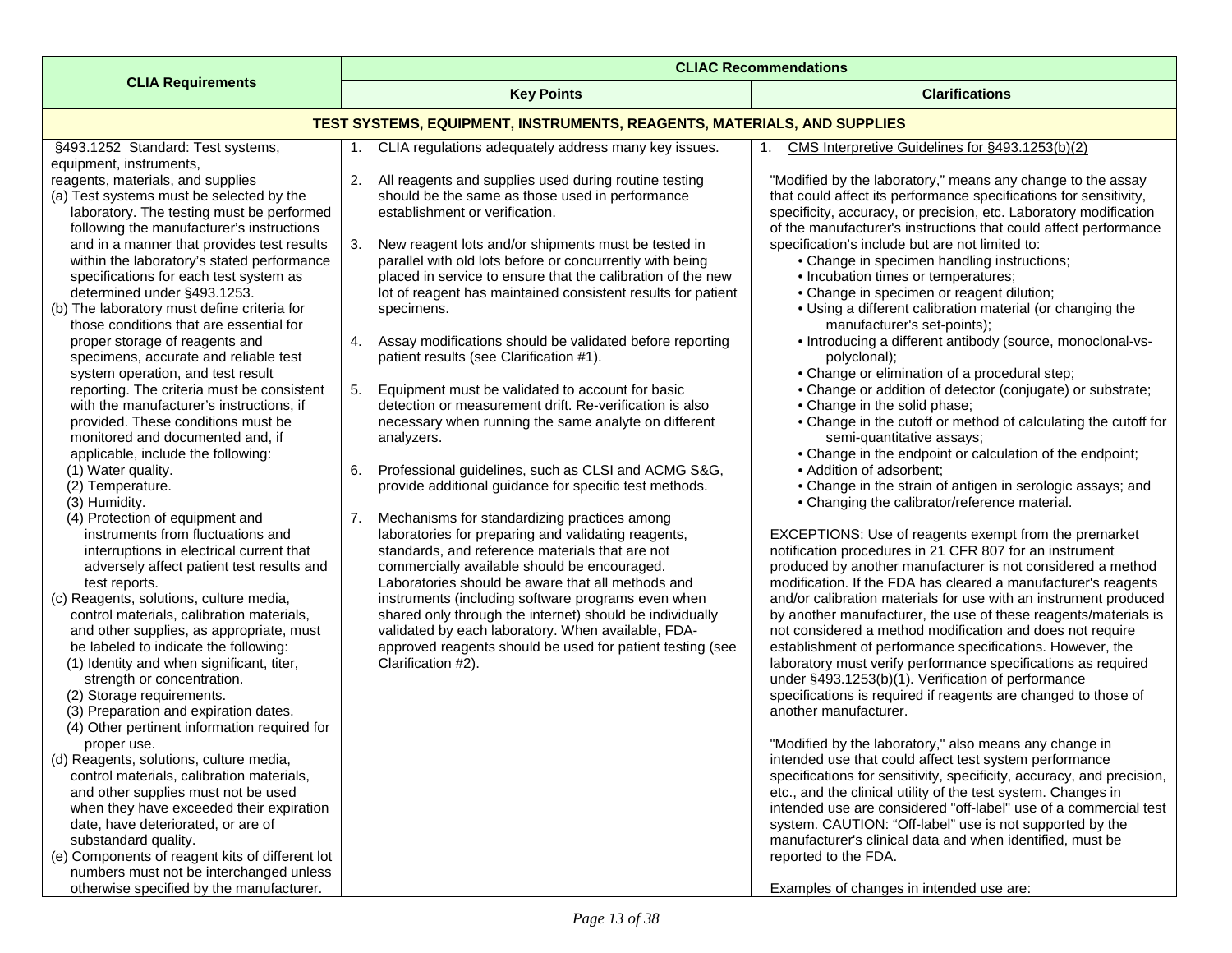|                          | <b>CLIAC Recommendations</b> |                                                                                                                                                                                                                                                                                                                                                                                                                                                                                                                                                                                                                                                                                                                                                                                   |
|--------------------------|------------------------------|-----------------------------------------------------------------------------------------------------------------------------------------------------------------------------------------------------------------------------------------------------------------------------------------------------------------------------------------------------------------------------------------------------------------------------------------------------------------------------------------------------------------------------------------------------------------------------------------------------------------------------------------------------------------------------------------------------------------------------------------------------------------------------------|
| <b>CLIA Requirements</b> | <b>Key Points</b>            | <b>Clarifications</b>                                                                                                                                                                                                                                                                                                                                                                                                                                                                                                                                                                                                                                                                                                                                                             |
|                          |                              | • Using a different sample matrix (plasma vs. urine);<br>• Using or promoting the test for another purpose<br>(screening vs. diagnostic); and<br>• Changing the type of analysis (qualitative results reported<br>as quantitative).<br>Laboratories should be aware of regulations stating reagents<br>developed or prepared in one laboratory and shipped to<br>another laboratory for use in patient testing require FDA<br>clearance or approval. However, there are special issues in<br>biochemical genetics with lack of availability of certain<br>essential reagents in FDA-approved versions. The lack of<br>FDA-approved reagents increases the responsibility of the<br>laboratory to validate any internally developed or shared<br>reagents, standards, or controls. |

<span id="page-13-0"></span>

|                                                                                                                                                                                                                                                                                                                  | <b>CLIAC Recommendations</b>                                                                                                                                                                                                                                                                                                                                                             |                       |
|------------------------------------------------------------------------------------------------------------------------------------------------------------------------------------------------------------------------------------------------------------------------------------------------------------------|------------------------------------------------------------------------------------------------------------------------------------------------------------------------------------------------------------------------------------------------------------------------------------------------------------------------------------------------------------------------------------------|-----------------------|
| <b>CLIA Requirements</b>                                                                                                                                                                                                                                                                                         | <b>Key Points</b>                                                                                                                                                                                                                                                                                                                                                                        | <b>Clarifications</b> |
|                                                                                                                                                                                                                                                                                                                  | <b>CALIBRATION AND CALIBRATION VERIFICATION PROCEDURES</b>                                                                                                                                                                                                                                                                                                                               |                       |
| §493.1255 Standard: Calibration and<br>calibration verification procedures<br>Calibration and calibration verification<br>procedures are required to substantiate the<br>continued accuracy of the test system<br>throughout the laboratory's reportable range of                                                | When standards and reference materials for calibration<br>are commercially available, it is good practice<br>to obtain quantities adequate for a reasonable period of<br>testing to minimize variability in these materials (but not to<br>exceed their expiration date).                                                                                                                |                       |
| test results for the test system. Unless<br>otherwise specified in this subpart, for each<br>applicable test system the laboratory must do<br>the following:<br>(a) Perform and document calibration<br>procedures-<br>(1) Following the manufacturer's test system<br>instructions, using calibration materials | When standards and reference materials for calibration<br>2.<br>are not commercially available, each laboratory preparing<br>these materials in house should ensure their validation.<br>including verifying each new batch of standards and<br>reference materials against an old batch, and ensure<br>appropriate calibration and calibration verification<br>procedures are in place. |                       |
| provided or specified, and with at least the<br>frequency recommended by the<br>manufacturer:                                                                                                                                                                                                                    | Not all assays require calibration, but that does not relieve<br>3.<br>the laboratory of its responsibility to ensure accuracy.                                                                                                                                                                                                                                                          |                       |
| (2) Using the criteria verified or established<br>by the laboratory as specified in Sec.<br>493.1253(b)(3)<br>(i) Using calibration materials                                                                                                                                                                    | Laboratories should refer to more specific (or method-<br>4.<br>specific) guidance when these are available, for example,<br><b>ACMG Standards and Guidelines.</b>                                                                                                                                                                                                                       |                       |
| appropriate for the test system and, if<br>possible, traceable to a reference<br>method or reference material of<br>known value; and<br>(ii) Including the number, type, and                                                                                                                                     | CLSI guidelines provide additional references and should<br>5.<br>be used for further guidance.                                                                                                                                                                                                                                                                                          |                       |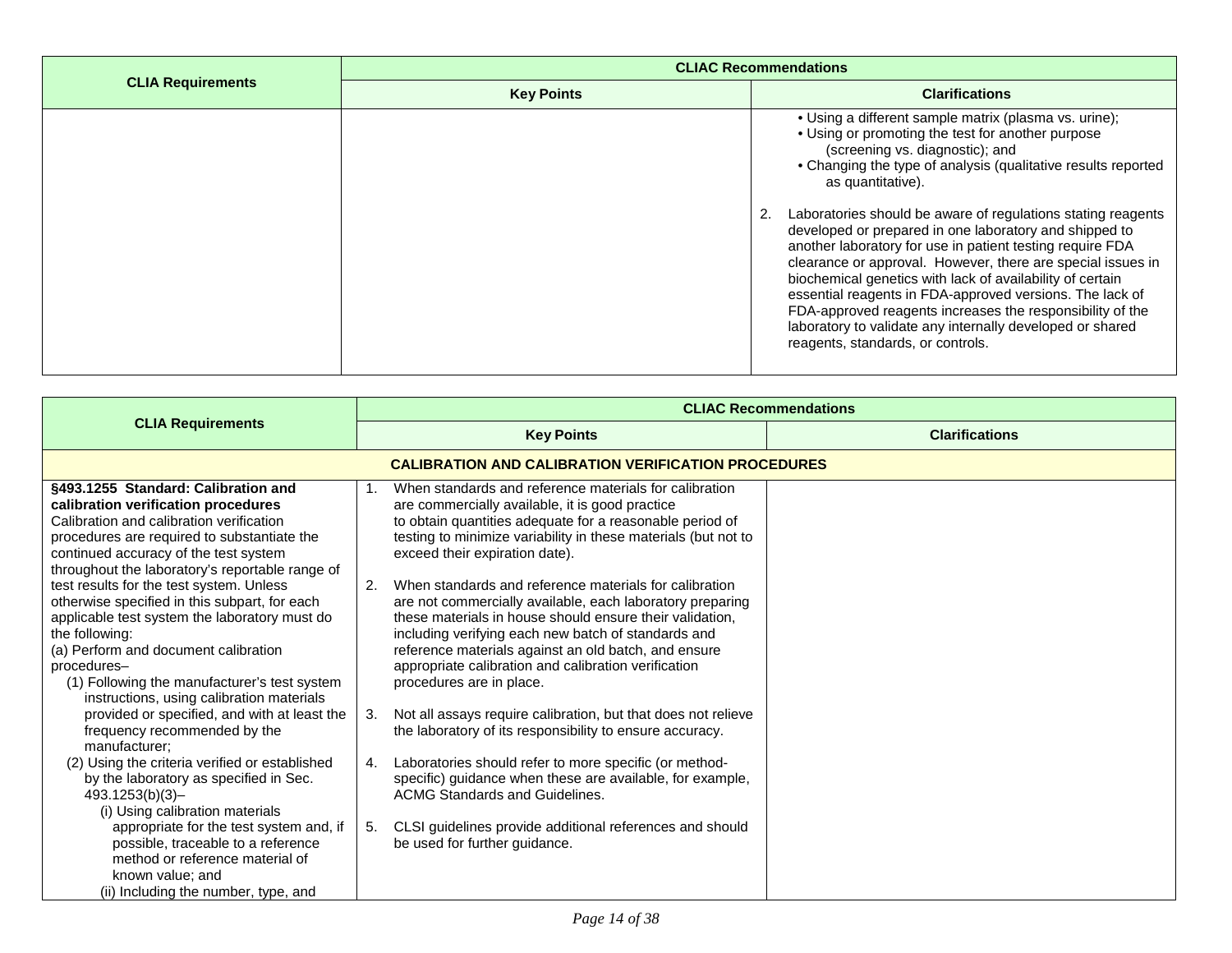|                                                                           | <b>CLIAC Recommendations</b> |                       |
|---------------------------------------------------------------------------|------------------------------|-----------------------|
| <b>CLIA Requirements</b>                                                  | <b>Key Points</b>            | <b>Clarifications</b> |
| concentration of calibration materials,                                   |                              |                       |
| as well as acceptable limits for and                                      |                              |                       |
| the frequency of calibration; and                                         |                              |                       |
| (3) Whenever calibration verification fails to                            |                              |                       |
| meet the laboratory's acceptable limits for                               |                              |                       |
| calibration verification.<br>(b) Perform and document calibration         |                              |                       |
| verification procedures-                                                  |                              |                       |
| (1) Following the manufacturer's calibration                              |                              |                       |
| verification instructions;                                                |                              |                       |
| (2) Using the criteria verified or established                            |                              |                       |
| by the laboratory under Sec.                                              |                              |                       |
| 493.1253(b)(3)-                                                           |                              |                       |
| (i) Including the number, type, and                                       |                              |                       |
| concentration of the materials, as well                                   |                              |                       |
| as acceptable limits for calibration                                      |                              |                       |
| verification; and                                                         |                              |                       |
| (ii) Including at least a minimal (or zero)                               |                              |                       |
| value, a mid-point value, and a                                           |                              |                       |
| maximum value near the upper limit                                        |                              |                       |
| of the range to verify the laboratory's                                   |                              |                       |
| reportable range of test results for the<br>test system; and              |                              |                       |
| (3) At least once every 6 months and                                      |                              |                       |
| whenever any of the following occur:                                      |                              |                       |
| (i) A complete change of reagents for a                                   |                              |                       |
| procedure is introduced, unless the                                       |                              |                       |
| laboratory can demonstrate that                                           |                              |                       |
| changing reagent lot numbers does not                                     |                              |                       |
| affect the range used to report patient                                   |                              |                       |
| test results, and control values are not                                  |                              |                       |
| adversely affected by reagent lot                                         |                              |                       |
| number changes.                                                           |                              |                       |
| (ii) There is major preventive maintenance                                |                              |                       |
| or replacement of critical parts that may                                 |                              |                       |
| influence test performance.<br>(iii) Control materials reflect an unusual |                              |                       |
| trend or shift, or are outside of the                                     |                              |                       |
| laboratory's acceptable limits, and other                                 |                              |                       |
| means of assessing and correcting                                         |                              |                       |
| unacceptable control values fail to                                       |                              |                       |
| identify and correct the problem.                                         |                              |                       |
| (iv) The laboratory's established schedule                                |                              |                       |
| for verifying the reportable range for                                    |                              |                       |
| patient test results requires more                                        |                              |                       |
| frequent calibration verification.                                        |                              |                       |
|                                                                           |                              |                       |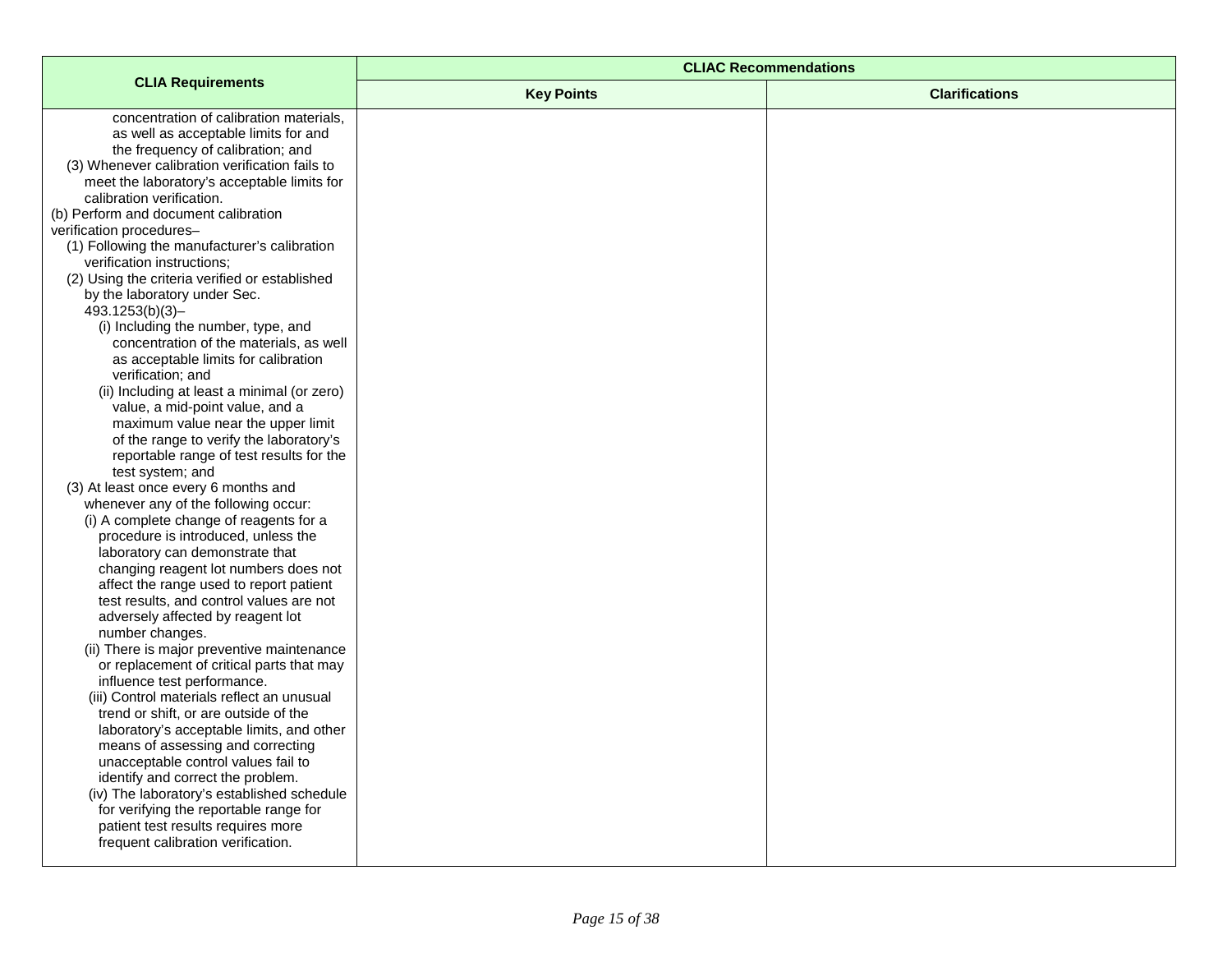<span id="page-15-0"></span>

|                                                                                                                                                                                                                                                                                                                                                                                                                                                                                                                                                                                                                                                                                                                                                                                                                                                                                                                                                                                                                                                                                                                                                                                                                                                                                                                                                                                                                                                                                                                                                                                                                                                                                                                                                                                                            | <b>CLIAC Recommendations</b>                                                                                                                                                                                                                                                                                                                                                                                                                                                                                                                                                                                                                                                                                                                                                                                                                                                                                                                                                                                                                                                                                                                                                                                                                                                                                                                                                                                                                                                                                                                                                                                                                                                                                                                                                                                                                                                                                                                                                                                                                                                                                                                                                                                                                                                                                       |                                                                                                                                                                                                                                                                                                                                                                                                                                                                                                                                                                                                                                                                                                                                                                                                                                                                                                                                                                                                                                                                                                                                                                                                                                                                                                                                                                                                                                                                                                                                                                                                                                                                                                                                                                                                                                                                                                                                                                                                                                                                                                                                                                                                                                                                                                                                                                                                                                                                                                                                                                                                                                                                                    |
|------------------------------------------------------------------------------------------------------------------------------------------------------------------------------------------------------------------------------------------------------------------------------------------------------------------------------------------------------------------------------------------------------------------------------------------------------------------------------------------------------------------------------------------------------------------------------------------------------------------------------------------------------------------------------------------------------------------------------------------------------------------------------------------------------------------------------------------------------------------------------------------------------------------------------------------------------------------------------------------------------------------------------------------------------------------------------------------------------------------------------------------------------------------------------------------------------------------------------------------------------------------------------------------------------------------------------------------------------------------------------------------------------------------------------------------------------------------------------------------------------------------------------------------------------------------------------------------------------------------------------------------------------------------------------------------------------------------------------------------------------------------------------------------------------------|--------------------------------------------------------------------------------------------------------------------------------------------------------------------------------------------------------------------------------------------------------------------------------------------------------------------------------------------------------------------------------------------------------------------------------------------------------------------------------------------------------------------------------------------------------------------------------------------------------------------------------------------------------------------------------------------------------------------------------------------------------------------------------------------------------------------------------------------------------------------------------------------------------------------------------------------------------------------------------------------------------------------------------------------------------------------------------------------------------------------------------------------------------------------------------------------------------------------------------------------------------------------------------------------------------------------------------------------------------------------------------------------------------------------------------------------------------------------------------------------------------------------------------------------------------------------------------------------------------------------------------------------------------------------------------------------------------------------------------------------------------------------------------------------------------------------------------------------------------------------------------------------------------------------------------------------------------------------------------------------------------------------------------------------------------------------------------------------------------------------------------------------------------------------------------------------------------------------------------------------------------------------------------------------------------------------|------------------------------------------------------------------------------------------------------------------------------------------------------------------------------------------------------------------------------------------------------------------------------------------------------------------------------------------------------------------------------------------------------------------------------------------------------------------------------------------------------------------------------------------------------------------------------------------------------------------------------------------------------------------------------------------------------------------------------------------------------------------------------------------------------------------------------------------------------------------------------------------------------------------------------------------------------------------------------------------------------------------------------------------------------------------------------------------------------------------------------------------------------------------------------------------------------------------------------------------------------------------------------------------------------------------------------------------------------------------------------------------------------------------------------------------------------------------------------------------------------------------------------------------------------------------------------------------------------------------------------------------------------------------------------------------------------------------------------------------------------------------------------------------------------------------------------------------------------------------------------------------------------------------------------------------------------------------------------------------------------------------------------------------------------------------------------------------------------------------------------------------------------------------------------------------------------------------------------------------------------------------------------------------------------------------------------------------------------------------------------------------------------------------------------------------------------------------------------------------------------------------------------------------------------------------------------------------------------------------------------------------------------------------------------------|
| <b>CLIA Requirements</b>                                                                                                                                                                                                                                                                                                                                                                                                                                                                                                                                                                                                                                                                                                                                                                                                                                                                                                                                                                                                                                                                                                                                                                                                                                                                                                                                                                                                                                                                                                                                                                                                                                                                                                                                                                                   | <b>Key Points</b>                                                                                                                                                                                                                                                                                                                                                                                                                                                                                                                                                                                                                                                                                                                                                                                                                                                                                                                                                                                                                                                                                                                                                                                                                                                                                                                                                                                                                                                                                                                                                                                                                                                                                                                                                                                                                                                                                                                                                                                                                                                                                                                                                                                                                                                                                                  | <b>Clarifications</b>                                                                                                                                                                                                                                                                                                                                                                                                                                                                                                                                                                                                                                                                                                                                                                                                                                                                                                                                                                                                                                                                                                                                                                                                                                                                                                                                                                                                                                                                                                                                                                                                                                                                                                                                                                                                                                                                                                                                                                                                                                                                                                                                                                                                                                                                                                                                                                                                                                                                                                                                                                                                                                                              |
|                                                                                                                                                                                                                                                                                                                                                                                                                                                                                                                                                                                                                                                                                                                                                                                                                                                                                                                                                                                                                                                                                                                                                                                                                                                                                                                                                                                                                                                                                                                                                                                                                                                                                                                                                                                                            | <b>CONTROL PROCEDURES</b>                                                                                                                                                                                                                                                                                                                                                                                                                                                                                                                                                                                                                                                                                                                                                                                                                                                                                                                                                                                                                                                                                                                                                                                                                                                                                                                                                                                                                                                                                                                                                                                                                                                                                                                                                                                                                                                                                                                                                                                                                                                                                                                                                                                                                                                                                          |                                                                                                                                                                                                                                                                                                                                                                                                                                                                                                                                                                                                                                                                                                                                                                                                                                                                                                                                                                                                                                                                                                                                                                                                                                                                                                                                                                                                                                                                                                                                                                                                                                                                                                                                                                                                                                                                                                                                                                                                                                                                                                                                                                                                                                                                                                                                                                                                                                                                                                                                                                                                                                                                                    |
| §493.1256 Standard: Control procedures<br>(a) For each test system, the laboratory is<br>responsible for having control procedures<br>that monitor the accuracy and precision of<br>the complete analytical process.<br>(b) The laboratory must establish the<br>number, type, and frequency of testing<br>control materials using, if applicable, the<br>performance specifications verified or<br>established by the laboratory as specified<br>in Sec. 493.1253(b)(3).<br>(c) The control procedures must-<br>(1) Detect immediate errors that occur<br>due to test system failure, adverse<br>environmental conditions, and operator<br>performance.<br>(2) Monitor over time the accuracy and<br>precision of test performance that may<br>be influenced by changes in test system<br>performance and environmental<br>conditions, and variance in operator<br>performance.<br>(d)(3) At least once each day patient<br>specimens are assayed or examined<br>perform the following for-<br>(i) Each quantitative procedure, include<br>two control materials of different<br>concentrations;<br>(ii) Each qualitative procedure, include a<br>negative and positive control material;<br>(iii) Test procedures producing graded or<br>16ittered results, include a negative<br>control material and a control material<br>with graded or 16ittered reactivity,<br>respectively;<br>(iv) Each test system that has an<br>extraction phase, include two control<br>materials, including one that is capable<br>of detecting errors in the extraction<br>process; and<br>(v) Each molecular amplification<br>procedure, include two control materials<br>and, if reaction inhibition is a significant<br>source of false negative results, a<br>control material capable of detecting the<br>inhibition. | QC procedures should provide adequate monitoring of the<br>1.<br>quality of the test system's performance and detect<br>immediate errors.<br>2. Laboratories should validate sampling instruments to<br>ensure there is no carryover between samples on<br>automated instruments.<br>3. Control procedures should be performed each day of<br>patient testing or with each batch (group of specimens run<br>concurrently or sequentially) of patient testing. However,<br>there are special QC issues with sequential testing in a<br>single-channel analyzer (see Clarification #1).<br>4. Controls should be selected based on patient population,<br>prevalence of the disease, and the purpose of the testing,<br>while being as comprehensive as possible. For example,<br>enzyme testing for carrier status should have a normal<br>control and a carrier control if available.<br>5. Laboratories should use control materials for monitoring the<br>entire analytic process, including the extraction step.<br>6. In rare disease assays, if positive controls are difficult to<br>obtain for certain rare disease tests, laboratories may<br>consider using samples from interlaboratory exchange or<br>other mechanisms. In rare disease testing using certain<br>tissue types, such as white blood cells, if it is not practical to<br>have a positive control of the same tissue type laboratories<br>may consider using a more stable tissue type such<br>as cultured skin fibroblasts, when available. If the control<br>materials are of a different tissue type that bypass certain<br>preparative analytic steps of the patient testing process<br>(e.g., extraction procedures), the laboratory should have<br>procedures for monitoring the complete analytic process.<br>7. Control materials are not always practical or available,<br>particularly for rare diseases. Appropriate alternative<br>control procedures should depend on the specific test and<br>control materials needed. For example, spiking or enriching<br>a normal sample with analytes to emulate abnormal<br>samples is considered an acceptable alternative control<br>procedure. (See Clarification #2).<br>The above QC recommendations should be considered<br>8.<br>both in method validation and patient testing. | The following options are acceptable for testing performed<br>with single-channel or single-column instruments with which<br>the run time of each specimen takes a significant portion of a<br>working day providing 1) the laboratory director is<br>responsible for demonstrating that control procedures are<br>adequate for monitoring test system performance and<br>detecting immediate errors and 2) the laboratory must have<br>performance establishment/verification data to show control<br>procedures and calibration procedures are appropriate for<br>the laboratory's patient testing. An example of a significant<br>portion of QC testing may be found in the CLSI guideline<br>"Gas Chromatography/Mass Spectrometry Confirmation of<br>Drugs (CLSI C43)," which recommends QC samples<br>constitute at least 10% of the samples in an analytic batch.<br>Testing a mixed-level control pool (e.g., for amino acid<br>a.<br>analysis, this control pool may contain the 20 amino<br>acids at various concentrations) once during each day or<br>24 hours of patient specimen testing and spiking at least<br>one internal control material (e.g., S-2-aminoethyl-1-<br>cysteine (AEC) for amino acid analysis) into each patient<br>specimen. This approach helps to monitor the analytic<br>process for each patient specimen and specimen-to-<br>specimen variability.<br>Testing a single-level control pool (e.g., containing all 20<br>b.<br>amino acids at the same concentration for amino acid<br>analysis) once during each day or 24 hours of patient<br>specimen testing, together with spiking an internal<br>control material into each patient specimen.<br>Testing a previously tested patient specimen that<br>C.<br>showed abnormal levels of certain amino acids once<br>each day and spiking an internal standard into each<br>patient specimen.<br>If patient specimens are batched into a run exceeding<br>d.<br>24 hours, the test run may be bracketed by running one<br>control sample at the beginning of the run and another<br>control at the end of the run. If the run time is greater<br>than 48 hours, a control should be inserted into the run<br>within each 24-hour span. At least one internal control<br>material should be spiked into each patient specimen.<br>[Note: If the laboratory defines an analytical run this<br>way, the laboratory director is responsible for ensuring<br>and demonstrating the test system has stable accuracy<br>and precision during the defined time period for both the<br>control samples and patient specimens. The laboratory<br>should also consider the turnaround time needed for |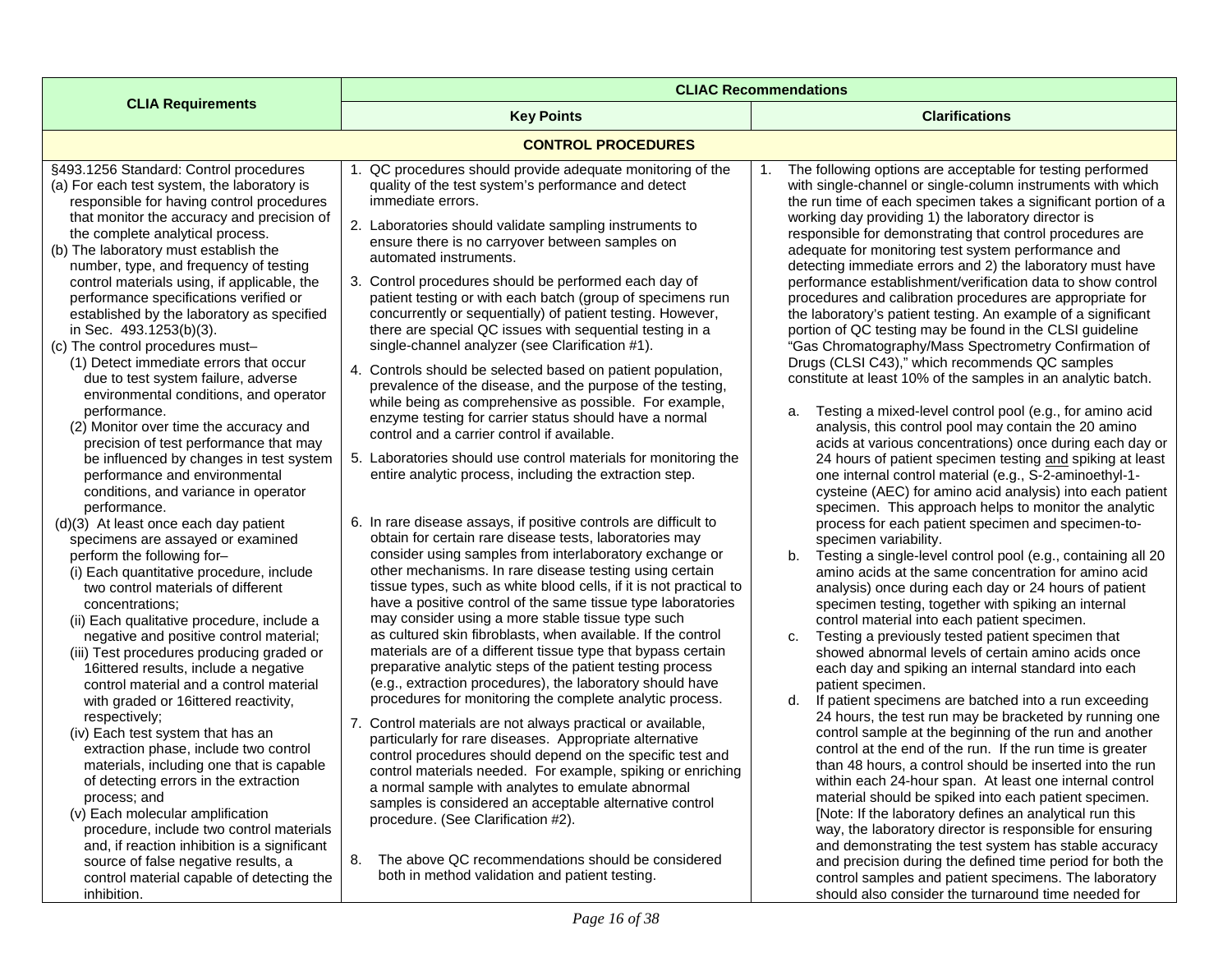|                                                                                                                                | <b>CLIAC Recommendations</b> |                                                                                                                                                                                                                                                                                                                                                                                                                                                                                                                                 |
|--------------------------------------------------------------------------------------------------------------------------------|------------------------------|---------------------------------------------------------------------------------------------------------------------------------------------------------------------------------------------------------------------------------------------------------------------------------------------------------------------------------------------------------------------------------------------------------------------------------------------------------------------------------------------------------------------------------|
| <b>CLIA Requirements</b>                                                                                                       | <b>Key Points</b>            | <b>Clarifications</b>                                                                                                                                                                                                                                                                                                                                                                                                                                                                                                           |
| (h) If control materials are not available, the<br>laboratory must have an alternative<br>mechanism to detect immediate errors |                              | reporting patient results in determining the length of a<br>test run.)                                                                                                                                                                                                                                                                                                                                                                                                                                                          |
| and monitor test system performance over<br>time. The performance of alternative<br>control procedures must be documented.     |                              | From MGT MMWR - The CMS Survey Procedures and<br>2.<br>Interpretive Guidelines for Laboratories and Laboratory<br>Services provides general guidelines for alternative control                                                                                                                                                                                                                                                                                                                                                  |
| §493.1101 Standard: Facilities                                                                                                 |                              | procedures and encourages laboratories to use multiple<br>mechanisms for ensuring testing quality. Following are<br>examples of procedures that, when applicable, should be<br>followed by laboratories that perform biochemical genetic                                                                                                                                                                                                                                                                                        |
| (b) The laboratory must have appropriate<br>and sufficient equipment, instruments,                                             |                              | testing:                                                                                                                                                                                                                                                                                                                                                                                                                                                                                                                        |
| reagents, materials, and supplies for the type<br>and volume of testing it performs.                                           |                              | Split specimens for testing by another method or in<br>a.<br>another laboratory.<br>Include previously tested patient specimens (both<br>b <sub>1</sub><br>positive and negative) as surrogate controls.<br>Test each patient specimen in duplicate.<br>C.<br>Test multiple types of specimens from the same patient<br>d.<br>(e.g., saliva, urine, or serum).<br>e. Perform serial dilutions of positive specimens to confirm<br>positive reactions.<br>Conduct an additional supervisory review of results<br>before release. |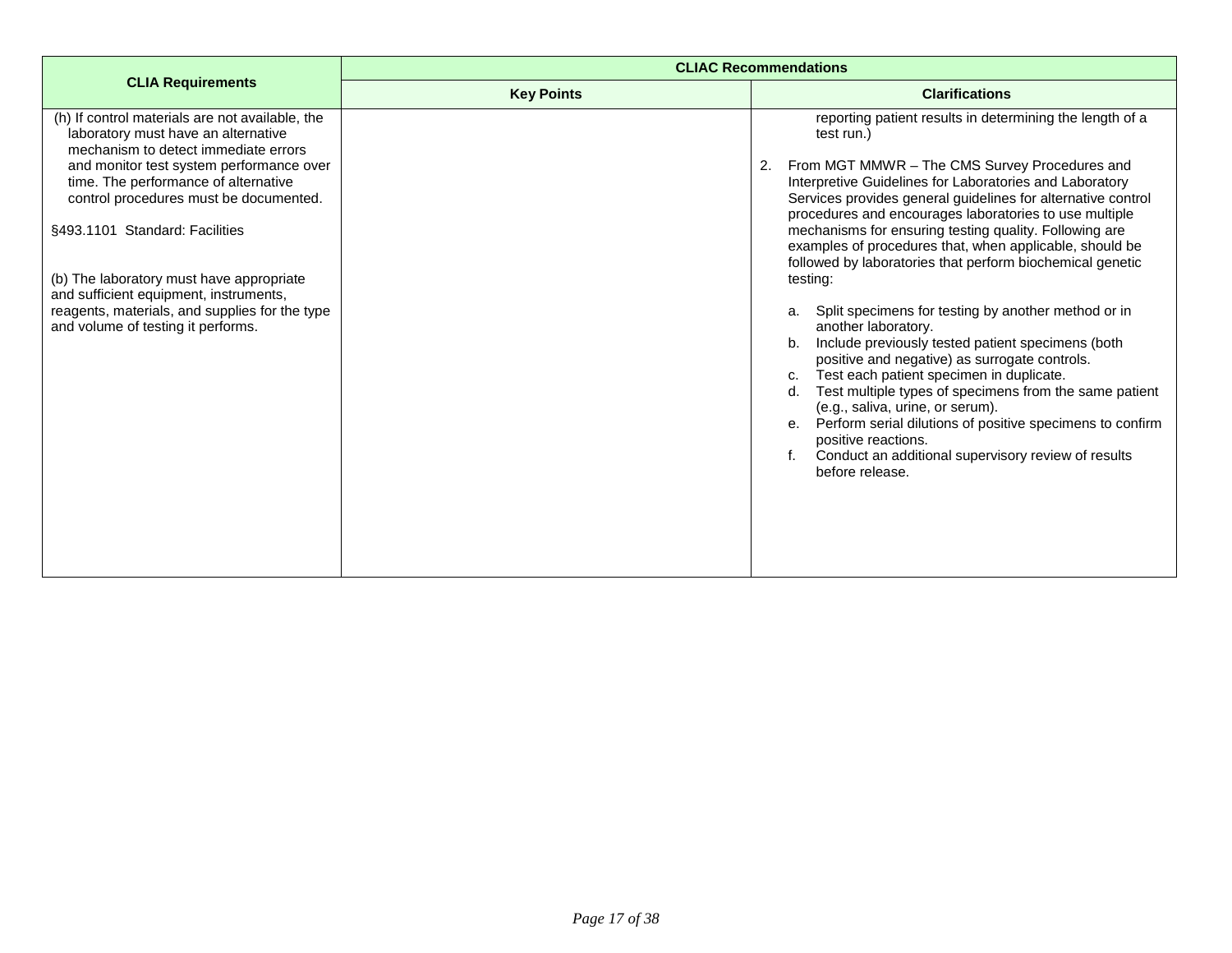<span id="page-17-0"></span>

|                                                                                                                                                                                                                                                                                                                                                                                                                          | <b>CLIAC Recommendations</b>                                                                                                                                                                                                                                                                                                                                                                                                                                                                                                                                                                                                                                                                                                                                                                                        |                                                                                                                                                                                                                                                                                                                                                                                                                                                                                                                                                                             |  |
|--------------------------------------------------------------------------------------------------------------------------------------------------------------------------------------------------------------------------------------------------------------------------------------------------------------------------------------------------------------------------------------------------------------------------|---------------------------------------------------------------------------------------------------------------------------------------------------------------------------------------------------------------------------------------------------------------------------------------------------------------------------------------------------------------------------------------------------------------------------------------------------------------------------------------------------------------------------------------------------------------------------------------------------------------------------------------------------------------------------------------------------------------------------------------------------------------------------------------------------------------------|-----------------------------------------------------------------------------------------------------------------------------------------------------------------------------------------------------------------------------------------------------------------------------------------------------------------------------------------------------------------------------------------------------------------------------------------------------------------------------------------------------------------------------------------------------------------------------|--|
| <b>CLIA Requirements</b>                                                                                                                                                                                                                                                                                                                                                                                                 | <b>Key Points</b>                                                                                                                                                                                                                                                                                                                                                                                                                                                                                                                                                                                                                                                                                                                                                                                                   | <b>Clarifications</b>                                                                                                                                                                                                                                                                                                                                                                                                                                                                                                                                                       |  |
|                                                                                                                                                                                                                                                                                                                                                                                                                          | PROFICIENCY TESTING (PT) AND ALTERNATIVE PERFORMANCE ASSESSMENT                                                                                                                                                                                                                                                                                                                                                                                                                                                                                                                                                                                                                                                                                                                                                     |                                                                                                                                                                                                                                                                                                                                                                                                                                                                                                                                                                             |  |
| Laboratories performing genetic testing must<br>comply with §493.1236(c), to at least twice<br>annually verify the accuracy of any genetic<br>test or procedure they perform, as no genetic<br>tests have been included in the list of                                                                                                                                                                                   | PT is a requirement for all biochemical genetic tests.<br>Laboratories are encouraged to participate in external PT<br>that evaluates both analytic and interpretative elements of<br>the testing (see Clarification #1-3).<br>2.<br>The frequency of PT must be, at a minimum, twice per                                                                                                                                                                                                                                                                                                                                                                                                                                                                                                                           | 1. Overall, CLIAC wishes to recognize the lack of organized PT<br>programs for many of the biochemical genetic tests -<br>a. Lack of comprehensive PT programs that cover all analytes<br>and assess both quantitative and qualitative approaches                                                                                                                                                                                                                                                                                                                           |  |
| regulated analytes.<br>§493.801(b) Standard; Testing of proficiency<br>testing samples. The laboratory must<br>examine or test, as applicable, the<br>proficiency testing samples it receives from<br>the proficiency testing program in the same<br>manner as it tests patient specimens.<br>(1) The samples must be examined or tested<br>with the laboratory's regular patient<br>workload by personnel who routinely | year, and higher frequency is encouraged. To the extent<br>possible, there should be PT for each analyte.<br>3.<br>PT providers and users should be encouraged to support<br>PT programs that examine the entire testing process<br>encompassing the preanalytic, analytic, and postanalytic<br>phases. Where possible, PT materials should resemble<br>patient samples. At least for the most common genetic<br>tests, "real" samples or samples mimicking patient<br>specimens should be used for PT.                                                                                                                                                                                                                                                                                                             | and both the analytic and interpretative elements. For<br>example, for the core tests such as amino acid and organic<br>acid analyses, quantitative programs are available from the<br>European group while the CAP program addresses the<br>clinical part; however, no single program ties it all together.<br>b. There are many single analytes for which PT programs are<br>not available. Residual patient samples may be used in<br>interlaboratory comparison; however, this may involve<br>consent issues in some cases according to state and local<br>regulations. |  |
| perform the testing in the laboratory,<br>using the laboratory's routine methods.<br>The individual testing or examining the<br>samples and the laboratory director must<br>attest to the routine integration of the<br>samples into the patient workload using<br>the laboratory's routine methods.<br>(2) The laboratory must test samples the<br>same number of times that it routinely<br>tests patient samples.     | For analyte- or disease-specific PT, PT samples must be<br>4.<br>tested with the laboratory's regular patient testing<br>workload by personnel who routinely perform the testing<br>method in the laboratory (as required by CLIA for<br>regulated analytes, even though no biochemical genetic<br>test is included on the current list of regulated analytes).<br>Available sources for PT or external quality assessment<br>5.<br>(EQA) and resources facilitating external sample<br>exchange should be made available to laboratories in<br>considering meeting PT and alternative performance                                                                                                                                                                                                                  | 2. Whenever possible, laboratories performing quantitative<br>assays should enroll in PT programs that provide specific<br>values. Qualitative PT is appropriate for some testing. PT<br>providers should be mindful of the variability in methods and<br>consider development of peer group approaches to PT when<br>different methodology can lead to differences in values.<br>3. There may be differences in laboratory interpretation in NBS<br>QAP due to different cutoffs.                                                                                          |  |
|                                                                                                                                                                                                                                                                                                                                                                                                                          | assessment needs.<br>6.<br>Alternative performance assessment should be performed<br>at least twice per year for biochemical genetic tests for<br>which no PT program is available in meeting the<br>applicable requirements of CLIA, state programs, and<br>accrediting agencies.<br>While data are currently unavailable on whether<br>a.<br>alternative performance assessments are as robust or<br>effective as PT, professional guidelines, such as<br>those developed by CLSI and the College of<br>American Pathologists (CAP), provide guidance on<br>what would be considered acceptable alternative<br>performance assessment approaches (see<br>Clarification #4).<br>Alternative assessment should ideally be performed<br>b.<br>by inter-laboratory exchange or using externally<br>derived materials. | 4. The CLIAC would like data on the effectiveness of alternative<br>PT and regular PT with relation to clinical outcomes.<br>5. CLSI GP-27 Using Proficiency Testing to Improve the Clinical<br>Laboratory provides guidance in using proficiency testing as a<br>quality improvement tool.                                                                                                                                                                                                                                                                                 |  |
|                                                                                                                                                                                                                                                                                                                                                                                                                          | In circumstances when inter-laboratory exchange or<br>с.<br>externally derived materials are not practical or                                                                                                                                                                                                                                                                                                                                                                                                                                                                                                                                                                                                                                                                                                       |                                                                                                                                                                                                                                                                                                                                                                                                                                                                                                                                                                             |  |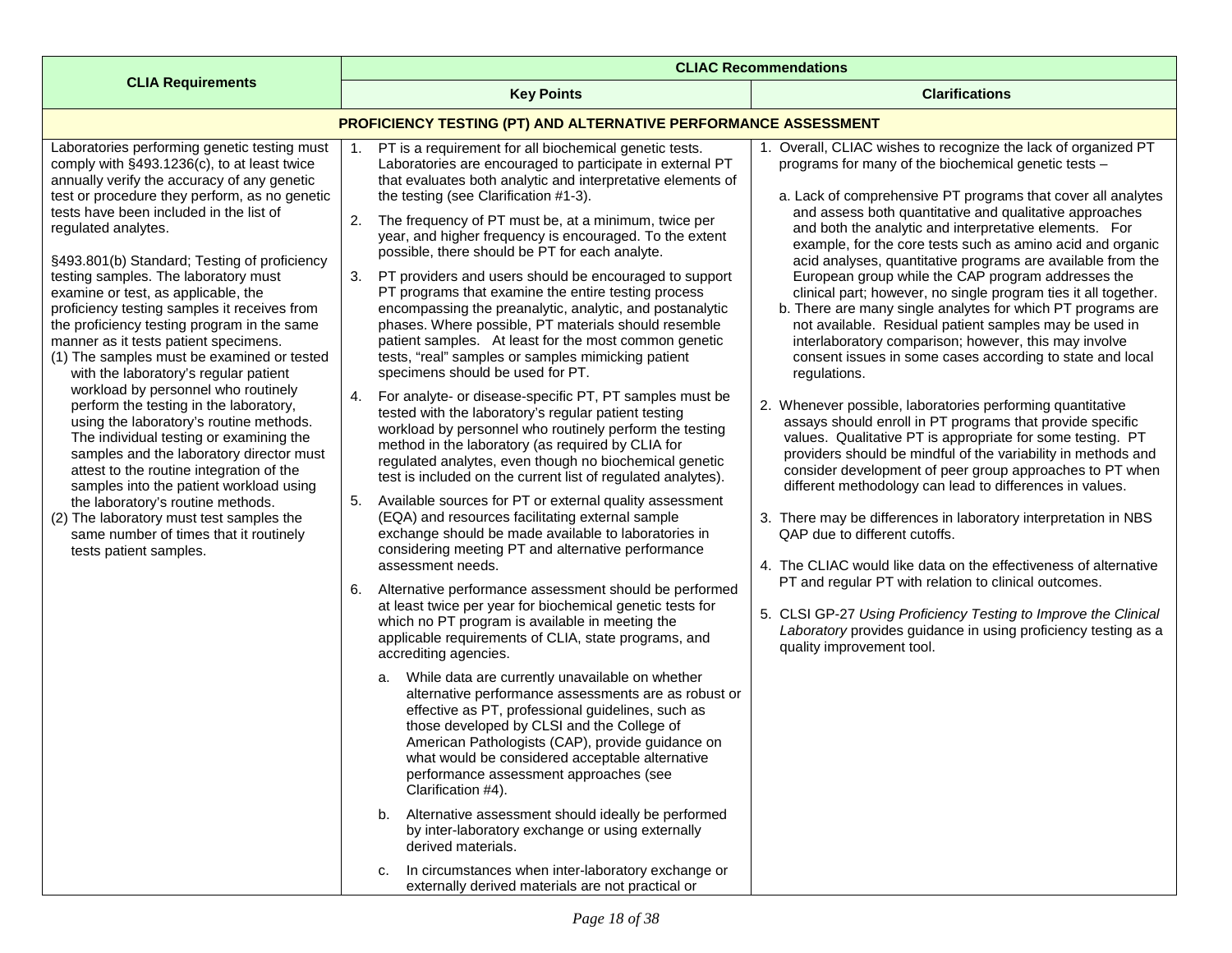|                          | <b>CLIAC Recommendations</b>                                                                                                                                                                                                                                                                                                                                                                                                                                   |                       |
|--------------------------|----------------------------------------------------------------------------------------------------------------------------------------------------------------------------------------------------------------------------------------------------------------------------------------------------------------------------------------------------------------------------------------------------------------------------------------------------------------|-----------------------|
| <b>CLIA Requirements</b> | <b>Key Points</b>                                                                                                                                                                                                                                                                                                                                                                                                                                              | <b>Clarifications</b> |
|                          | feasible, such as testing for rare diseases, testing<br>performed by only one laboratory or to analyze<br>unstable analytes (e.g. enzymes), laboratories may<br>consider options such as repeat testing of blinded<br>samples, possible exchange with either a research<br>facility or international laboratory, or inter-laboratory<br>data comparison. Examples could also come from<br>laboratories performing testing for ultra-rare genetic<br>disorders. |                       |
|                          | Laboratories should document and track their PT and EQA<br>performance. A quality improvement audit should be<br>performed to evaluate performance, investigate any<br>failures or concern, and make corrective action upon<br>disparate results and document outcomes (see<br>Clarification #5).                                                                                                                                                              |                       |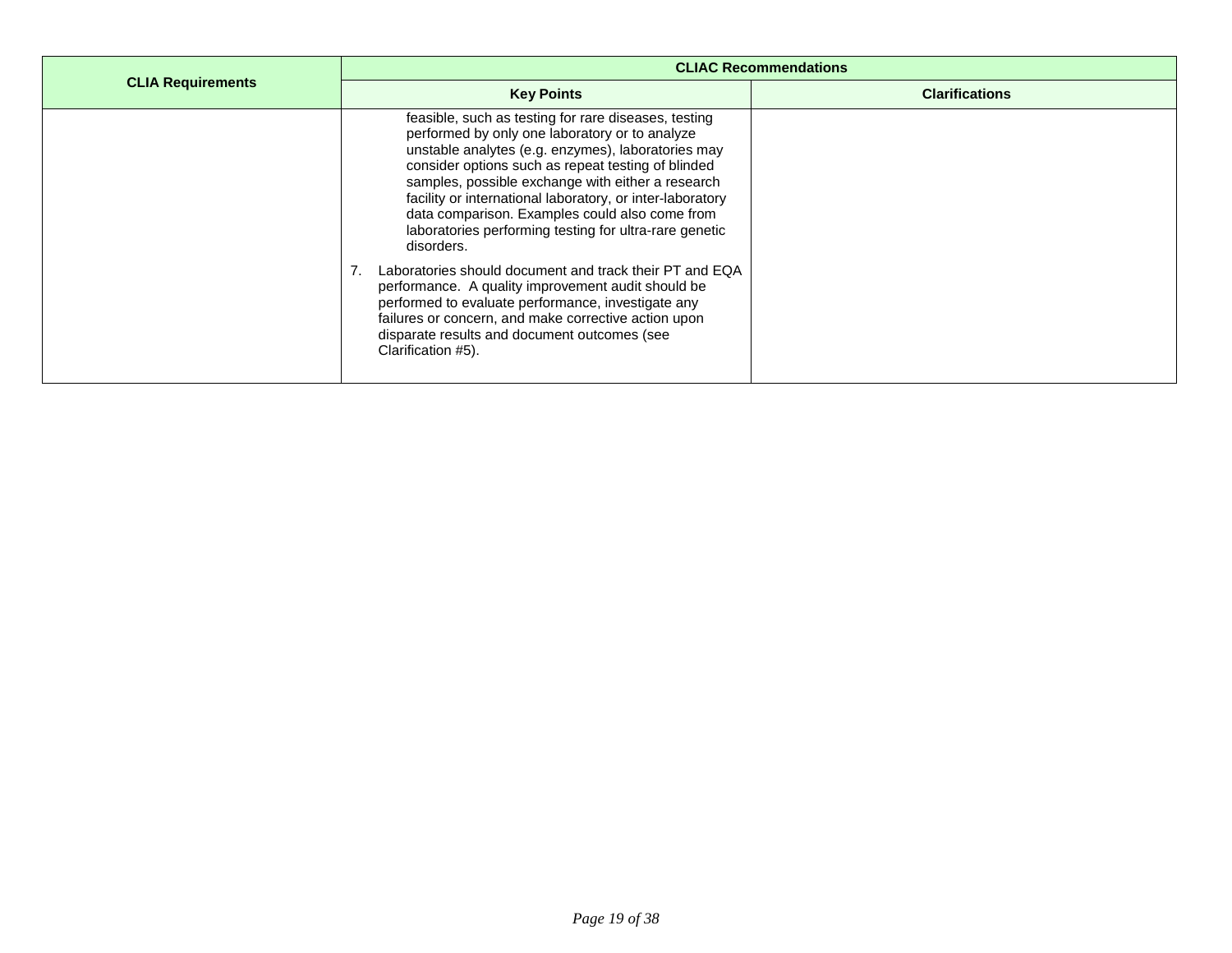## **POSTANALYTIC PHASE**

<span id="page-19-1"></span><span id="page-19-0"></span>

|                                                                                                                                                                                                                                                                                                                                                                                                                                                                                                                                                                                                                                                                                                                                                                                                                                                                                                                                                                                                                                                                                                                                                                                                                                                                                                                                                                                                                                                                                                                                                                                                                                                                                                                                                                                                                                                                                                                                                                                                                                                                 | <b>CLIAC Recommendations</b>                                                                                                                                                                                                                                                                                                                                                                                                                                                                                                                                                                                                                                                                                                                                                                                                                                                                                                                                                                                                                                                                                                                                                                                                                                                                                                                                                                                                                                                                                                                                                                                                                                                                                                                                                                                                                                                                                                                                                                                                                                   |                                                                                                                                                                                                                                                                                                                                                                                                                                                                                                                                                                                                                                                                                                                                                                                                                                                                                                                                                                                                                                                                                                                                                                                                                                                                                                                                                                                                                                                                                                                                                                                                                                                                                                                                                                                                                                                                                                                                                                                                                                               |
|-----------------------------------------------------------------------------------------------------------------------------------------------------------------------------------------------------------------------------------------------------------------------------------------------------------------------------------------------------------------------------------------------------------------------------------------------------------------------------------------------------------------------------------------------------------------------------------------------------------------------------------------------------------------------------------------------------------------------------------------------------------------------------------------------------------------------------------------------------------------------------------------------------------------------------------------------------------------------------------------------------------------------------------------------------------------------------------------------------------------------------------------------------------------------------------------------------------------------------------------------------------------------------------------------------------------------------------------------------------------------------------------------------------------------------------------------------------------------------------------------------------------------------------------------------------------------------------------------------------------------------------------------------------------------------------------------------------------------------------------------------------------------------------------------------------------------------------------------------------------------------------------------------------------------------------------------------------------------------------------------------------------------------------------------------------------|----------------------------------------------------------------------------------------------------------------------------------------------------------------------------------------------------------------------------------------------------------------------------------------------------------------------------------------------------------------------------------------------------------------------------------------------------------------------------------------------------------------------------------------------------------------------------------------------------------------------------------------------------------------------------------------------------------------------------------------------------------------------------------------------------------------------------------------------------------------------------------------------------------------------------------------------------------------------------------------------------------------------------------------------------------------------------------------------------------------------------------------------------------------------------------------------------------------------------------------------------------------------------------------------------------------------------------------------------------------------------------------------------------------------------------------------------------------------------------------------------------------------------------------------------------------------------------------------------------------------------------------------------------------------------------------------------------------------------------------------------------------------------------------------------------------------------------------------------------------------------------------------------------------------------------------------------------------------------------------------------------------------------------------------------------------|-----------------------------------------------------------------------------------------------------------------------------------------------------------------------------------------------------------------------------------------------------------------------------------------------------------------------------------------------------------------------------------------------------------------------------------------------------------------------------------------------------------------------------------------------------------------------------------------------------------------------------------------------------------------------------------------------------------------------------------------------------------------------------------------------------------------------------------------------------------------------------------------------------------------------------------------------------------------------------------------------------------------------------------------------------------------------------------------------------------------------------------------------------------------------------------------------------------------------------------------------------------------------------------------------------------------------------------------------------------------------------------------------------------------------------------------------------------------------------------------------------------------------------------------------------------------------------------------------------------------------------------------------------------------------------------------------------------------------------------------------------------------------------------------------------------------------------------------------------------------------------------------------------------------------------------------------------------------------------------------------------------------------------------------------|
| <b>CLIA Requirements</b>                                                                                                                                                                                                                                                                                                                                                                                                                                                                                                                                                                                                                                                                                                                                                                                                                                                                                                                                                                                                                                                                                                                                                                                                                                                                                                                                                                                                                                                                                                                                                                                                                                                                                                                                                                                                                                                                                                                                                                                                                                        | <b>Key Points</b>                                                                                                                                                                                                                                                                                                                                                                                                                                                                                                                                                                                                                                                                                                                                                                                                                                                                                                                                                                                                                                                                                                                                                                                                                                                                                                                                                                                                                                                                                                                                                                                                                                                                                                                                                                                                                                                                                                                                                                                                                                              | <b>Clarifications</b>                                                                                                                                                                                                                                                                                                                                                                                                                                                                                                                                                                                                                                                                                                                                                                                                                                                                                                                                                                                                                                                                                                                                                                                                                                                                                                                                                                                                                                                                                                                                                                                                                                                                                                                                                                                                                                                                                                                                                                                                                         |
|                                                                                                                                                                                                                                                                                                                                                                                                                                                                                                                                                                                                                                                                                                                                                                                                                                                                                                                                                                                                                                                                                                                                                                                                                                                                                                                                                                                                                                                                                                                                                                                                                                                                                                                                                                                                                                                                                                                                                                                                                                                                 | <b>TEST REPORT</b>                                                                                                                                                                                                                                                                                                                                                                                                                                                                                                                                                                                                                                                                                                                                                                                                                                                                                                                                                                                                                                                                                                                                                                                                                                                                                                                                                                                                                                                                                                                                                                                                                                                                                                                                                                                                                                                                                                                                                                                                                                             |                                                                                                                                                                                                                                                                                                                                                                                                                                                                                                                                                                                                                                                                                                                                                                                                                                                                                                                                                                                                                                                                                                                                                                                                                                                                                                                                                                                                                                                                                                                                                                                                                                                                                                                                                                                                                                                                                                                                                                                                                                               |
| §493.1291 Standard: Test report<br>(a) The laboratory must have adequate manual or<br>electronic systems in place to ensure test results<br>and other patient-specific data are accurately and<br>reliably sent from the point of data entry (whether<br>interfaced or entered manually) to final report<br>destination, in a timely manner. This includes the<br>following:<br>(1) Results reported from calculated data.<br>(2) Results and patient-specific data<br>electronically reported to network or<br>interfaced systems.<br>(3) Manually transcribed or electronically<br>transmitted results and patient-specific<br>information reported directly or upon receipt<br>from outside referral laboratories, satellite or<br>point-of-care testing locations.<br>(b) Test report information maintained as part of<br>the patient's chart or medical record must be<br>readily available to the laboratory and to CMS or a<br>CMS agent upon request.<br>(c) The test report must indicate the following:<br>(1) For positive patient identification, either the<br>patient's name and identification number, or a<br>unique patient identifier and identification<br>number.<br>(2) The name and address of the laboratory<br>location where the test was performed.<br>(3) The test report date.<br>(4) The test performed.<br>(5) Specimen source, when appropriate.<br>(6) The test result and, if applicable, the units of<br>measurement or interpretation, or both.<br>(7) Any information regarding the condition and<br>disposition of specimens that do not meet the<br>laboratory's criteria for acceptability.<br>(d) Pertinent "reference intervals" or "normal"<br>values, as determined by the laboratory<br>performing the tests, must be available to the<br>authorized person who ordered the tests and, if<br>applicable, the individual responsible for using<br>the test results.<br>(e) The laboratory must, upon request, make<br>available to clients a list of test methods<br>employed by the laboratory and, as applicable, | Content of biochemical genetic test reports: The<br>1.<br>following additional elements (in addition to CLIA<br>requirements at §493.1291(c)) should be included on<br>biochemical genetic test reports:<br>a. Patient's name and any other necessary unique<br>identifier(s);<br>b.<br>Patient's date of birth;<br>Indication for testing when needed for result<br>C.<br>interpretation (see Clarification #1);<br>The date and time of specimen collection and arrival<br>d.<br>in the laboratory (see Clarification #2);<br>Name of the referring physician or other authorized<br>е.<br>individual who ordered the test;<br>When appropriate, an interpretive guide (for example<br>f.<br>a table or reference to literature or to website);<br>Analytes tested and/or type of test method, whichever<br>q.<br>is appropriate;<br>Performance specifications, including the normal<br>h.<br>range or reference intervals appropriate to the<br>individual (e.g. sex, age, and population as<br>appropriate), and, when appropriate, limitations of the<br>test (see Clarification #3);<br>j.<br>Test results in appropriate measurement units and<br>current recommended standard nomenclature, which<br>should include clarifications and commonly used<br>terms if different from the current/recommended;<br>Result interpretation for complex tests, profiles, and<br>$\mathbf{I}$<br>testing for carrier status (see Clarification #4);<br>k.<br>Notation if report is preliminary or whether it is an<br>update or revision to previously reported results;<br>Results of other relevant tests that the laboratory<br>performed for the patient if available (see Clarification<br>$#5$ :<br>m. When appropriate, recommendations for additional<br>testing of patient or for family members;<br>References to the literature, if applicable;<br>n.<br>Recommendation for consultation with a genetics<br>о.<br>professional, when appropriate and indicated (see<br>Clarification #6);<br>For any in-house developed test using any analyte-<br>D. | Indications for testing are not always provided upon test<br>request and may not reflect the reason for requesting the test<br>specifically or accurately. However, including this<br>information on test reports can help users understand the<br>reason for the test request and result interpretation,<br>particularly when a test report is sent to users other than the<br>test requestor. Improving the communications between<br>laboratories and users in the preanalytic phase - such as the<br>recommended preanalytic practices to inform users of the<br>information laboratories need and solicit the needed<br>information on test requisitions - should result in improved<br>result reporting practices.<br>Sample information should include date and time of<br>2.<br>specimen collection and not the time it was ordered, or the<br>time it was accessioned in a referring laboratory. Knowing<br>the timing of specimen collection can be critical for laboratory<br>interpretation of test results, particularly for conditions such<br>as intermittent maple syrup urine disease with which a<br>patient may have normal amino acids when he/she is<br>asymptomatic. If the correct date and time of sample<br>collection and receipt by the laboratory are not known, it is<br>suggested to note "Date and Time Unknown" on the test<br>report.<br>The test report should include limitations on the test, such as<br>3.<br>a statement on the intended use and the technical limitation<br>of the test method.<br>Interpretation of test results<br>4.<br>a. Should be linked to the reason that the test was ordered<br>and communicated in a clinically relevant manner.<br>b. When appropriate, should explain how technical<br>limitations impact the clinical use of the test results for<br>the person receiving the report.<br>Some testing requires interpretation of a complex<br>C.<br>combination of BGT and non-BGT, e.g., allopurinol<br>challenge. This can also involve multiple samples over<br>time. |
| the performance specifications established or<br>verified as specified in §493.1253. In addition,<br>information that may affect the interpretation of                                                                                                                                                                                                                                                                                                                                                                                                                                                                                                                                                                                                                                                                                                                                                                                                                                                                                                                                                                                                                                                                                                                                                                                                                                                                                                                                                                                                                                                                                                                                                                                                                                                                                                                                                                                                                                                                                                          | specific reagent (ASR), provide the statement<br>required by 21 CFR 809.30(e): "This test was                                                                                                                                                                                                                                                                                                                                                                                                                                                                                                                                                                                                                                                                                                                                                                                                                                                                                                                                                                                                                                                                                                                                                                                                                                                                                                                                                                                                                                                                                                                                                                                                                                                                                                                                                                                                                                                                                                                                                                  | d.<br>When appropriate and necessary, may indicate the test<br>results in reference to information on family members,                                                                                                                                                                                                                                                                                                                                                                                                                                                                                                                                                                                                                                                                                                                                                                                                                                                                                                                                                                                                                                                                                                                                                                                                                                                                                                                                                                                                                                                                                                                                                                                                                                                                                                                                                                                                                                                                                                                         |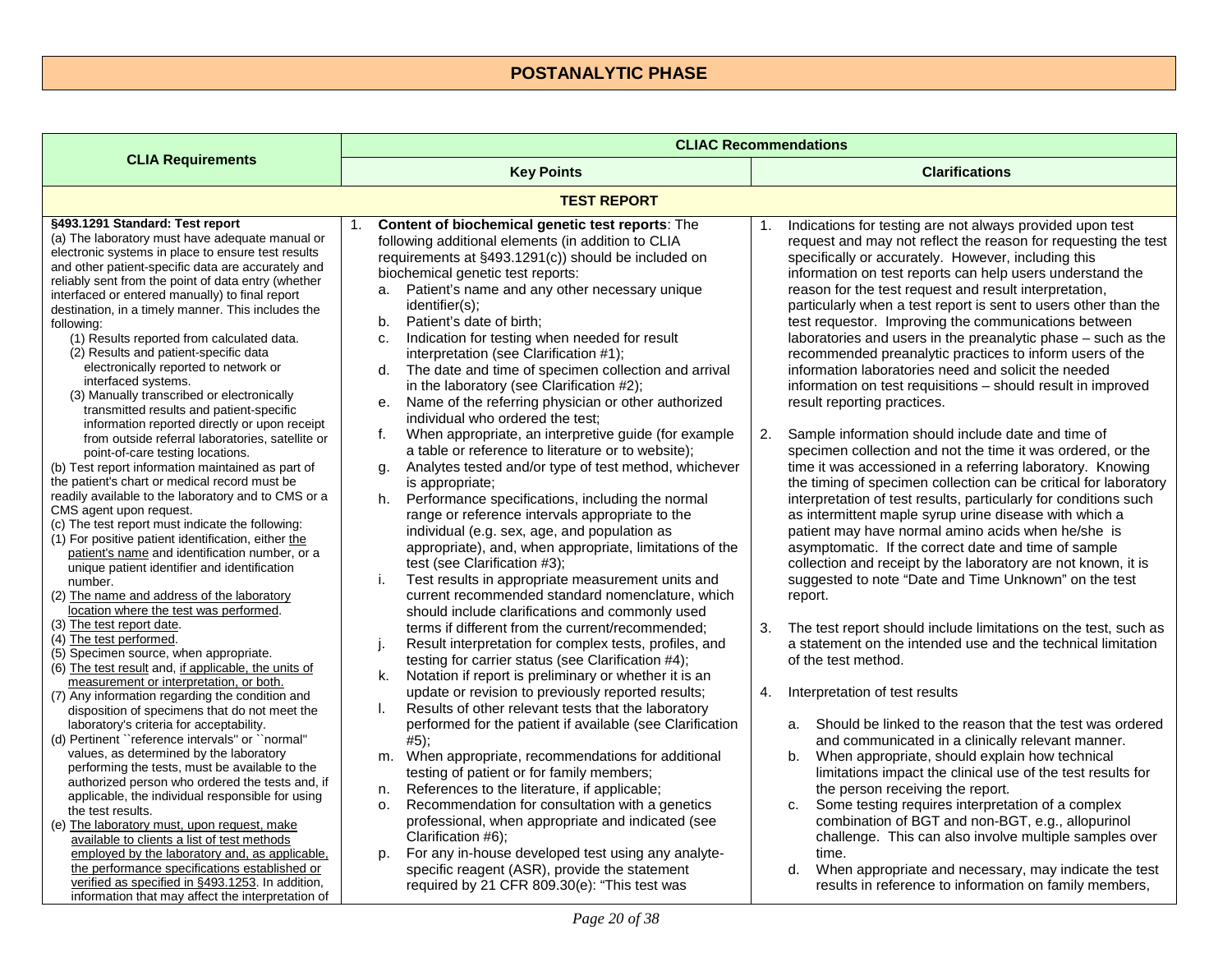|                                                                                                                                                                                                                                                                                                                                                                                          |                                                                                                                                                                                                                                                                                                                                                                                                               | <b>CLIAC Recommendations</b>                                                                                                                                                                                                                                                                                                                                  |
|------------------------------------------------------------------------------------------------------------------------------------------------------------------------------------------------------------------------------------------------------------------------------------------------------------------------------------------------------------------------------------------|---------------------------------------------------------------------------------------------------------------------------------------------------------------------------------------------------------------------------------------------------------------------------------------------------------------------------------------------------------------------------------------------------------------|---------------------------------------------------------------------------------------------------------------------------------------------------------------------------------------------------------------------------------------------------------------------------------------------------------------------------------------------------------------|
| <b>CLIA Requirements</b>                                                                                                                                                                                                                                                                                                                                                                 | <b>Key Points</b>                                                                                                                                                                                                                                                                                                                                                                                             | <b>Clarifications</b>                                                                                                                                                                                                                                                                                                                                         |
| test results, for example test interferences,<br>must be provided upon request. Pertinent<br>updates on testing information must be<br>provided to clients whenever changes occur<br>that affect the test results or interpretation of<br>test results.<br>(g) The laboratory must immediately alert the<br>individual or entity requesting the test and, if                             | developed and its performance characteristics<br>determined by (Laboratory Name). It has not been<br>cleared or approved by the U.S. Food and Drug<br>Administration" (see Clarification #7); and<br>The date and, when appropriate, time the test report<br>α.<br>is released.                                                                                                                               | for example, information regarding abnormality(ies)<br>previously detected in a relative used for the selection of<br>the test method, to assure appropriate interpretation of<br>the test results and understanding of their implications.<br>e. The name of the laboratory personnel providing the<br>interpretation should be included on the test report. |
| applicable, the individual responsible for using<br>the test results when any test result indicates<br>an imminent life-threatening condition, or panic<br>or alert values.<br>(h) When the laboratory cannot report patient test<br>results within its established time frames, the<br>laboratory must determine, based on the<br>urgency of the patient test(s) requested, the         | 2.<br>Laboratory reports should be electronic or electronically<br>compatible with electronic medical records. Records of<br>test reports retained in the laboratory should be in the<br>same format as reported and all information should be<br>maintained in the original report. The laboratory<br>information system should ensure future software can<br>read electronic reports generated in the past. | 5. Laboratories should be encouraged to develop systems that<br>allow them to be aware that more than one biochemical test<br>has been requested on a patient so that interpretation can<br>include information on other current or prior tests on the<br>same individual.<br>6.<br>Genetic consultation                                                      |
| need to notify the appropriate individual(s) of<br>the delayed testing.<br>§493.1276 Standard: Clinical cytogenetics -                                                                                                                                                                                                                                                                   | Laboratories should inform or update their users when test<br>3.<br>methods change to meet the CLIA requirement at                                                                                                                                                                                                                                                                                            | CLIAC considers genetic consultation as encompassing<br>a.<br>genetic services, including genetic counseling provided<br>by trained qualified genetic professionals such as                                                                                                                                                                                   |
| (d) The laboratory report must include a summary<br>and interpretation of the observations, number of<br>cells counted and analyzed, and use the<br>International System for Human Cytogenetic<br>Nomenclature.                                                                                                                                                                          | §493.1291(e).<br>Test reports should include signatures, which can be<br>4.<br>electronic, to indicate the laboratory personnel who<br>reviewed the test results and provided the result<br>interpretation.                                                                                                                                                                                                   | genetic counselors, clinical geneticists, or other qualified<br>professionals, to healthcare providers, patients, or at-<br>risk family members.<br>b. Providing information regarding the need for genetic<br>consultation can also be an educational initiative to                                                                                          |
| CMS Survey Procedures and Interpretive<br>Guidelines for Laboratories and Laboratory<br>Services provide guidance for meeting the test<br>report requirements, including:<br>• Interpretive Guidelines for §493.1291(c) - For<br>genetic tests, laboratories should include the<br>test method(s) employed and any mutations on<br>test reports.                                         | 5.<br>Test reports should be clinically understandable and in<br>language interpretable by non-geneticist health<br>professionals. Laboratories should determine appropriate<br>language and terms to use in test reports based on the<br>assessment of the needs of specific users.                                                                                                                          | improve understanding of genetic tests in the medical<br>community.<br>For laboratory-developed tests using ASRs, it is not<br>7.<br>appropriate to additionally state "FDA has determined that<br>this test does not require regulatory clearance or approval."<br>For laboratory-developed tests using no ASR, this "ASR                                    |
| Interpretive Guidelines for §493.1291(e) -<br>$\bullet$<br>When the laboratory changes methods,<br>establishes a new procedure or refers tests to<br>another laboratory, the laboratory must provide<br>the client with necessary updated information<br>concerning parameters such as patient<br>preparation, preservation of specimens,<br>specimen collection or new "normal" values. | 6.<br>Panic or critical values indicating potential patient crisis<br>should be communicated to the clinician caring for the<br>patient.                                                                                                                                                                                                                                                                      | disclaimer" is not required.                                                                                                                                                                                                                                                                                                                                  |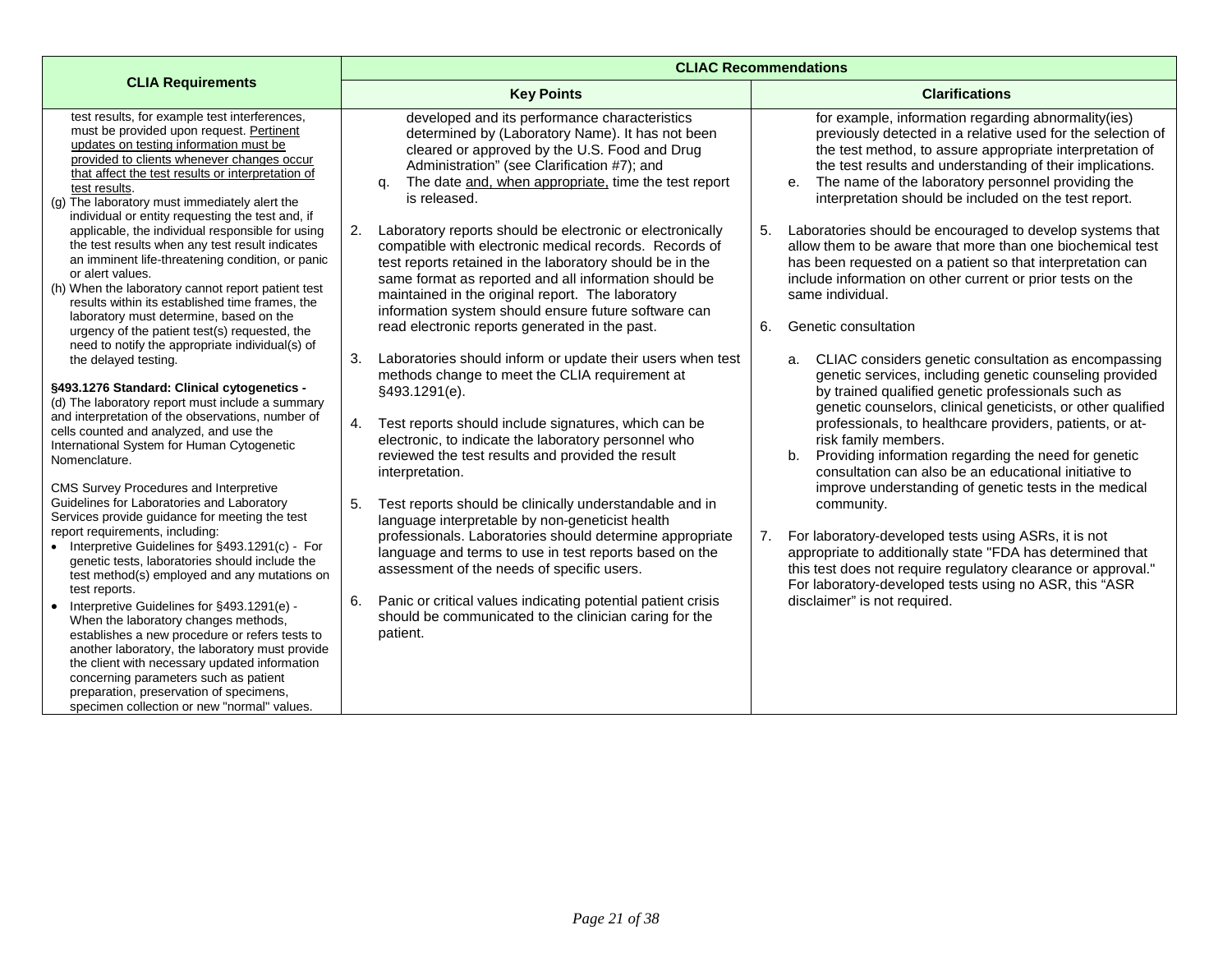<span id="page-21-0"></span>

|                                                                                                                                                                                                                                                                                                                                                                                                                                                                                               | <b>CLIAC Recommendations</b>                                                                                                                                                                                                                                                                                                                                                                                                                                                                                                                                                                                                                                                                                                                                                                                                                                                                                                                                                                                                                                                                                                                                                                                                                   |                                                                                                                                                                                                                                                                                                                                                                                                                                                                                                                                                             |
|-----------------------------------------------------------------------------------------------------------------------------------------------------------------------------------------------------------------------------------------------------------------------------------------------------------------------------------------------------------------------------------------------------------------------------------------------------------------------------------------------|------------------------------------------------------------------------------------------------------------------------------------------------------------------------------------------------------------------------------------------------------------------------------------------------------------------------------------------------------------------------------------------------------------------------------------------------------------------------------------------------------------------------------------------------------------------------------------------------------------------------------------------------------------------------------------------------------------------------------------------------------------------------------------------------------------------------------------------------------------------------------------------------------------------------------------------------------------------------------------------------------------------------------------------------------------------------------------------------------------------------------------------------------------------------------------------------------------------------------------------------|-------------------------------------------------------------------------------------------------------------------------------------------------------------------------------------------------------------------------------------------------------------------------------------------------------------------------------------------------------------------------------------------------------------------------------------------------------------------------------------------------------------------------------------------------------------|
| <b>CLIA Requirements</b>                                                                                                                                                                                                                                                                                                                                                                                                                                                                      | <b>Key Points</b>                                                                                                                                                                                                                                                                                                                                                                                                                                                                                                                                                                                                                                                                                                                                                                                                                                                                                                                                                                                                                                                                                                                                                                                                                              | <b>Clarifications</b>                                                                                                                                                                                                                                                                                                                                                                                                                                                                                                                                       |
|                                                                                                                                                                                                                                                                                                                                                                                                                                                                                               | <b>RETENTION OF RECORDS AND REPORTS</b>                                                                                                                                                                                                                                                                                                                                                                                                                                                                                                                                                                                                                                                                                                                                                                                                                                                                                                                                                                                                                                                                                                                                                                                                        |                                                                                                                                                                                                                                                                                                                                                                                                                                                                                                                                                             |
| Under 493.1105, CLIA requires laboratories<br>to retain records of patient testing, including<br>test requisitions and authorizations, test<br>procedures, analytic systems records, patient<br>test records, proficiency testing records, and<br>quality system assessment records, for no<br>less than 2 years; and test reports for at least<br>2 years after the date of reporting.<br>Laboratories performing genetic testing are<br>subject to these general retention<br>requirements. | 1. For QC, PT, and other records -<br>The CLIA-required 2-year retention timeframe is<br>a.<br>minimum requirement for biochemical genetic testing.<br>Laboratories may want to keep some records longer<br>b.<br>for educational purposes, especially for rare<br>conditions. Records of tests that generated normal<br>results should also be retained.<br>Primary data from which reports are generated should<br>C.<br>be kept along with the reports, preferably<br>electronically.<br>2. For test reports $-$<br>When the intended purpose of testing is to identify<br>a.<br>genetic conditions, the test reports indicating genotypes<br>should be retained for the longest possible timeframe,<br>at least 21 years after the date of reporting (see<br>Clarification #1 and 2).<br>Retention time frame of newborn screening test reports<br>b.<br>is subject to state requirements (see Clarification #3).<br>Retention policies and procedures should comply with<br>3.<br>applicable state laws and other requirements, such as<br>those by accrediting organizations.<br>Laboratories should ensure that electronic records and<br>$\mathbf{4}$<br>reports are accessible while the technology of electronic<br>storage evolves. | Twenty-one years is recommended as an acceptable time<br>frame of one generation.<br>2.<br>The financial impact of the suggested longer (than required<br>by CLIA) retention timeframe for genetic test reports should<br>be considered, as well as technology and space issues.<br>Certain states require different retention time frames for<br>3.<br>newborn screening test reports depending on the results.<br>For example, Tennessee requires positive NBS reports be<br>retained for at least 25 years and negative reports a<br>minimum of 2 years. |

<span id="page-21-1"></span>

|                                                                                                                                                                                                                                                                                                           | <b>CLIAC Recommendations</b>                                                                                                                                                                                                                                                                                                                                                                                                                                                                                                                                                                                          |                                                                                                                                                                                                                                                                                                                                                                                                                                                                                                                                                                                        |
|-----------------------------------------------------------------------------------------------------------------------------------------------------------------------------------------------------------------------------------------------------------------------------------------------------------|-----------------------------------------------------------------------------------------------------------------------------------------------------------------------------------------------------------------------------------------------------------------------------------------------------------------------------------------------------------------------------------------------------------------------------------------------------------------------------------------------------------------------------------------------------------------------------------------------------------------------|----------------------------------------------------------------------------------------------------------------------------------------------------------------------------------------------------------------------------------------------------------------------------------------------------------------------------------------------------------------------------------------------------------------------------------------------------------------------------------------------------------------------------------------------------------------------------------------|
| <b>CLIA Requirements</b>                                                                                                                                                                                                                                                                                  | <b>Key Points</b>                                                                                                                                                                                                                                                                                                                                                                                                                                                                                                                                                                                                     | <b>Clarifications</b>                                                                                                                                                                                                                                                                                                                                                                                                                                                                                                                                                                  |
|                                                                                                                                                                                                                                                                                                           | <b>RETENTION OF SPECIMENS</b>                                                                                                                                                                                                                                                                                                                                                                                                                                                                                                                                                                                         |                                                                                                                                                                                                                                                                                                                                                                                                                                                                                                                                                                                        |
| §493.1232 requires laboratories to establish<br>and follow written policies and procedures<br>that ensure positive identification and<br>optimum integrity of patient specimens from<br>the time of collection or receipt in the<br>laboratory through completion of testing and<br>reporting of results. | Specimens should be retained for the longest possible<br>timeframe as permitted by sample stability and integrity,<br>technology, space, and cost (see Clarification #1).<br>2.<br>At a minimum, but with attention to specimen stability,<br>tested patient specimens should be retained until after the<br>final reporting of result to allow for identification of any<br>problems in patient testing, for corrective actions to be<br>taken, and for adding on another test using the same<br>specimen after results are reported. When possible (for<br>low-frequency tests) the sample should be retained until | Sample volume and/or storage capacity may prevent<br>laboratories from keeping samples for a long time. However,<br>abnormal samples should be retained indefinitely or for the<br>longest possible time for laboratory QA and educational<br>purposes in compliance with applicable federal, state and<br>local requirements.<br>The system of BGT depends on the use of residual samples<br>to protect the quality of testing and therefore patient health<br>and safety. The use of residual samples for EQA and QC is<br>appropriate because these activities are not research and |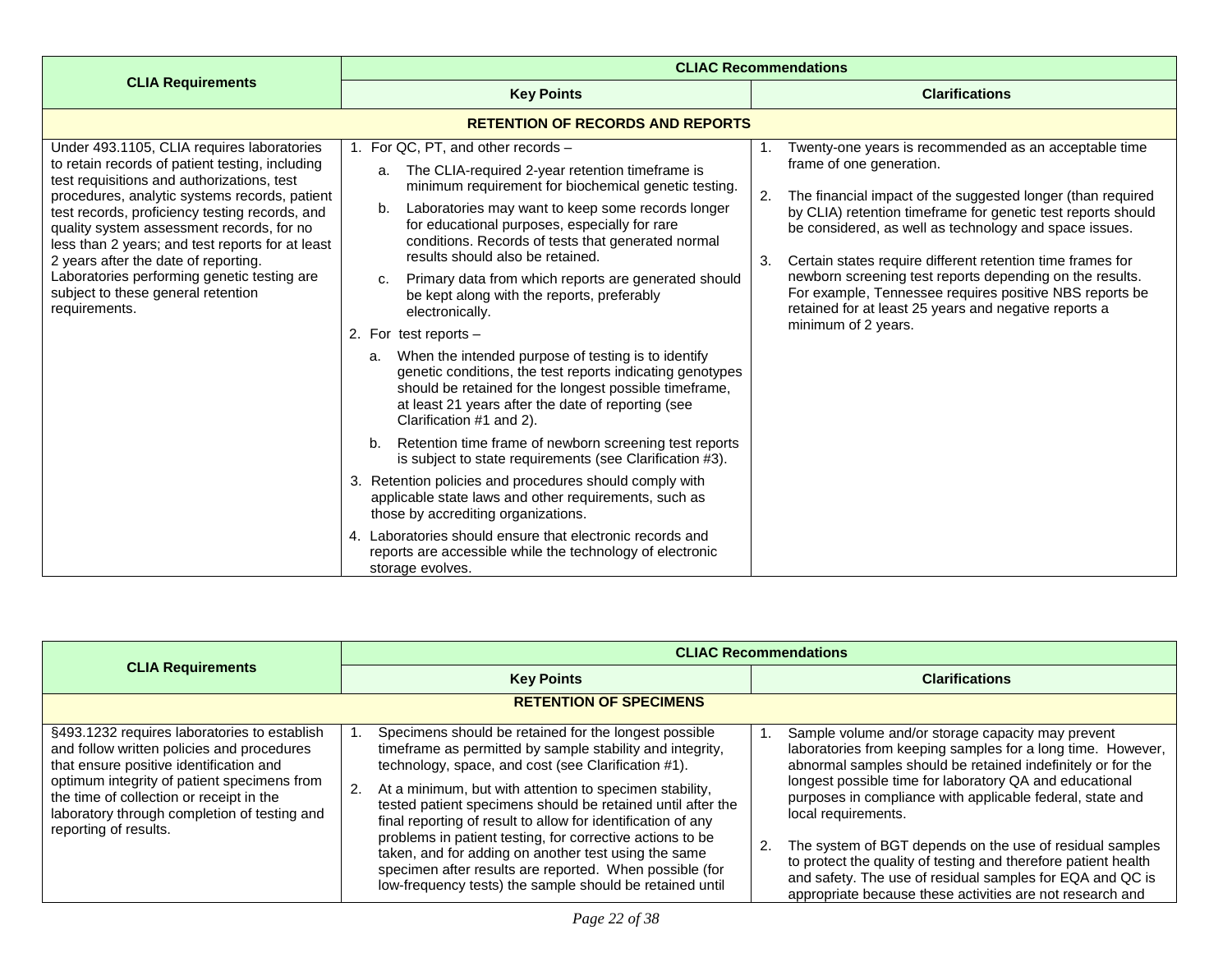|                          | <b>CLIAC Recommendations</b>                                                                                                                                                                                                                                                                                                                                                                                                                                                                                                                                                                             |                                                                                                                                                                                                                                                                                                                                                                                                                                                                                                                                                                                                                               |
|--------------------------|----------------------------------------------------------------------------------------------------------------------------------------------------------------------------------------------------------------------------------------------------------------------------------------------------------------------------------------------------------------------------------------------------------------------------------------------------------------------------------------------------------------------------------------------------------------------------------------------------------|-------------------------------------------------------------------------------------------------------------------------------------------------------------------------------------------------------------------------------------------------------------------------------------------------------------------------------------------------------------------------------------------------------------------------------------------------------------------------------------------------------------------------------------------------------------------------------------------------------------------------------|
| <b>CLIA Requirements</b> | <b>Key Points</b>                                                                                                                                                                                                                                                                                                                                                                                                                                                                                                                                                                                        | <b>Clarifications</b>                                                                                                                                                                                                                                                                                                                                                                                                                                                                                                                                                                                                         |
|                          | the next PT/EQA.<br>The retention of specimens, especially NBS residual<br>3.<br>specimens, is subject to federal, state, and local<br>requirements (see Clarification #2)<br>The laboratory director should be responsible for ensuring<br>the laboratory has and follows their own written policies<br>and procedures for specimen retention that are consistent<br>with the laboratory's quality assessment activities and<br>applicable consent procedures in compliance with<br>applicable federal, state, and local laws and requirements,<br>including requirements for laboratory accreditation. | directly affect the quality of laboratory testing and patient<br>safety.<br>In context of NBS, there is a move to limit use of<br>a.<br>residual samples for any purpose. Inability to use<br>residual samples for retesting a baby and for EQA/QC<br>places babies at risk. In considering the use and<br>storage of residual NBS samples, research use should<br>always be distinguished from the need to preserve the<br>ability to retest when necessary and to perform EQA/QC<br>to maintain quality.<br>Laboratories should always comply with applicable<br>b.<br>requirements in the use of residual patient samples. |

<span id="page-22-0"></span>

|                                                                                                                                                                                                                                                                                                                                                                                                                                                                                                                                                                                                                                                                                                                                      | <b>CLIAC Recommendations</b>                                                                                                                                                                                                                                                                                                                                                                                                                                                                                                                                                                                                                                                                                                                                                                                                                                                                                                                                                                                                                                                                                                                                                                           |                                                                                                                                                                                                                                                                                                                                                                                                                                                                                                                                                                                                                                                                                                                                                              |
|--------------------------------------------------------------------------------------------------------------------------------------------------------------------------------------------------------------------------------------------------------------------------------------------------------------------------------------------------------------------------------------------------------------------------------------------------------------------------------------------------------------------------------------------------------------------------------------------------------------------------------------------------------------------------------------------------------------------------------------|--------------------------------------------------------------------------------------------------------------------------------------------------------------------------------------------------------------------------------------------------------------------------------------------------------------------------------------------------------------------------------------------------------------------------------------------------------------------------------------------------------------------------------------------------------------------------------------------------------------------------------------------------------------------------------------------------------------------------------------------------------------------------------------------------------------------------------------------------------------------------------------------------------------------------------------------------------------------------------------------------------------------------------------------------------------------------------------------------------------------------------------------------------------------------------------------------------|--------------------------------------------------------------------------------------------------------------------------------------------------------------------------------------------------------------------------------------------------------------------------------------------------------------------------------------------------------------------------------------------------------------------------------------------------------------------------------------------------------------------------------------------------------------------------------------------------------------------------------------------------------------------------------------------------------------------------------------------------------------|
| <b>CLIA Requirements</b>                                                                                                                                                                                                                                                                                                                                                                                                                                                                                                                                                                                                                                                                                                             | <b>Key Points</b>                                                                                                                                                                                                                                                                                                                                                                                                                                                                                                                                                                                                                                                                                                                                                                                                                                                                                                                                                                                                                                                                                                                                                                                      | <b>Clarifications</b>                                                                                                                                                                                                                                                                                                                                                                                                                                                                                                                                                                                                                                                                                                                                        |
|                                                                                                                                                                                                                                                                                                                                                                                                                                                                                                                                                                                                                                                                                                                                      | <b>POSTANALYTIC SYSTEMS ASSESSMENT AND OTHER ISSUES</b>                                                                                                                                                                                                                                                                                                                                                                                                                                                                                                                                                                                                                                                                                                                                                                                                                                                                                                                                                                                                                                                                                                                                                |                                                                                                                                                                                                                                                                                                                                                                                                                                                                                                                                                                                                                                                                                                                                                              |
| Sec. 493.1299 Standard: Postanalytic<br>systems assessment<br>(a) The laboratory must establish and follow<br>written policies and procedures for an<br>ongoing mechanism to monitor, assess and,<br>when indicated, correct problems identified in<br>the postanalytic systems specified in Sec.<br>493.1291.<br>(b) The postanalytic systems assessment<br>must include a review of the effectiveness of<br>corrective actions taken to resolve problems,<br>revision of policies and procedures<br>necessary to prevent recurrence of<br>problems, and discussion of postanalytic<br>systems assessment reviews with<br>appropriate staff.<br>(c) The laboratory must document all<br>postanalytic systems assessment activities. | The CLIA postanalytic systems assessment requirements<br>apply to biochemical genetic testing (see Clarification #1).<br>2.<br>Laboratories should have procedures in place to address<br>the following postanalytic or interpretive issues, which are<br>often unique in biochemical testing:<br>When diagnostic testing shows an abnormality,<br>a.<br>testing of other analytes may be critical to clarify<br>diagnosis (e.g., when MMA is elevated, need<br>homocysteine level);<br>Reflex testing on the same sample may be useful and<br>b.<br>appropriate and raises questions of test ordering,<br>cost, and coverage.<br>Additional testing by another method or of another<br>C.<br>tissue may be important for clarification of diagnosis,<br>for management of the patient, and for the healthcare<br>management of the patient's family.<br>Additional samples may be needed when testing<br>d.<br>unstable analytes to make sure the initial sample was<br>not compromised.<br>3. All abnormal screening results need further investigation by<br>analysis of a freshly collected second sample, and a<br>comprehensive system should be in place for follow-up of a<br>positive screen. | CMS Interpretive Guidelines §493.1299(a)-(c):<br>QA of the Postanalytic System includes assessing<br>practices/issues related to test reports. Examples include:<br>• Monitoring and evaluating the accuracy and completeness<br>of the laboratory's test reports (i.e., patient information, test<br>results, normal ranges, and the disposition of unacceptable<br>specimens);<br>. The laboratory's turn-around times;<br>• Procedures for notification of test results e.g., routine tests,<br>STATS, abnormal or panic values.<br>If the laboratory uses an LIS, the laboratory must have a<br>mechanism to periodically verify the accuracy of:<br>• Its calculated data;<br>• The results sent to interfaced systems; and<br>· Patient specific data. |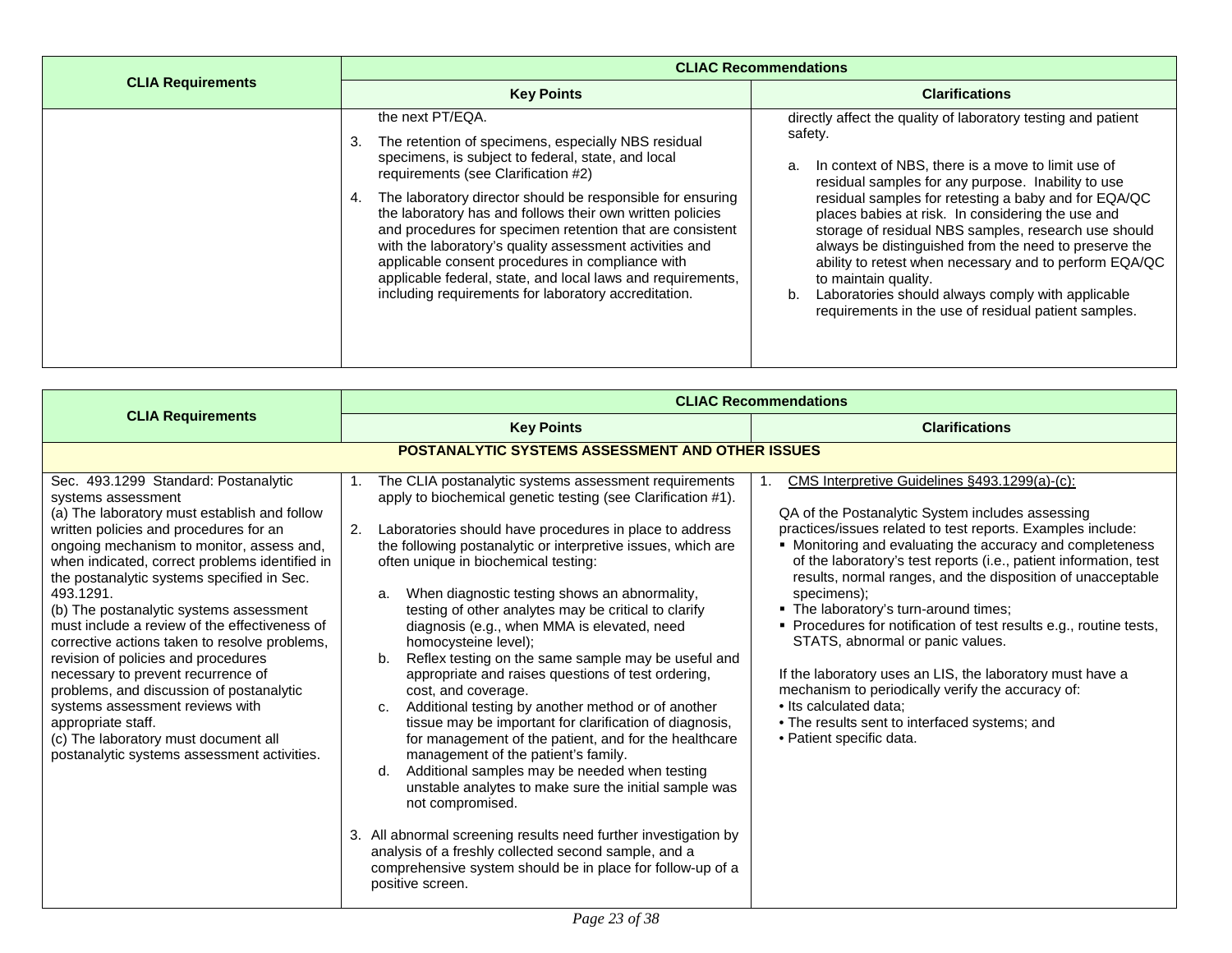| <b>CLIA Requirements</b> | <b>CLIAC Recommendations</b>                                                                                                         |                       |
|--------------------------|--------------------------------------------------------------------------------------------------------------------------------------|-----------------------|
|                          | <b>Key Points</b>                                                                                                                    | <b>Clarifications</b> |
|                          | 4. Use of Quality Management System strategies can help<br>with assurance of good laboratory practices in the<br>postanalytic phase. |                       |

<span id="page-23-0"></span>

|                                                                                                                                                                                     | <b>CLIAC Recommendations</b>                                                                                                                                                                                                                                                                                                                                                                                                                                                                                                                           |                                                                                                                                                                                                                                                                                                                                                                                                                                                                                                                                                                                                                                                                                                                                                                                                                                                                                                                                                                                                                                                                                                                                                                                                                                                                                                                                                                                                                                                                                                                                                                                                                                                                                                                                                                                                                                                                                                |
|-------------------------------------------------------------------------------------------------------------------------------------------------------------------------------------|--------------------------------------------------------------------------------------------------------------------------------------------------------------------------------------------------------------------------------------------------------------------------------------------------------------------------------------------------------------------------------------------------------------------------------------------------------------------------------------------------------------------------------------------------------|------------------------------------------------------------------------------------------------------------------------------------------------------------------------------------------------------------------------------------------------------------------------------------------------------------------------------------------------------------------------------------------------------------------------------------------------------------------------------------------------------------------------------------------------------------------------------------------------------------------------------------------------------------------------------------------------------------------------------------------------------------------------------------------------------------------------------------------------------------------------------------------------------------------------------------------------------------------------------------------------------------------------------------------------------------------------------------------------------------------------------------------------------------------------------------------------------------------------------------------------------------------------------------------------------------------------------------------------------------------------------------------------------------------------------------------------------------------------------------------------------------------------------------------------------------------------------------------------------------------------------------------------------------------------------------------------------------------------------------------------------------------------------------------------------------------------------------------------------------------------------------------------|
| <b>CLIA Requirements</b>                                                                                                                                                            | <b>Key Points</b>                                                                                                                                                                                                                                                                                                                                                                                                                                                                                                                                      | <b>Clarifications</b>                                                                                                                                                                                                                                                                                                                                                                                                                                                                                                                                                                                                                                                                                                                                                                                                                                                                                                                                                                                                                                                                                                                                                                                                                                                                                                                                                                                                                                                                                                                                                                                                                                                                                                                                                                                                                                                                          |
|                                                                                                                                                                                     | <b>CONFIDENTIALITY</b>                                                                                                                                                                                                                                                                                                                                                                                                                                                                                                                                 |                                                                                                                                                                                                                                                                                                                                                                                                                                                                                                                                                                                                                                                                                                                                                                                                                                                                                                                                                                                                                                                                                                                                                                                                                                                                                                                                                                                                                                                                                                                                                                                                                                                                                                                                                                                                                                                                                                |
| §493.1231 The laboratory must ensure<br>confidentiality of patient information<br>throughout all phases of the total testing<br>process that are under the laboratory's<br>control. | While CLIA does not specify that a confidentiality policy is<br>1.<br>required, all laboratories should have written policies to<br>ensure confidentiality of patient information.<br>Laboratories must ensure confidentiality of genetic test<br>2.<br>information in the same manner they ensure confidentiality<br>of other laboratory or medical information, in compliance<br>with applicable federal, state, and local requirements. All<br>the recommended confidentiality practices in MGT MMWR<br>should apply to BGT (see Clarification #1). | The following are recommended confidentiality practices in<br><b>MGT MMWR:</b><br>The CLIA regulations provide principles for ensuring<br>a.<br>confidentiality of patient test information. Laboratories<br>should follow more specific requirements and guidance,<br>such as the HIPAA Privacy Rule, state requirements,<br>accreditation standards, and professional guidelines, to<br>establish procedures and protocols to protect the<br>confidentiality of all patient information, including<br>information related to genetic testing. The procedures<br>and protocols should include defined responsibilities of<br>all employees and agents to ensure appropriate access,<br>documentation, storage, release, and transfer of<br>confidential information and prohibition of unauthorized<br>or unnecessary access or disclosure.<br>Electronic records should be under proper access<br>b.<br>control to ensure patient confidentiality.<br>CLIAC recognized the concern about circumstances in<br>c.<br>which information regarding family member(s) needs to<br>be included in test reports to ensure appropriate result<br>interpretation, and the need to ensure confidentiality of<br>patient information in accord with all applicable federal,<br>state, local requirements and professional standards.<br>CLIAC recommends that laboratories have in place<br>procedures and systems to ensure confidentiality of all<br>patient information, including information on family<br>members when required for test performance and result<br>interpretation, in all testing procedures and reports in<br>compliance with CLIA requirements and other applicable<br>federal and state regulations.<br>CLIAC provides the following recommendations for<br>d.<br>situations in which a healthcare provider requests<br>genetic test information of a patient for the purpose of |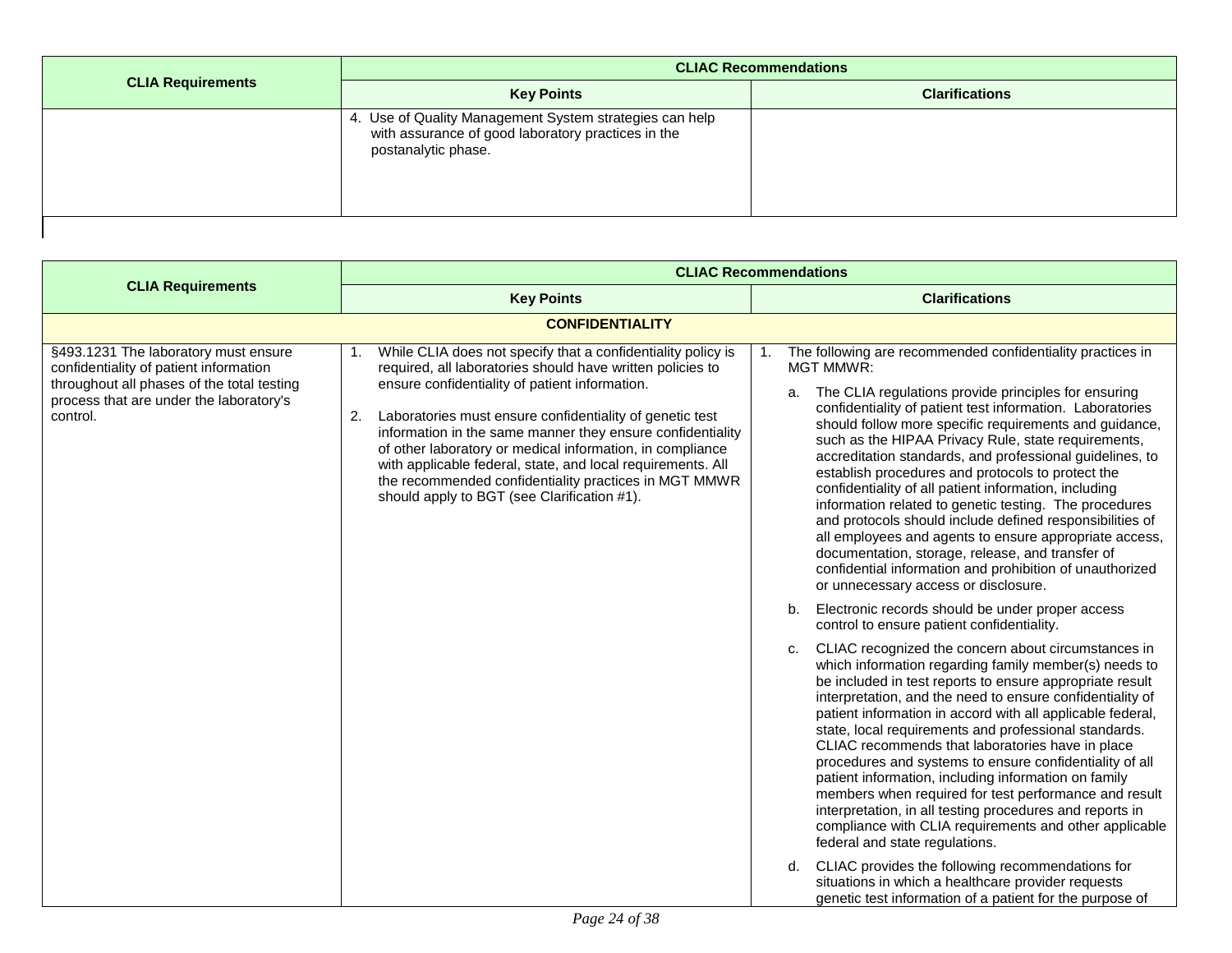|                          | <b>CLIAC Recommendations</b> |                                                                                                                                                                                                                                                                                                                                                                                                                                                                                                                                                                                                                                                                                                                                                                                                                                                        |
|--------------------------|------------------------------|--------------------------------------------------------------------------------------------------------------------------------------------------------------------------------------------------------------------------------------------------------------------------------------------------------------------------------------------------------------------------------------------------------------------------------------------------------------------------------------------------------------------------------------------------------------------------------------------------------------------------------------------------------------------------------------------------------------------------------------------------------------------------------------------------------------------------------------------------------|
| <b>CLIA Requirements</b> | <b>Key Points</b>            | <b>Clarifications</b>                                                                                                                                                                                                                                                                                                                                                                                                                                                                                                                                                                                                                                                                                                                                                                                                                                  |
|                          |                              | caring for his/her relative (i.e., releasing a patient's<br>genetic test results that are needed or may be useful for<br>health care and management of the patient's family<br>members):                                                                                                                                                                                                                                                                                                                                                                                                                                                                                                                                                                                                                                                               |
|                          |                              | The requests should be handled in the same<br>i.<br>manner as requests for other protected patient<br>information. Laboratory should release information<br>only to authorized individuals, such as ordering<br>physicians or other healthcare providers<br>cooperating in the care of the patient who was<br>tested.                                                                                                                                                                                                                                                                                                                                                                                                                                                                                                                                  |
|                          |                              | Even though the HIPAA Privacy Rule permits the<br>ii.<br>communication of patient information between<br>healthcare providers for patient care purposes (per<br>HHS Answer to HIPAA Frequent Questions),<br>laboratories should not share a patient's genetic<br>test results without the patient's authorization to do<br>so. It should be up to the patient to contact the<br>family members or to ask his/her physician or other<br>authorized person to do it.                                                                                                                                                                                                                                                                                                                                                                                     |
|                          |                              | iii. When patient consent is required for the testing, the<br>consent form should address situations in which<br>test results may be requested by healthcare<br>providers caring for the patient's relatives, and<br>should inform the patient of the laboratory's<br>confidentiality policies and procedures.                                                                                                                                                                                                                                                                                                                                                                                                                                                                                                                                         |
|                          |                              | The laboratory director should be responsible for<br>iv.<br>determining and approving the circumstances in<br>which access to confidential information is<br>appropriate, as well as when, how and to whom<br>information is to be released, in compliance with<br>federal, state, and local requirements.<br>Laboratories should recognize that HIPAA and CLIA<br>provide minimum standards for ensuring<br>confidentiality and that state or local requirements<br>may set a higher standard. HIPAA expressly<br>provides that institutions may adopt stricter<br>standards. HIPAA also expressly states that it is<br>not intended to interfere with good medical care, as<br>explained in the Q&A from the HHS Office of Civil<br>Rights. Concerns about privacy and good medical<br>care are occasionally in conflict in biochemical<br>genetics. |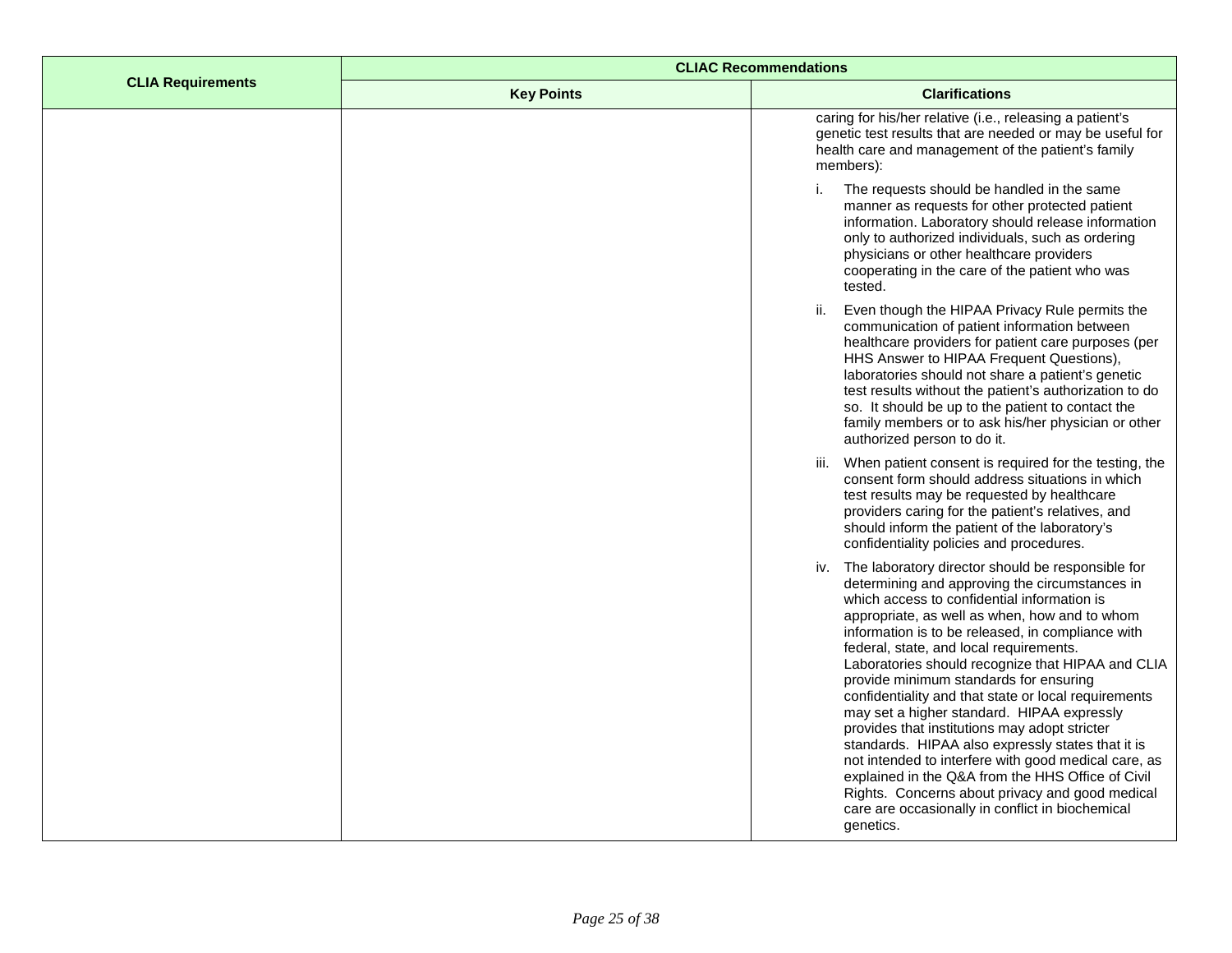# **PERSONNEL QUALIFICATIONS AND RESPONSIBILITIES**

<span id="page-25-1"></span><span id="page-25-0"></span>

|                                                                                                                                                                                                                                                                                                                                                                                                                                                                                                                                                              | <b>CLIAC Recommendations</b>                                                                                                                                             |                       |
|--------------------------------------------------------------------------------------------------------------------------------------------------------------------------------------------------------------------------------------------------------------------------------------------------------------------------------------------------------------------------------------------------------------------------------------------------------------------------------------------------------------------------------------------------------------|--------------------------------------------------------------------------------------------------------------------------------------------------------------------------|-----------------------|
| <b>CLIA Requirements</b>                                                                                                                                                                                                                                                                                                                                                                                                                                                                                                                                     | <b>Key Points</b>                                                                                                                                                        | <b>Clarifications</b> |
|                                                                                                                                                                                                                                                                                                                                                                                                                                                                                                                                                              | LABORATORY DIRECTOR QUALIFICATIONS                                                                                                                                       |                       |
| §493.1443 Laboratory director qualifications<br>(for high complexity testing; abbreviated)<br>Be an M.D. or D.O. certified in clinical<br>and/or anatomic pathology;<br>• Be an M.D., D.O., or D.P.M., and have 1<br>year of laboratory training during<br>residency and two years of supervisory<br>experience in high complexity testing;<br>• Hold a doctoral degree in a chemical,<br>physical, biological, or clinical laboratory<br>science, and be certified and continue to<br>be certified by a board approved by HHS;<br>or<br>• Be grandfathered. | The current CLIA requirements for the qualifications of<br>directors of laboratories performing high complexity testing<br>are adequate for biochemical genetic testing. |                       |

<span id="page-25-2"></span>

|                                                                                                                                                                                                                                                                                                                                                                                                                                                                                                                                                                                                                                                                                                                                                                                     | <b>CLIAC Recommendations</b>                                                                                                                                                                                                                                                                                                                                                                                                                                                                                                                    |                                                                                                                                                                                                                                                                            |
|-------------------------------------------------------------------------------------------------------------------------------------------------------------------------------------------------------------------------------------------------------------------------------------------------------------------------------------------------------------------------------------------------------------------------------------------------------------------------------------------------------------------------------------------------------------------------------------------------------------------------------------------------------------------------------------------------------------------------------------------------------------------------------------|-------------------------------------------------------------------------------------------------------------------------------------------------------------------------------------------------------------------------------------------------------------------------------------------------------------------------------------------------------------------------------------------------------------------------------------------------------------------------------------------------------------------------------------------------|----------------------------------------------------------------------------------------------------------------------------------------------------------------------------------------------------------------------------------------------------------------------------|
| <b>CLIA Requirements</b>                                                                                                                                                                                                                                                                                                                                                                                                                                                                                                                                                                                                                                                                                                                                                            | <b>Key Points</b>                                                                                                                                                                                                                                                                                                                                                                                                                                                                                                                               | <b>Clarifications</b>                                                                                                                                                                                                                                                      |
|                                                                                                                                                                                                                                                                                                                                                                                                                                                                                                                                                                                                                                                                                                                                                                                     | <b>LABORATORY DIRECTOR RESPONSIBILITIES</b>                                                                                                                                                                                                                                                                                                                                                                                                                                                                                                     |                                                                                                                                                                                                                                                                            |
| §493.1445 Laboratory director<br>responsibilities.<br>(Abbreviated) The laboratory director's<br>responsibilities include -<br>• Ensure each test performed in the<br>laboratory provide quality laboratory<br>services for all aspects of test<br>performance;<br>• Ensure physical and environmental<br>conditions of the laboratory are<br>appropriate and safe;<br>• Ensure the test methodologies selected<br>have the capability of providing the quality<br>of results required for patient care;<br>• Ensure adequate performance<br>verification;<br>• Ensure the quality of test performance;<br>• Ensure enrollment in an HHS-approved<br>proficiency testing program;<br>• Ensure quality control and quality<br>assessment programs are established<br>and maintained; | ALL CLIA responsibility requirements for laboratory<br>1.<br>directors of high complexity testing apply to biochemical<br>genetic testing. In addition, laboratory directors should<br>have the authority for ensuring laboratory testing quality<br>and compliance with all applicable requirements for<br>laboratory operation.<br>For biochemical genetic testing, laboratory directors<br>2.<br>should ensure the documentation of clinical validity of any<br>biochemical genetic test their laboratories offer (see<br>Clarification #1). | Documentation of clinical validity may differ from test to test,<br>and is the responsibility of the laboratory director. Literature<br>references may be a common starting point. Details are<br>outlined in the section "Performance establishment and<br>verification." |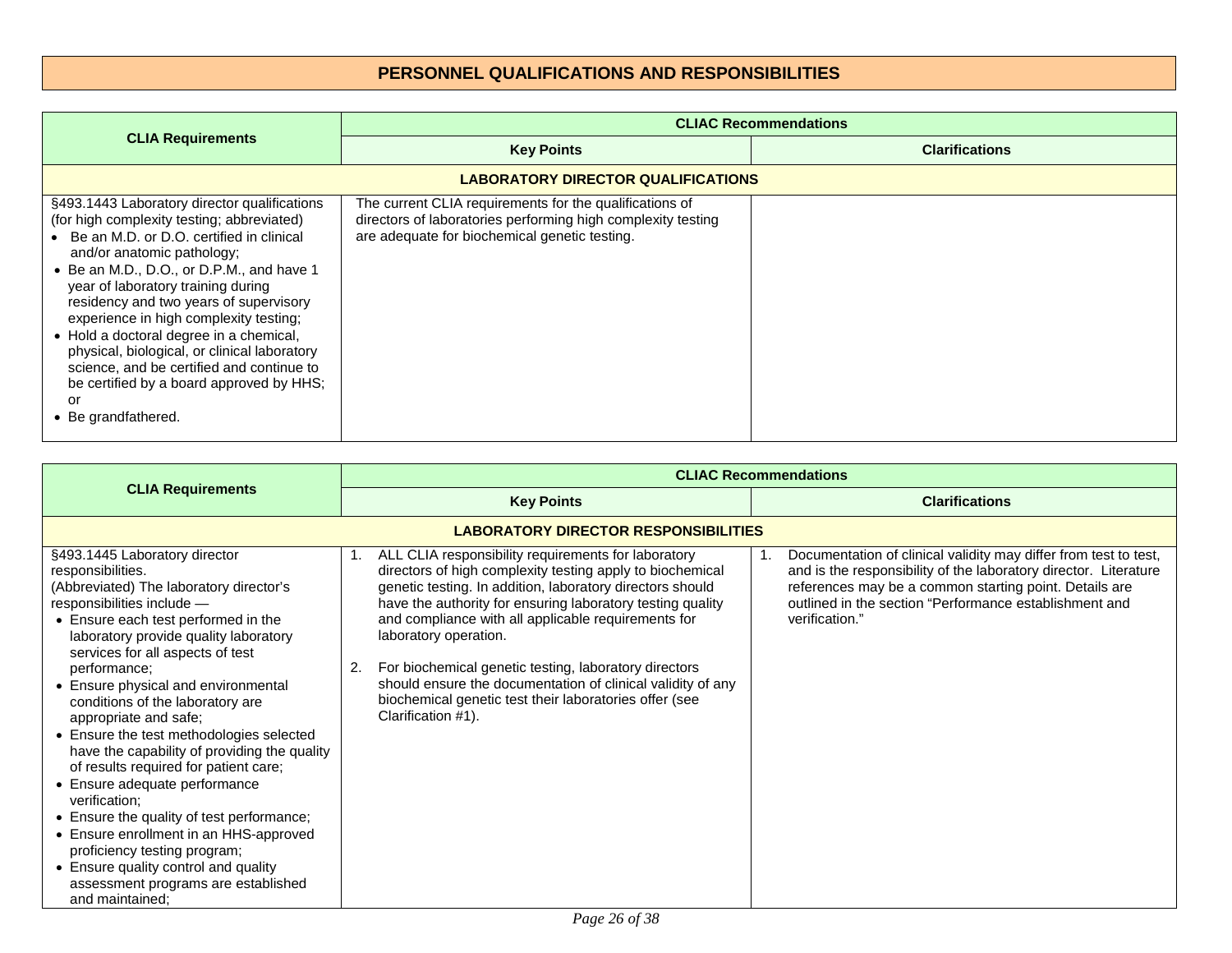|                                                                                                                                                                                                                                                                                                                                                                                                                                                                                                                                                                                                                                                                                                                                                                                                                                                                                                                                                                                                                                                                                                                                                                | <b>CLIAC Recommendations</b> |                       |
|----------------------------------------------------------------------------------------------------------------------------------------------------------------------------------------------------------------------------------------------------------------------------------------------------------------------------------------------------------------------------------------------------------------------------------------------------------------------------------------------------------------------------------------------------------------------------------------------------------------------------------------------------------------------------------------------------------------------------------------------------------------------------------------------------------------------------------------------------------------------------------------------------------------------------------------------------------------------------------------------------------------------------------------------------------------------------------------------------------------------------------------------------------------|------------------------------|-----------------------|
| <b>CLIA Requirements</b>                                                                                                                                                                                                                                                                                                                                                                                                                                                                                                                                                                                                                                                                                                                                                                                                                                                                                                                                                                                                                                                                                                                                       | <b>Key Points</b>            | <b>Clarifications</b> |
| • Ensure establishment and maintenance of<br>acceptable levels of analytical<br>performance for each test system;<br>• Ensure all necessary remedial actions are<br>taken and documented and patient test<br>results are reported only when the system<br>is functioning properly;<br>• Ensure test reports include pertinent<br>information required for interpretation;<br>• Ensure consultation is available to the<br>laboratory's clients on the quality of test<br>results and their interpretation;<br>• Ensure on-site supervision of high<br>complexity testing by a general<br>supervisor;<br>• Employ a sufficient number of laboratory<br>personnel with appropriate education,<br>experience or training, and ensure all<br>personnel have demonstrated appropriate<br>competency prior to testing patients'<br>specimens.:<br>• Ensure that policies and procedures are<br>established for monitoring personnel<br>competency and for identifying needs for<br>remedial training or continuing education;<br>• Ensure an approved procedure manual is<br>available to all laboratory personnel;<br>• Specify in writing the responsibilities and |                              |                       |
| duties of each consultant, supervisor, and<br>testing personnel.                                                                                                                                                                                                                                                                                                                                                                                                                                                                                                                                                                                                                                                                                                                                                                                                                                                                                                                                                                                                                                                                                               |                              |                       |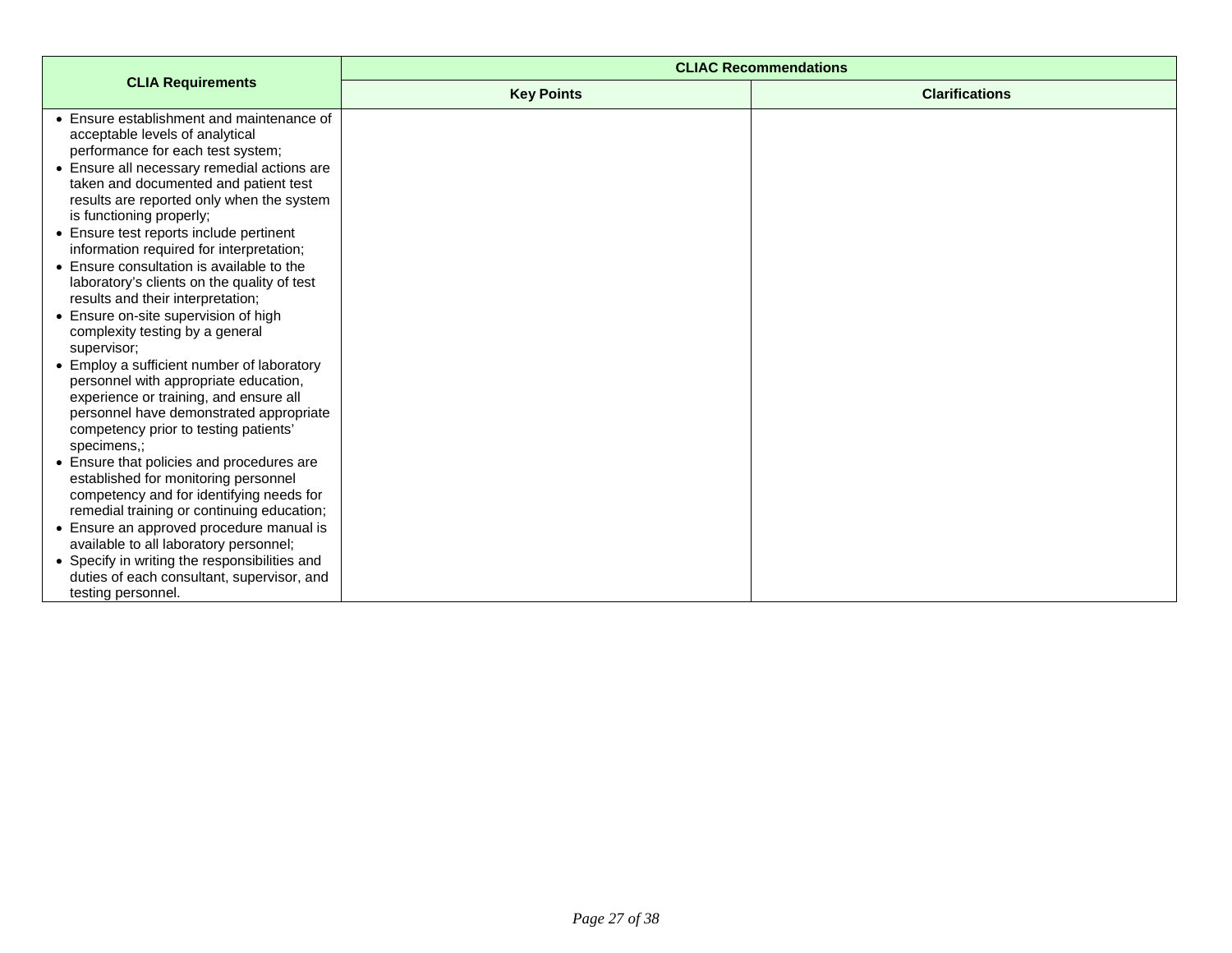<span id="page-27-0"></span>

|                                                                                                                                                                                                                                                                                                                                                                                                                                                                                                                                                                                                                                                                                                                                                                                                                                                                                                                                                                                                                                                                                                                                                                                                                                                                                                                                                                                                                                                                                                                                             | <b>CLIAC Recommendations</b>                                                                                                                                                                                                                                                                                                                                                                                                                                                                                                                                                                                                                                                                                                                                                                                                                                                                                                                                                                                                                                                                                                                                                                                                                                                                                                                                                                                                                                                                                                                                                                                                                                                                                      |                                                                                                                                                                                                                                                                                                                                                                                                                                                                                                                                                                                                                                                                                                                                                                                                                                                                                                                                                                                                                                                                                                                                                                                                                                                                                                                                                                                |
|---------------------------------------------------------------------------------------------------------------------------------------------------------------------------------------------------------------------------------------------------------------------------------------------------------------------------------------------------------------------------------------------------------------------------------------------------------------------------------------------------------------------------------------------------------------------------------------------------------------------------------------------------------------------------------------------------------------------------------------------------------------------------------------------------------------------------------------------------------------------------------------------------------------------------------------------------------------------------------------------------------------------------------------------------------------------------------------------------------------------------------------------------------------------------------------------------------------------------------------------------------------------------------------------------------------------------------------------------------------------------------------------------------------------------------------------------------------------------------------------------------------------------------------------|-------------------------------------------------------------------------------------------------------------------------------------------------------------------------------------------------------------------------------------------------------------------------------------------------------------------------------------------------------------------------------------------------------------------------------------------------------------------------------------------------------------------------------------------------------------------------------------------------------------------------------------------------------------------------------------------------------------------------------------------------------------------------------------------------------------------------------------------------------------------------------------------------------------------------------------------------------------------------------------------------------------------------------------------------------------------------------------------------------------------------------------------------------------------------------------------------------------------------------------------------------------------------------------------------------------------------------------------------------------------------------------------------------------------------------------------------------------------------------------------------------------------------------------------------------------------------------------------------------------------------------------------------------------------------------------------------------------------|--------------------------------------------------------------------------------------------------------------------------------------------------------------------------------------------------------------------------------------------------------------------------------------------------------------------------------------------------------------------------------------------------------------------------------------------------------------------------------------------------------------------------------------------------------------------------------------------------------------------------------------------------------------------------------------------------------------------------------------------------------------------------------------------------------------------------------------------------------------------------------------------------------------------------------------------------------------------------------------------------------------------------------------------------------------------------------------------------------------------------------------------------------------------------------------------------------------------------------------------------------------------------------------------------------------------------------------------------------------------------------|
| <b>CLIA Requirements</b>                                                                                                                                                                                                                                                                                                                                                                                                                                                                                                                                                                                                                                                                                                                                                                                                                                                                                                                                                                                                                                                                                                                                                                                                                                                                                                                                                                                                                                                                                                                    | <b>Key Points</b>                                                                                                                                                                                                                                                                                                                                                                                                                                                                                                                                                                                                                                                                                                                                                                                                                                                                                                                                                                                                                                                                                                                                                                                                                                                                                                                                                                                                                                                                                                                                                                                                                                                                                                 | <b>Clarifications</b>                                                                                                                                                                                                                                                                                                                                                                                                                                                                                                                                                                                                                                                                                                                                                                                                                                                                                                                                                                                                                                                                                                                                                                                                                                                                                                                                                          |
|                                                                                                                                                                                                                                                                                                                                                                                                                                                                                                                                                                                                                                                                                                                                                                                                                                                                                                                                                                                                                                                                                                                                                                                                                                                                                                                                                                                                                                                                                                                                             | <b>TECHNICAL SUPERVISOR QUALIFICATIONS</b>                                                                                                                                                                                                                                                                                                                                                                                                                                                                                                                                                                                                                                                                                                                                                                                                                                                                                                                                                                                                                                                                                                                                                                                                                                                                                                                                                                                                                                                                                                                                                                                                                                                                        |                                                                                                                                                                                                                                                                                                                                                                                                                                                                                                                                                                                                                                                                                                                                                                                                                                                                                                                                                                                                                                                                                                                                                                                                                                                                                                                                                                                |
| §493.1449 (i) Technical supervisor<br>qualifications for chemistry (abbreviated)<br>• Be an MD or DO, and certified in clinical<br>pathology;<br>• Be an MD, DO, or DPM, and have 1 year<br>of laboratory training/experience in high<br>complexity testing in chemistry;<br>• Have a doctoral degree in a chemical,<br>physical, biological or clinical laboratory<br>science from an accredited institution, and<br>have 1 year of laboratory<br>training/experience in high complexity<br>testing in chemistry;<br>• Have a master's degree in a chemical,<br>physical, biological or clinical laboratory<br>science or medical technology from an<br>accredited institution, and have 2 years of<br>laboratory training/experience in high<br>complexity testing in chemistry; or<br>• Have a bachelor's degree in a chemical,<br>physical or biological science or medical<br>technology from an accredited institution,<br>and have 4 years of laboratory<br>training/experience in high complexity<br>testing in chemistry.<br>§493.1449(p) Technical supervisor<br>qualifications for clinical cytogenetics<br>(abbreviated)<br>• Be an M.D., D.O. or D.P.M.; and have four<br>years of training or experience in genetics,<br>two of which have been in clinical<br>cytogenetics; or<br>• Hold a doctoral degree in a biological<br>science or clinical laboratory science from<br>an accredited institution; and have four<br>years of training or experience in genetics,<br>two of which have been in clinical<br>cytogenetics. | Technical supervisors for biochemical genetic testing<br>1.<br>should have the qualifications that are appropriate for the<br>section they are supervising, taking into account the<br>type(s) of testing performed and the purpose for<br>performing the testing.<br>CLIAC suggested technical supervisor qualifications for<br>2.<br>the following 2 categories of testing:<br>Biochemical genetic testing:<br>a.<br>Be equivalent to the CLIA qualification<br>i.<br>requirements for clinical cytogenetics technical<br>supervisors, with four years of training or<br>experience in genetics, two of which have been<br>in the area of biochemical genetic testing; or<br>Have current certification in biochemical genetic<br>ii.<br>testing by HHS-approved boards, such as<br>certifications by the American Board of Medical<br>Genetics (ABMG).<br>b. Public health newborn screening:<br>The current CLIA requirements for the<br>i.<br>qualifications of technical supervisor for high<br>complexity testing are appropriate for newborn<br>screening.<br>Have at least four years of laboratory training or<br>experience in newborn screening systems (which<br>include dried blood spot specimen acquisition<br>and handling; relevant biochemical,<br>immunological, hematological, and chemical<br>methods, including tandem mass spectrometry;<br>data processing and quality assurance; report<br>generation; and follow up and referral protocols).<br>iii. If CMS-approved board certification is<br>available, it is highly recommended that NBS<br>technical supervisors pursue such certification<br>(see Clarification #1).<br>iv. Meet any additional state requirements that<br>apply. | Proposed eligibility for certification as a Technical Supervisor<br>1.<br>in Public Health Newborn Screening:<br>a. Hold an earned doctoral degree from an accredited<br>institution in a chemical, physical, biological, or clinical<br>laboratory science or medical technology and have at<br>least one year of clinical laboratory training or<br>experience on human specimens, or both, in high<br>complexity testing within the specialty.<br>Be a doctor of medicine or doctor of osteopathy licensed<br>$b_{1}$<br>to practice medicine or osteopathy and have at least one<br>year of clinical laboratory training or experience on<br>human specimens, or both, in high complexity testing<br>within the specialty.<br>Hold an earned master's degree from an accredited<br>C.<br>institution in a chemical, physical, biological or clinical<br>laboratory science or medical technology and have at<br>least two years of clinical laboratory training or<br>experience on human specimens, or both, in high<br>complexity testing within the specialty.<br>Hold an earned bachelor's degree from an accredited<br>d.<br>institution in a chemical, physical or biological science or<br>medical technology and have at least four years of<br>laboratory training or experience on human specimens,<br>or both, in high complexity testing within the specialty. |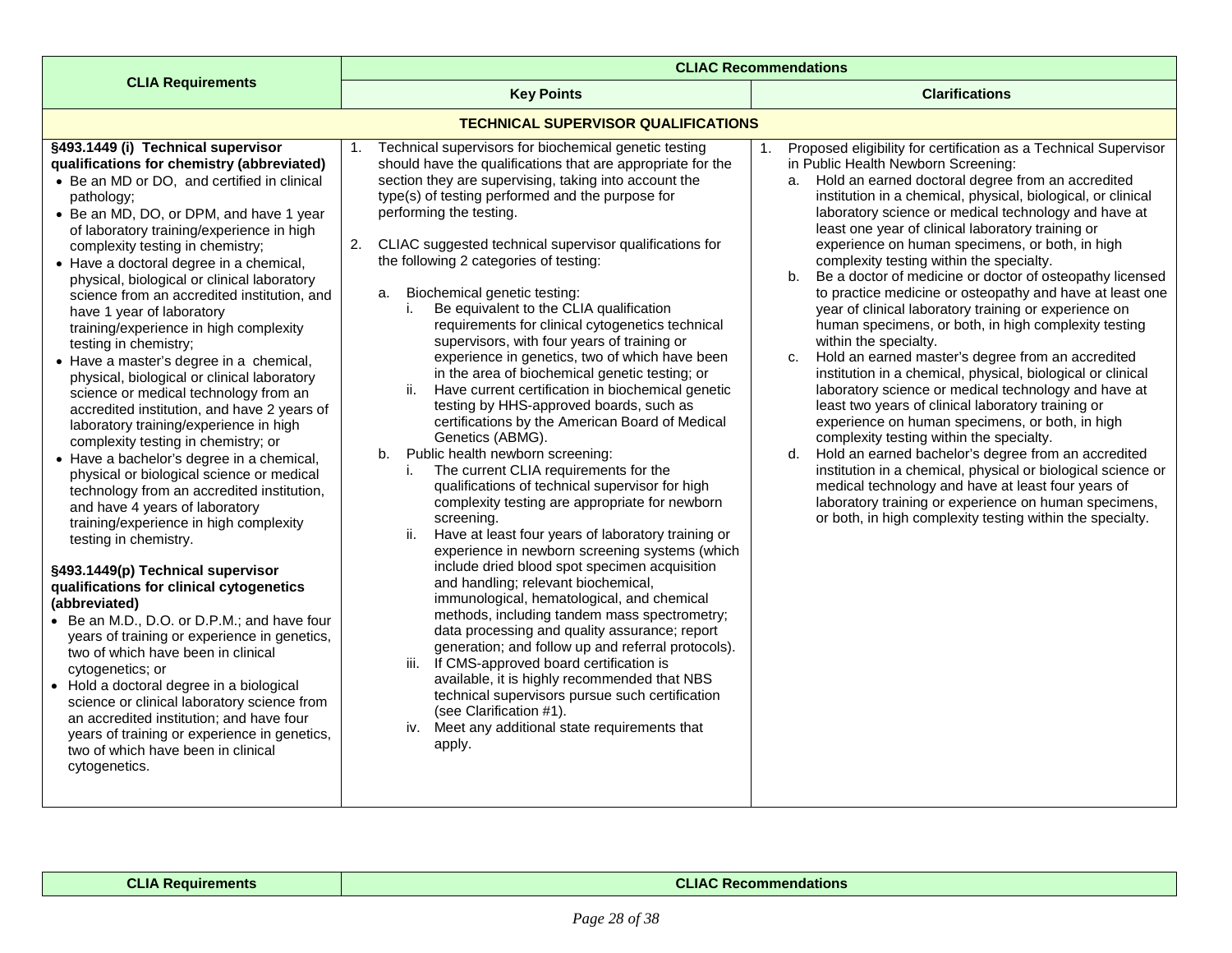<span id="page-28-0"></span>

|                                                                                                                                                                                                                                                                                                                                                                                                                                                                                                                                                                                                                                                                                                                                                                                                                                                                                                                                                                                                                                                                                                                                                                                                                                                                                                                                                                                                                                                                                                                                                                                                                                                                                                                                                                                                                                                                                                                                                                                           | <b>Key Points</b>                                                                                                                                                                                                                                                                                                                                                                                                                                                                                                                                                                                                                                                                                                                                                                                                                                                                                                                                                                                                                                                                                                                                                                                                                                                                                                                                                                                                             | <b>Clarifications</b>                                                                                                                                                                                                                         |  |
|-------------------------------------------------------------------------------------------------------------------------------------------------------------------------------------------------------------------------------------------------------------------------------------------------------------------------------------------------------------------------------------------------------------------------------------------------------------------------------------------------------------------------------------------------------------------------------------------------------------------------------------------------------------------------------------------------------------------------------------------------------------------------------------------------------------------------------------------------------------------------------------------------------------------------------------------------------------------------------------------------------------------------------------------------------------------------------------------------------------------------------------------------------------------------------------------------------------------------------------------------------------------------------------------------------------------------------------------------------------------------------------------------------------------------------------------------------------------------------------------------------------------------------------------------------------------------------------------------------------------------------------------------------------------------------------------------------------------------------------------------------------------------------------------------------------------------------------------------------------------------------------------------------------------------------------------------------------------------------------------|-------------------------------------------------------------------------------------------------------------------------------------------------------------------------------------------------------------------------------------------------------------------------------------------------------------------------------------------------------------------------------------------------------------------------------------------------------------------------------------------------------------------------------------------------------------------------------------------------------------------------------------------------------------------------------------------------------------------------------------------------------------------------------------------------------------------------------------------------------------------------------------------------------------------------------------------------------------------------------------------------------------------------------------------------------------------------------------------------------------------------------------------------------------------------------------------------------------------------------------------------------------------------------------------------------------------------------------------------------------------------------------------------------------------------------|-----------------------------------------------------------------------------------------------------------------------------------------------------------------------------------------------------------------------------------------------|--|
| <b>TECHNICAL SUPERVISOR RESPONSIBILITIES</b>                                                                                                                                                                                                                                                                                                                                                                                                                                                                                                                                                                                                                                                                                                                                                                                                                                                                                                                                                                                                                                                                                                                                                                                                                                                                                                                                                                                                                                                                                                                                                                                                                                                                                                                                                                                                                                                                                                                                              |                                                                                                                                                                                                                                                                                                                                                                                                                                                                                                                                                                                                                                                                                                                                                                                                                                                                                                                                                                                                                                                                                                                                                                                                                                                                                                                                                                                                                               |                                                                                                                                                                                                                                               |  |
| §493.1451 Technical supervisor<br>responsibilities (High complexity testing)<br>The technical supervisor is responsible for<br>the technical and scientific oversight of the<br>laboratory. The technical supervisor is not<br>required to be on site at all times testing is<br>performed; however, he or she must be<br>available to the laboratory on an as needed<br>basis to provide supervision as specified in<br>(a) of this section.<br>(a) The technical supervisor must be<br>accessible to the laboratory to provide on-<br>site, telephone, or electronic consultation;<br>and<br>(b) The technical supervisor is responsible<br>for—<br>(1) Selection of the test methodology that is<br>appropriate for the clinical use of the test<br>results;<br>(2) Verification of the test procedures<br>performed and establishment of the<br>laboratory's test performance<br>characteristics, including the precision<br>and accuracy of each test and test<br>system;<br>(3) Enrollment and participation in an HHS<br>approved proficiency testing program<br>commensurate with the services offered;<br>(4) Establishing a quality control program<br>appropriate for the testing performed and<br>establishing the parameters for<br>acceptable levels of analytic performance<br>and ensuring that these levels are<br>maintained throughout the entire testing<br>process from the initial receipt of the<br>specimen, through sample analysis and<br>reporting of test results;<br>(5) Resolving technical problems and<br>ensuring that remedial actions are taken<br>whenever test systems deviate from the<br>laboratory's established performance<br>specifications;<br>(6) Ensuring that patient test results are not<br>reported until all corrective actions have<br>been taken and the test system is<br>functioning properly;<br>(7) Identifying training needs and assuring<br>that each individual performing tests<br>receives regular in-service training and | The CLIA responsibility requirements for technical<br>1.<br>supervisors of high complexity testing are appropriate for<br>biochemical genetic testing.<br>When determined by the laboratory director, technical<br>2.<br>supervisors for biochemical genetic testing should have<br>the following additional responsibilities:<br>a. Assess the suitability of any particular test for a<br>particular use.<br>b. Ensure appropriate documentation of clinical validity<br>information on the biochemical genetic tests their<br>laboratories perform.<br>c. Review test results and the interpretation (see<br>Clarification #1).<br>Review and/or sign test reports.<br>d.<br>Be available to answer questions about the test<br>е.<br>report.<br>Evaluate test results and need to refer to another<br>f.<br>laboratory.<br>Although CLIA regulations specify that technical<br>3.<br>supervisors do not need to be on-site, but must be<br>accessible to the laboratory to provide on-site, telephone,<br>or electronic consultation, certain on-site time in the<br>laboratory may be needed for technical supervisors of<br>biochemical genetic testing, as determined by the<br>laboratory director based on the complexity of the tests<br>performed in the laboratory.<br>4. Technical supervisors for NBS should follow state-specific<br>policies and practices to determine when additional testing<br>is needed. | When simple biochemical genetic testing is done in a general<br>1.<br>laboratory, the technical supervisor of the general laboratory<br>has the responsibility to know when it is appropriate to<br>suggest and/or seek further consultation. |  |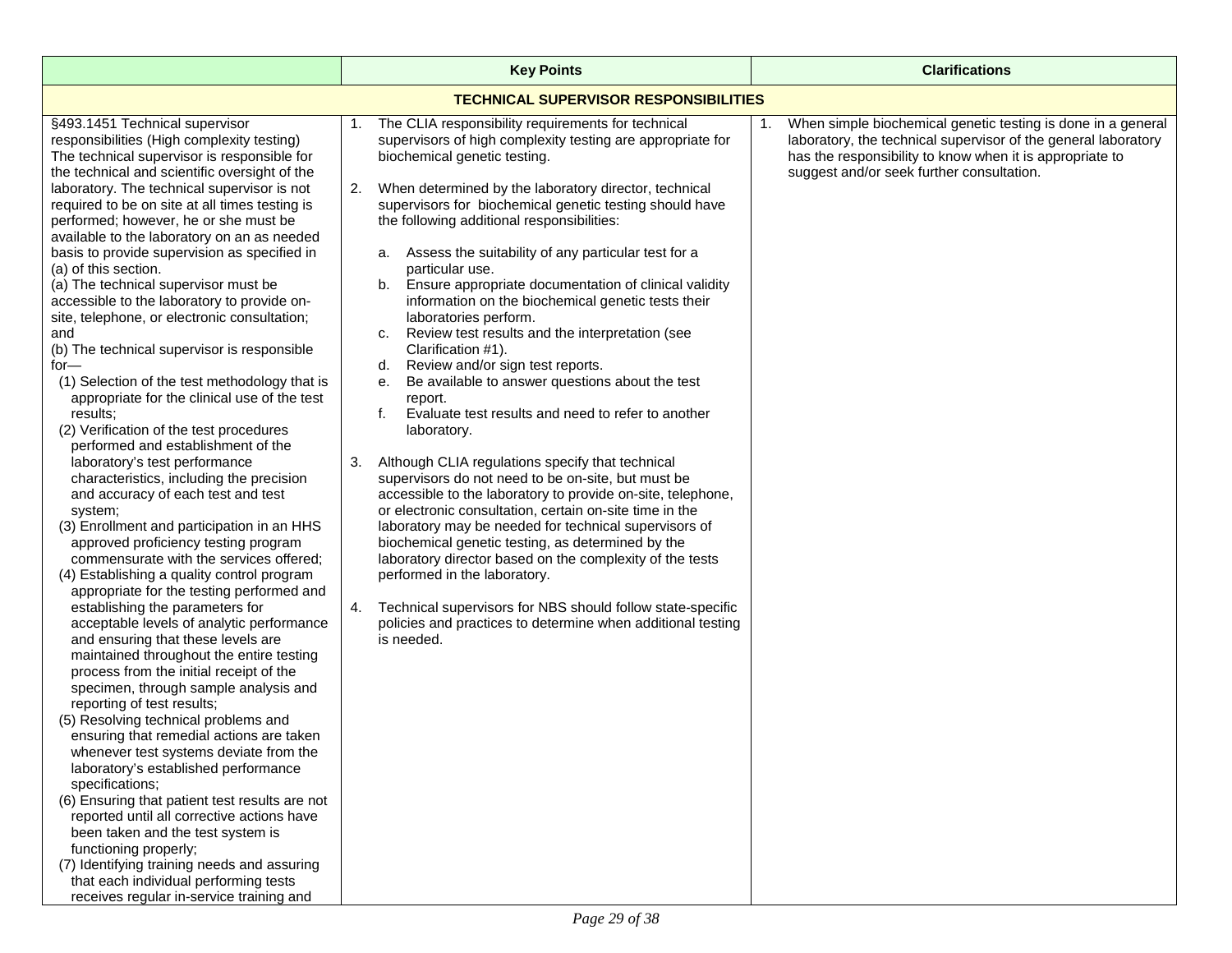|                                                                                 | <b>CLIAC Recommendations</b> |                       |
|---------------------------------------------------------------------------------|------------------------------|-----------------------|
| <b>CLIA Requirements</b>                                                        | <b>Key Points</b>            | <b>Clarifications</b> |
| education appropriate for the type and                                          |                              |                       |
| complexity of the laboratory services                                           |                              |                       |
| performed;                                                                      |                              |                       |
| (8) Evaluating the competency of all testing                                    |                              |                       |
| personnel and assuring that the staff                                           |                              |                       |
| maintain their competency to perform test<br>procedures and report test results |                              |                       |
| promptly, accurately and proficiently. The                                      |                              |                       |
| procedures for evaluation of the                                                |                              |                       |
| competency of the staff must include, but                                       |                              |                       |
| are not limited to-                                                             |                              |                       |
| Direct observations of routine patient<br>(i)                                   |                              |                       |
| test performance, including patient                                             |                              |                       |
| preparation, if applicable, specimen                                            |                              |                       |
| handling, processing and testing.                                               |                              |                       |
| (ii) Monitoring the recording and reporting                                     |                              |                       |
| of test results.                                                                |                              |                       |
| (iii) Review of intermediate test results or                                    |                              |                       |
| worksheets, quality control records,                                            |                              |                       |
| proficiency testing results, and                                                |                              |                       |
| preventive maintenance records<br>(iv) Direct observation of performance of     |                              |                       |
| instrument maintenance and function                                             |                              |                       |
| checks:                                                                         |                              |                       |
| (v) Assessment of test performance                                              |                              |                       |
| through testing previously analyzed                                             |                              |                       |
| specimens, internal blind testing                                               |                              |                       |
| samples, external proficiency testing                                           |                              |                       |
| samples; and                                                                    |                              |                       |
| (vi) Assessment of problem solving skills.                                      |                              |                       |
| (9) Evaluating and documenting the                                              |                              |                       |
| performance of individuals responsible for                                      |                              |                       |
| high complexity testing at least                                                |                              |                       |
| semiannually during the first year the<br>individual tests patient specimens.   |                              |                       |
| Thereafter, evaluations must be                                                 |                              |                       |
| performed at least annually unless test                                         |                              |                       |
| methodology or instrumentation changes,                                         |                              |                       |
| in which case, prior to reporting patient                                       |                              |                       |
| test results, the individual's performance                                      |                              |                       |
| must be reevaluated to include the use of                                       |                              |                       |
| the new test methodology or                                                     |                              |                       |
| instrumentation.                                                                |                              |                       |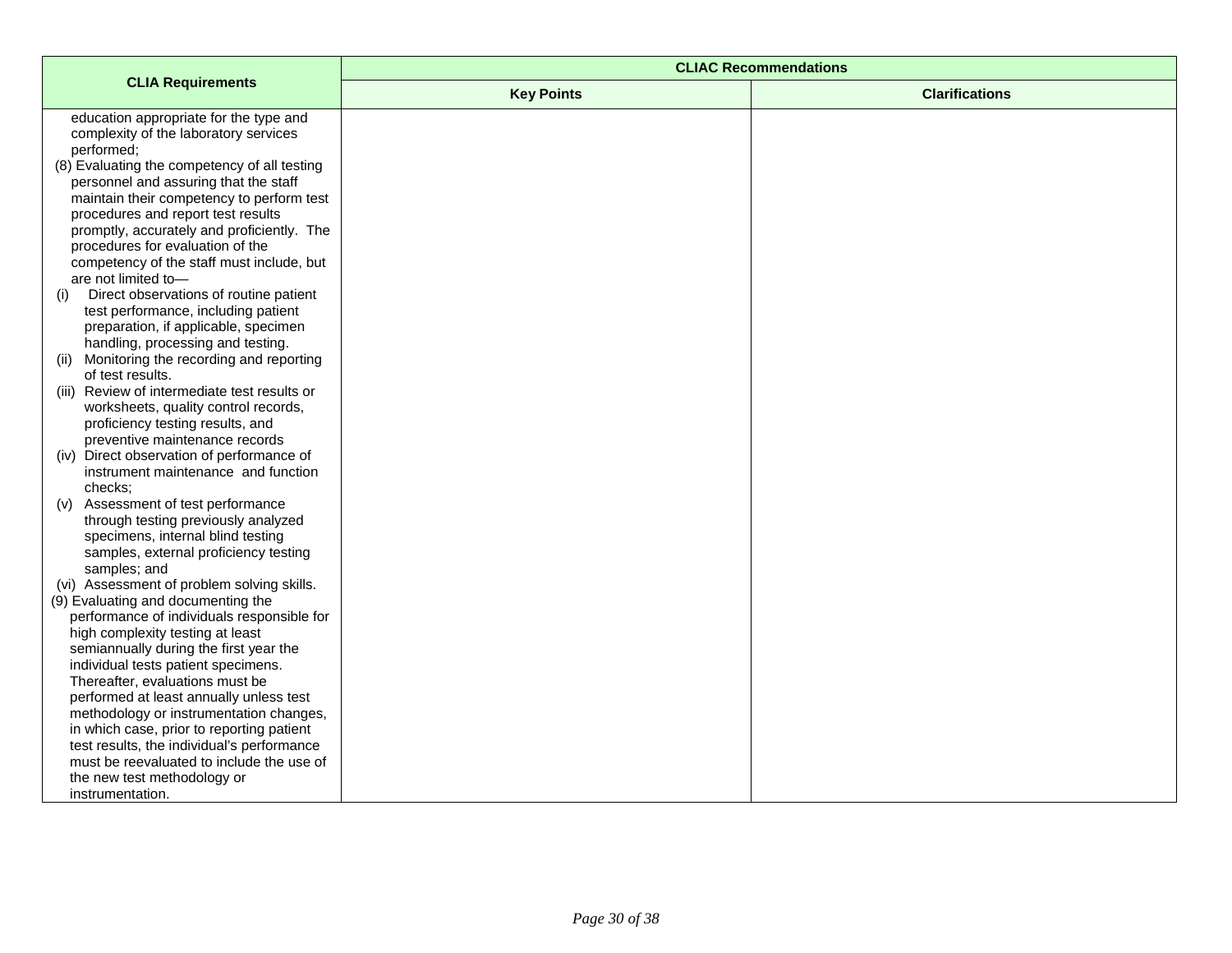<span id="page-30-0"></span>

|                                                                                                                                                                                                                                                                                                                                                                                                                                     | <b>CLIAC Recommendations</b>                                                                                                                                                                                                                                                                                                                                                                                                                                                                                                                                                                                                                                                                                                                                                                                                                                                                                                                                     |                                                                                                                  |
|-------------------------------------------------------------------------------------------------------------------------------------------------------------------------------------------------------------------------------------------------------------------------------------------------------------------------------------------------------------------------------------------------------------------------------------|------------------------------------------------------------------------------------------------------------------------------------------------------------------------------------------------------------------------------------------------------------------------------------------------------------------------------------------------------------------------------------------------------------------------------------------------------------------------------------------------------------------------------------------------------------------------------------------------------------------------------------------------------------------------------------------------------------------------------------------------------------------------------------------------------------------------------------------------------------------------------------------------------------------------------------------------------------------|------------------------------------------------------------------------------------------------------------------|
| <b>CLIA Requirements</b>                                                                                                                                                                                                                                                                                                                                                                                                            | <b>Key Points</b>                                                                                                                                                                                                                                                                                                                                                                                                                                                                                                                                                                                                                                                                                                                                                                                                                                                                                                                                                | <b>Clarifications</b>                                                                                            |
|                                                                                                                                                                                                                                                                                                                                                                                                                                     | <b>CLINICAL CONSULTANT QUALIFICATIONS</b>                                                                                                                                                                                                                                                                                                                                                                                                                                                                                                                                                                                                                                                                                                                                                                                                                                                                                                                        |                                                                                                                  |
| §493.1455 Clinical consultant qualifications<br>(abbreviated)<br>Be qualified as a laboratory director under<br>$\S$ 493.1443(b)(1), (2), or (3)(i) or, for the<br>subspecialty of oral pathology, Sec.<br>$493.1443(b)(6)$ ; or<br>Be a doctor of medicine, doctor of<br>osteopathy, doctor of podiatric medicine<br>licensed to practice medicine, osteopathy,<br>or podiatry in the state in which the<br>laboratory is located. | The CLIA requirements for clinical consultant qualifications<br>for high complexity testing are minimum qualifications. For<br>biochemical genetic testing and newborn screening for<br>heritable conditions, clinical consultants should have<br>relevant training and/or experience in the testing for which<br>they provide clinical consultation.<br>Clinical consultants for biochemical genetic testing should<br>have the following qualifications:<br>Be an M.D., or D.O., and be either board-certified<br>$a_{-}$<br>or board-eligible in clinical or clinical biochemical<br>genetics; or<br>Be an M.D., or D.O., and have two years of<br>b.<br>experience in biochemical genetic testing and/or<br>diagnosis and management of IEMs; or<br>Hold a Ph.D. degree in a relevant discipline, be<br>C.<br>board-certified in clinical biochemical genetics,<br>and have two years of experience in biochemical<br>genetic testing (See Clarification #1) | Experience in biochemical genetic testing gained through<br>training should be considered acceptable experience. |

<span id="page-30-1"></span>

|                                                                                                                                                                                                                                                                                                                                                                                                                                                                                                                                                                                                                                                                                                                                                                                                                                                       | <b>CLIAC Recommendations</b>                                                                                    |                       |
|-------------------------------------------------------------------------------------------------------------------------------------------------------------------------------------------------------------------------------------------------------------------------------------------------------------------------------------------------------------------------------------------------------------------------------------------------------------------------------------------------------------------------------------------------------------------------------------------------------------------------------------------------------------------------------------------------------------------------------------------------------------------------------------------------------------------------------------------------------|-----------------------------------------------------------------------------------------------------------------|-----------------------|
| <b>CLIA Requirements</b>                                                                                                                                                                                                                                                                                                                                                                                                                                                                                                                                                                                                                                                                                                                                                                                                                              | <b>Key Points</b>                                                                                               | <b>Clarifications</b> |
|                                                                                                                                                                                                                                                                                                                                                                                                                                                                                                                                                                                                                                                                                                                                                                                                                                                       | <b>CLINICAL CONSULTANT RESPONSIBILITIES</b>                                                                     |                       |
| §493.1457 Standard; Clinical consultant<br>responsibilities<br>The clinical consultant provides consultation<br>regarding the appropriateness of the testing<br>ordered and interpretation of test results. The<br>clinical consultant must -<br>(a) Be available to provide consultation to<br>the laboratory's clients;<br>(b) Be available to assist the laboratory's<br>clients in ensuring that appropriate tests<br>are ordered to meet the clinical<br>expectations;<br>(c) Ensure that reports of test results include<br>pertinent information required for<br>specific patient interpretation; and<br>(d) Ensure that consultation is available and<br>communicated to the laboratory's<br>clients on matters related to the quality<br>of the test results reported and their<br>interpretation concerning specific<br>patient conditions. | The CLIA requirements for clinical consultant responsibilities<br>are adequate for biochemical genetic testing. |                       |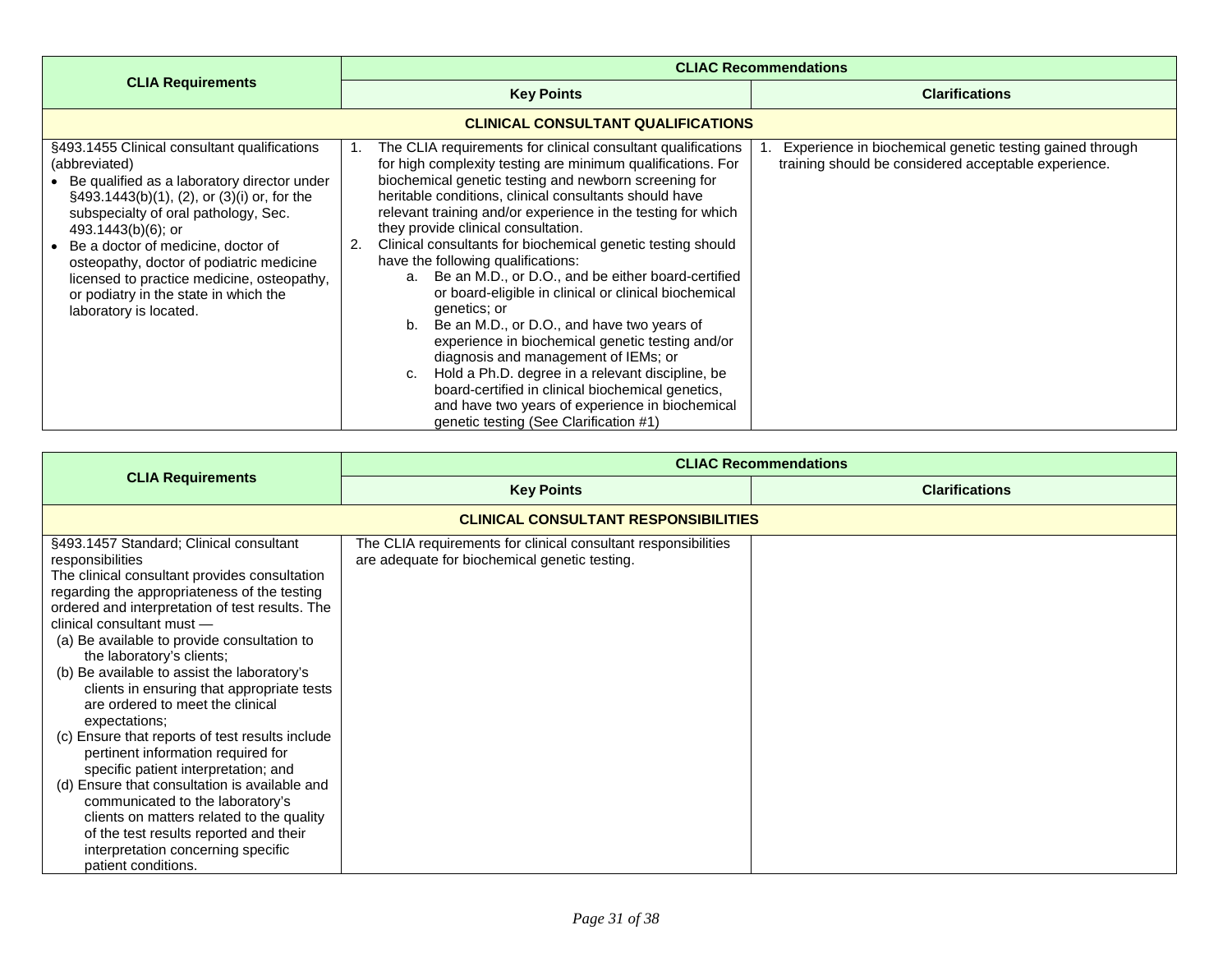<span id="page-31-0"></span>

|                                                                                                                                                                                                                                                                                                                                                                                                                                                                                                                                                                                                                                                                                                                                                                                                                                                                                                                                                                                                                                                                                                                                                                                                                                                                                                                                                                                                                                                                                                                                                                                                                                                                                                                                                                 | <b>CLIAC Recommendations</b>                                                                                                                                                                                                                                                                                                                                                                                                                                                                                                                                                                                                                                                                                                                                                                                                                                                                                                                                                                                                                                                                                                                               |                                                                                                                                                                                                                                                                                                                                                                                                                                                                                                                                                                                                                                                                                                                                                                                                                                                                                                                                                    |
|-----------------------------------------------------------------------------------------------------------------------------------------------------------------------------------------------------------------------------------------------------------------------------------------------------------------------------------------------------------------------------------------------------------------------------------------------------------------------------------------------------------------------------------------------------------------------------------------------------------------------------------------------------------------------------------------------------------------------------------------------------------------------------------------------------------------------------------------------------------------------------------------------------------------------------------------------------------------------------------------------------------------------------------------------------------------------------------------------------------------------------------------------------------------------------------------------------------------------------------------------------------------------------------------------------------------------------------------------------------------------------------------------------------------------------------------------------------------------------------------------------------------------------------------------------------------------------------------------------------------------------------------------------------------------------------------------------------------------------------------------------------------|------------------------------------------------------------------------------------------------------------------------------------------------------------------------------------------------------------------------------------------------------------------------------------------------------------------------------------------------------------------------------------------------------------------------------------------------------------------------------------------------------------------------------------------------------------------------------------------------------------------------------------------------------------------------------------------------------------------------------------------------------------------------------------------------------------------------------------------------------------------------------------------------------------------------------------------------------------------------------------------------------------------------------------------------------------------------------------------------------------------------------------------------------------|----------------------------------------------------------------------------------------------------------------------------------------------------------------------------------------------------------------------------------------------------------------------------------------------------------------------------------------------------------------------------------------------------------------------------------------------------------------------------------------------------------------------------------------------------------------------------------------------------------------------------------------------------------------------------------------------------------------------------------------------------------------------------------------------------------------------------------------------------------------------------------------------------------------------------------------------------|
| <b>CLIA Requirements</b>                                                                                                                                                                                                                                                                                                                                                                                                                                                                                                                                                                                                                                                                                                                                                                                                                                                                                                                                                                                                                                                                                                                                                                                                                                                                                                                                                                                                                                                                                                                                                                                                                                                                                                                                        | <b>Key Points</b>                                                                                                                                                                                                                                                                                                                                                                                                                                                                                                                                                                                                                                                                                                                                                                                                                                                                                                                                                                                                                                                                                                                                          | <b>Clarifications</b>                                                                                                                                                                                                                                                                                                                                                                                                                                                                                                                                                                                                                                                                                                                                                                                                                                                                                                                              |
|                                                                                                                                                                                                                                                                                                                                                                                                                                                                                                                                                                                                                                                                                                                                                                                                                                                                                                                                                                                                                                                                                                                                                                                                                                                                                                                                                                                                                                                                                                                                                                                                                                                                                                                                                                 | <b>GENERAL SUPERVISOR QUALIFICATIONS</b>                                                                                                                                                                                                                                                                                                                                                                                                                                                                                                                                                                                                                                                                                                                                                                                                                                                                                                                                                                                                                                                                                                                   |                                                                                                                                                                                                                                                                                                                                                                                                                                                                                                                                                                                                                                                                                                                                                                                                                                                                                                                                                    |
| §493.1461 General supervisor qualifications<br>(high complexity testing; abbreviated)<br>• Be qualified as a laboratory director or<br>technical supervisor;<br>• Be an M.D., D.O., D.P.M.;<br>• Have a doctorate, master, or<br>baccalaureate degree in a chemical,<br>physical, biological or clinical laboratory<br>science, and have one year training or<br>experience in high complexity testing;<br>• Have an associate degree or equivalent in<br>a chemical, physical, biological or clinical<br>laboratory science, and have two years<br>training or experience in high complexity<br>testing; or<br>• Be grandfathered.<br>§493.1463 General supervisor<br>responsibilities (high complexity testing;<br>abbreviated)<br>Responsibilities of the general supervisor<br>include:<br>• Be accessible to testing personnel at all<br>times testing is performed;<br>• Provide day-to-day supervision of high<br>complexity testing<br>• Be onsite to provide direct supervision<br>when high complexity testing is performed<br>by any grandfathered individual;<br>• Monitor test analyses and specimen<br>examinations to ensure that acceptable<br>levels of analytic performance are<br>maintained.<br>• The laboratory director or technical<br>supervisor may delegate to the general<br>supervisor the responsibility for -<br>o Assuring that all remedial actions are<br>taken whenever test systems deviate<br>from the laboratory's established<br>performance specifications;<br>o Ensuring that patient test results are not<br>reported until all corrective actions have<br>been taken and the test system is<br>properly functioning;<br>o Providing orientation to all testing<br>personnel;<br>o Annually evaluating and documenting | 1. For biochemical genetic testing general supervisors<br>should have the following qualifications:<br>Be qualified as a laboratory director or technical<br>a.<br>supervisor; or<br>Be an M.D., D.O., D.P.M., and have one year training<br>b.<br>or experience in high complexity testing relevant to<br>the tests performed by the laboratory; or<br>Have a doctorate or master degree in a chemical,<br>C.<br>physical, biological, or clinical laboratory science, and<br>have 1 year of training or experience in high<br>complexity testing relevant to the tests performed by<br>the laboratory; or<br>d. Have a baccalaureate degree in a chemical, physical,<br>biological or clinical laboratory science, and have 2<br>years of training or experience in high complexity<br>testing relevant to the tests performed by the<br>laboratory (see Clarification #1 and #2)<br>The CLIA general supervisor qualification requirements for<br>2.<br>high complexity testing are adequate for newborn<br>screening. These general supervisors should also meet<br>any additional state or local qualification requirement (see<br>Clarification #3). | 1. The CLIAC considered the general supervisor qualifications<br>recommended in professional guidelines, such as the ACMG<br>S&G, and felt that it would be more important to emphasize<br>that they have appropriate education and experience in high<br>complexity testing, and demonstrate specific competencies<br>for the biochemical genetic tests the laboratory performs,<br>rather than specifying training/experience specifically in<br>biochemical genetic testing.<br>2.<br>CLIA requirements are adequate for biochemical tests<br>performed in a general laboratory setting that may indicate<br>genetic conditions (e.g., lipids, cholesterol).<br>3.<br>Most general supervisors in NBS at the state public health<br>setting have multiple areas of responsibility and not just<br>NBS. Some states have qualification requirements for<br>laboratory general supervisors that are more stringent than<br>the CLIA requirements. |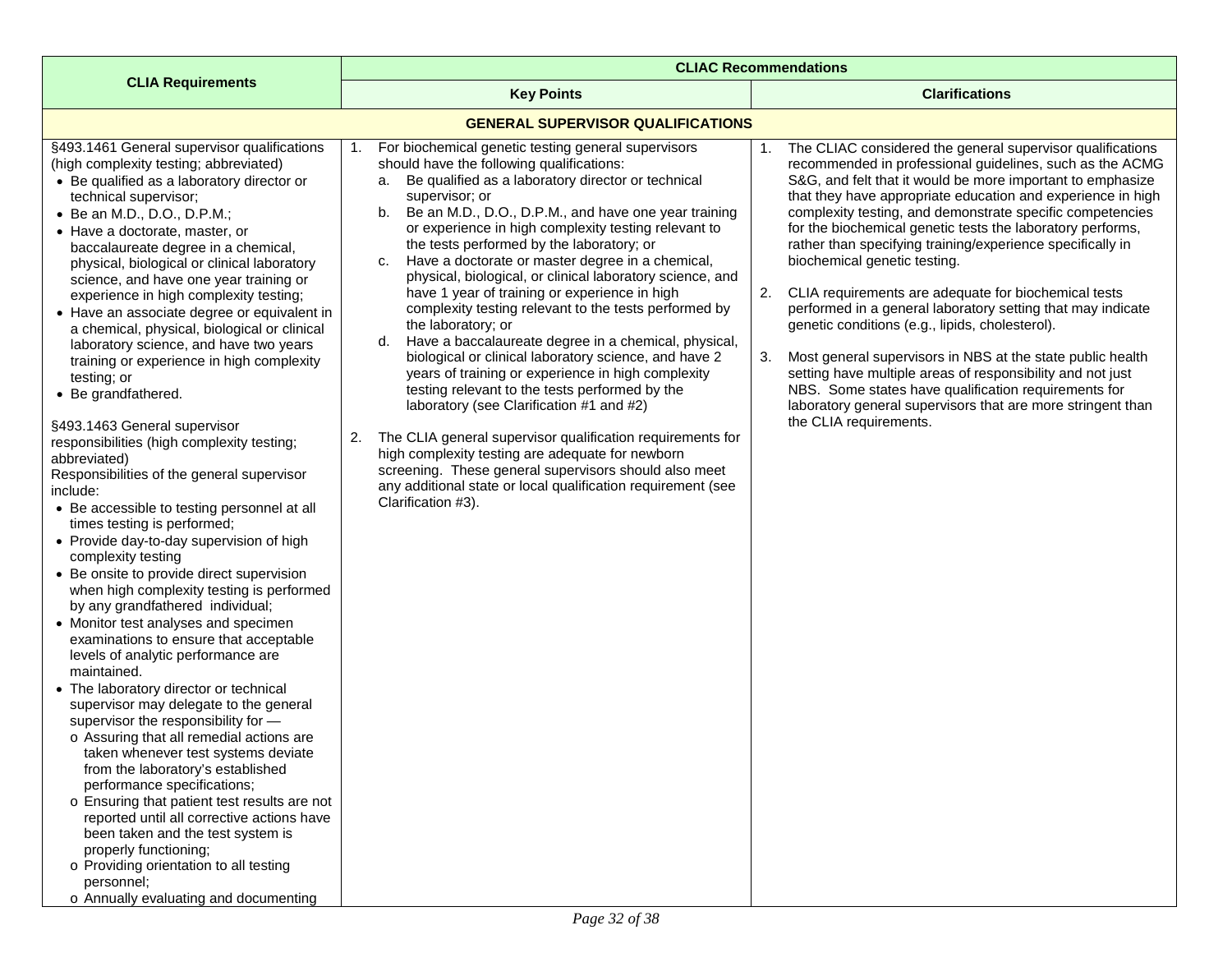|                                              |                   | <b>CLIAC Recommendations</b> |
|----------------------------------------------|-------------------|------------------------------|
| <b>CLIA Requirements</b>                     | <b>Key Points</b> | <b>Clarifications</b>        |
| the performance of all testing<br>personnel. |                   |                              |

<span id="page-32-0"></span>

|                                                                                                                                                                                                                                                                                                                                                                                                                                                                                                                                                                                                                                                                      | <b>CLIAC Recommendations</b>                                                                                                            |                       |
|----------------------------------------------------------------------------------------------------------------------------------------------------------------------------------------------------------------------------------------------------------------------------------------------------------------------------------------------------------------------------------------------------------------------------------------------------------------------------------------------------------------------------------------------------------------------------------------------------------------------------------------------------------------------|-----------------------------------------------------------------------------------------------------------------------------------------|-----------------------|
| <b>CLIA Requirements</b>                                                                                                                                                                                                                                                                                                                                                                                                                                                                                                                                                                                                                                             | <b>Key Points</b>                                                                                                                       | <b>Clarifications</b> |
|                                                                                                                                                                                                                                                                                                                                                                                                                                                                                                                                                                                                                                                                      | <b>GENERAL SUPERVISOR RESPONSIBILITIES</b>                                                                                              |                       |
| §493.1463 General supervisor<br>responsibilities (abbreviated)<br>The general supervisor is responsible for<br>day-to-day supervision or oversight of the<br>laboratory operation and personnel<br>performing testing and reporting test results.<br>Responsibilities include:<br>• providing day-to-day supervision of high<br>complexity test performance by a qualified<br>testing personnel;<br>• providing onsite, direct supervision when<br>high complexity testing is performed by<br>any qualified individuals<br>• providing orientation to all testing<br>personnel<br>• Annually evaluating and documenting the<br>performance of all testing personnel. | The CLIA general supervisor responsibility requirements for<br>high complexity testing are adequate for biochemical genetic<br>testing. |                       |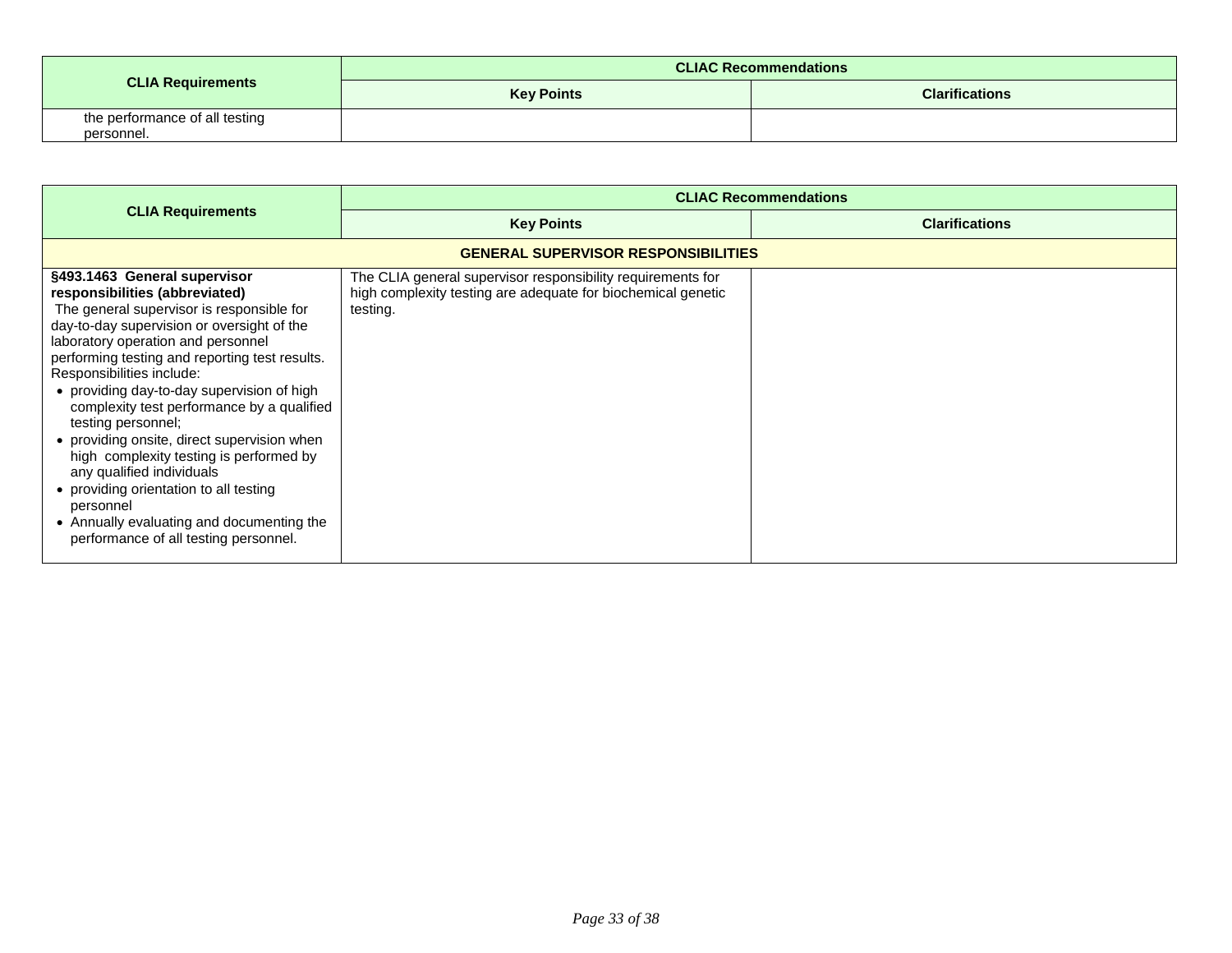<span id="page-33-0"></span>

|                                                                                                                                                                                                                                                                                                                                                                                                                                                                                                                                                                                                                                                                                                                                                                                                                                                                                                                                                                                                                                                                                       | <b>CLIAC Recommendations</b>                                                                                                                                                                                                                                                                                                                                                                                                                                                                                     |                       |
|---------------------------------------------------------------------------------------------------------------------------------------------------------------------------------------------------------------------------------------------------------------------------------------------------------------------------------------------------------------------------------------------------------------------------------------------------------------------------------------------------------------------------------------------------------------------------------------------------------------------------------------------------------------------------------------------------------------------------------------------------------------------------------------------------------------------------------------------------------------------------------------------------------------------------------------------------------------------------------------------------------------------------------------------------------------------------------------|------------------------------------------------------------------------------------------------------------------------------------------------------------------------------------------------------------------------------------------------------------------------------------------------------------------------------------------------------------------------------------------------------------------------------------------------------------------------------------------------------------------|-----------------------|
| <b>CLIA Requirements</b>                                                                                                                                                                                                                                                                                                                                                                                                                                                                                                                                                                                                                                                                                                                                                                                                                                                                                                                                                                                                                                                              | <b>Key Points</b>                                                                                                                                                                                                                                                                                                                                                                                                                                                                                                | <b>Clarifications</b> |
|                                                                                                                                                                                                                                                                                                                                                                                                                                                                                                                                                                                                                                                                                                                                                                                                                                                                                                                                                                                                                                                                                       | <b>TESTING PERSONNEL QUALIFICATIONS AND RESPONSIBILITIES</b>                                                                                                                                                                                                                                                                                                                                                                                                                                                     |                       |
| §493.1489 Testing personnel qualifications<br>(abbreviated)<br>• Be a MD, DO, or DPM;<br>• Have earned a doctoral, master's or<br>bachelor's degree in a chemical, physical,<br>biological or clinical laboratory science, or<br>medical technology from an accredited<br>institution;<br>• Have earned an associate degree in a<br>laboratory science, or medical laboratory<br>technology from an accredited institution;<br>or<br>• Be grandfathered.<br>§493.1495 Standard; Testing personnel<br>responsibilities (high complexity testing)<br>(b) Each individual performing high<br>complexity testing must-<br>(1) Follow the laboratory's procedures for<br>specimen handling and processing, test<br>analyses, reporting and maintaining<br>records of patient test results;<br>(2) Maintain records that demonstrate that<br>proficiency testing samples are tested<br>in the same manner as patient<br>specimens;<br>(3) Adhere to the laboratory's quality<br>control policies, document all quality<br>control activities, instrument and<br>procedural calibrations and | The CLIA testing personnel qualification requirements for<br>1.<br>high complexity testing are appropriate for biochemical<br>genetic tests; testing personnel must receive adequate<br>training and demonstrate competency in high complexity<br>biochemical genetic testing before performing patient<br>testing.<br>Follow state or local requirements.<br>2.<br>The CLIA testing personnel responsibility requirements for<br>3.<br>high complexity testing are adequate for biochemical<br>genetic testing. |                       |
| maintenance performed;<br>(4) Follow the laboratory's established<br>policies and procedures whenever test<br>systems are not within the laboratory's<br>established acceptable levels of<br>performance;<br>(5) Be capable of identifying problems that<br>may adversely affect test performance<br>or reporting of test results and either<br>must correct the problems or<br>immediately notify the general<br>supervisor, technical supervisor, clinical<br>consultant, or director;<br>(6) Document all corrective actions taken<br>when test systems deviate from the<br>laboratory's established performance<br>specifications; and                                                                                                                                                                                                                                                                                                                                                                                                                                            |                                                                                                                                                                                                                                                                                                                                                                                                                                                                                                                  |                       |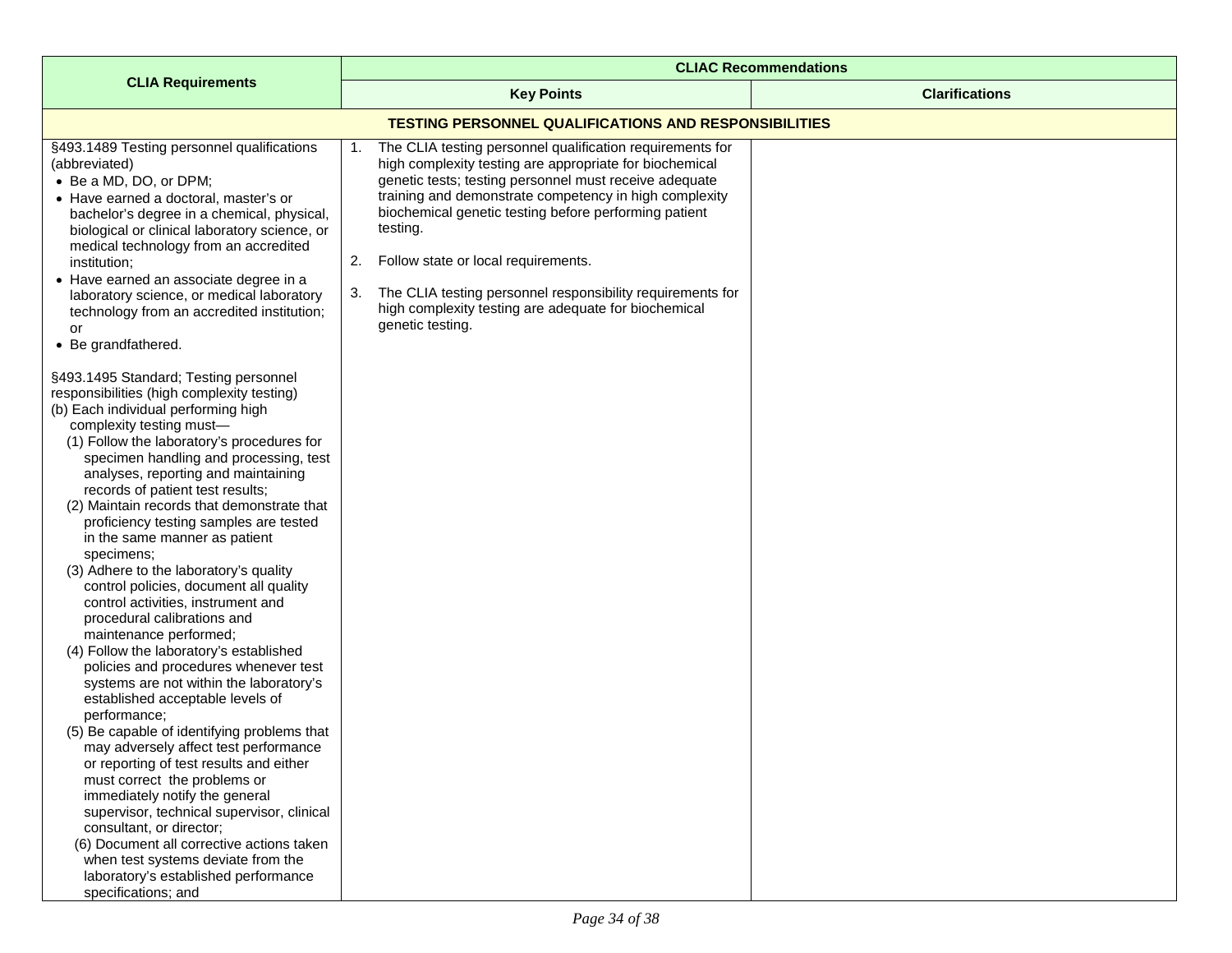|                                                                                                                                                                                                                                           | <b>CLIAC Recommendations</b> |                       |
|-------------------------------------------------------------------------------------------------------------------------------------------------------------------------------------------------------------------------------------------|------------------------------|-----------------------|
| <b>CLIA Requirements</b>                                                                                                                                                                                                                  | <b>Key Points</b>            | <b>Clarifications</b> |
| (7) Except as specified in paragraph (c) of<br>this section, if qualified under<br>§493.1489(b)(5), perform high<br>complexity testing only under the<br>onsite, direct supervision of a general<br>supervisor qualified under §493.1461. |                              |                       |

<span id="page-34-0"></span>

|                                                                                                                                                                                                                                                                                                                                                                                                                                                                                                                                                                                                                                                                                                                                                                                                                                                                                                                                                                                                                                                                                                                                                                                                                                                       | <b>CLIAC Recommendations</b>                                                                                                                                                                                                                                                                                                                                                                                                                                                                                                                                                                                                                                                                                                                                                                                                                                                      |                       |
|-------------------------------------------------------------------------------------------------------------------------------------------------------------------------------------------------------------------------------------------------------------------------------------------------------------------------------------------------------------------------------------------------------------------------------------------------------------------------------------------------------------------------------------------------------------------------------------------------------------------------------------------------------------------------------------------------------------------------------------------------------------------------------------------------------------------------------------------------------------------------------------------------------------------------------------------------------------------------------------------------------------------------------------------------------------------------------------------------------------------------------------------------------------------------------------------------------------------------------------------------------|-----------------------------------------------------------------------------------------------------------------------------------------------------------------------------------------------------------------------------------------------------------------------------------------------------------------------------------------------------------------------------------------------------------------------------------------------------------------------------------------------------------------------------------------------------------------------------------------------------------------------------------------------------------------------------------------------------------------------------------------------------------------------------------------------------------------------------------------------------------------------------------|-----------------------|
| <b>CLIA Requirements</b>                                                                                                                                                                                                                                                                                                                                                                                                                                                                                                                                                                                                                                                                                                                                                                                                                                                                                                                                                                                                                                                                                                                                                                                                                              | <b>Key Points</b>                                                                                                                                                                                                                                                                                                                                                                                                                                                                                                                                                                                                                                                                                                                                                                                                                                                                 | <b>Clarifications</b> |
|                                                                                                                                                                                                                                                                                                                                                                                                                                                                                                                                                                                                                                                                                                                                                                                                                                                                                                                                                                                                                                                                                                                                                                                                                                                       | <b>PERSONNEL COMPETENCY ASSESSMENT</b>                                                                                                                                                                                                                                                                                                                                                                                                                                                                                                                                                                                                                                                                                                                                                                                                                                            |                       |
| §493.1235 Standard: Personnel competency<br>assessment policies<br>As specified in the personnel requirements<br>in subpart M, the laboratory must establish<br>and follow written policies and procedures to<br>assess employee and, if applicable,<br>consultant competency.<br>CLIA also specifies that competency<br>assessments are the responsibilities of<br>laboratory directors and technical<br>supervisors:<br>• §493.1445(e)(13) requires laboratory<br>directors to ensure that policies and<br>procedures are established for monitoring<br>individuals who conduct preanalytical,<br>analytical, and postanalytical phases of<br>testing, to assure that they are competent<br>and maintain their competency to<br>process specimens, perform test<br>procedures, and report test results<br>promptly and proficiently, and whenever<br>necessary, identify needs for remedial<br>training or continuing education to<br>improve skills.<br>• §493.1451(b)(8) requires technical<br>supervisor to be responsible for<br>evaluating the competency of all testing<br>personnel and assuring that the staff<br>maintain their competency to perform test<br>procedures and report test results<br>promptly, accurately and proficiently. | Regular competency assessment is an important element<br>of assuring all personnel are capable of performing their<br>duties appropriately. The CLIA personnel competency<br>assessment requirements are adequate for biochemical<br>genetic testing.<br>It should be the laboratory director's responsibility to<br>2.<br>determine specific policies and procedures for assessing<br>and ensuring the competency of the following laboratory<br>personnel:<br>Technical supervisor;<br>a.<br>Clinical consultant:<br>b.<br>General supervisor;<br>c.<br>Testing personnel.<br>d.<br>The laboratory's specific personnel competency<br>3.<br>assessment policies and procedures must comply with<br>applicable CLIA requirements, including the technical<br>supervisor responsibility requirements at §493.1451(b)(8),<br>and follow the applicable guidelines provided by CMS. |                       |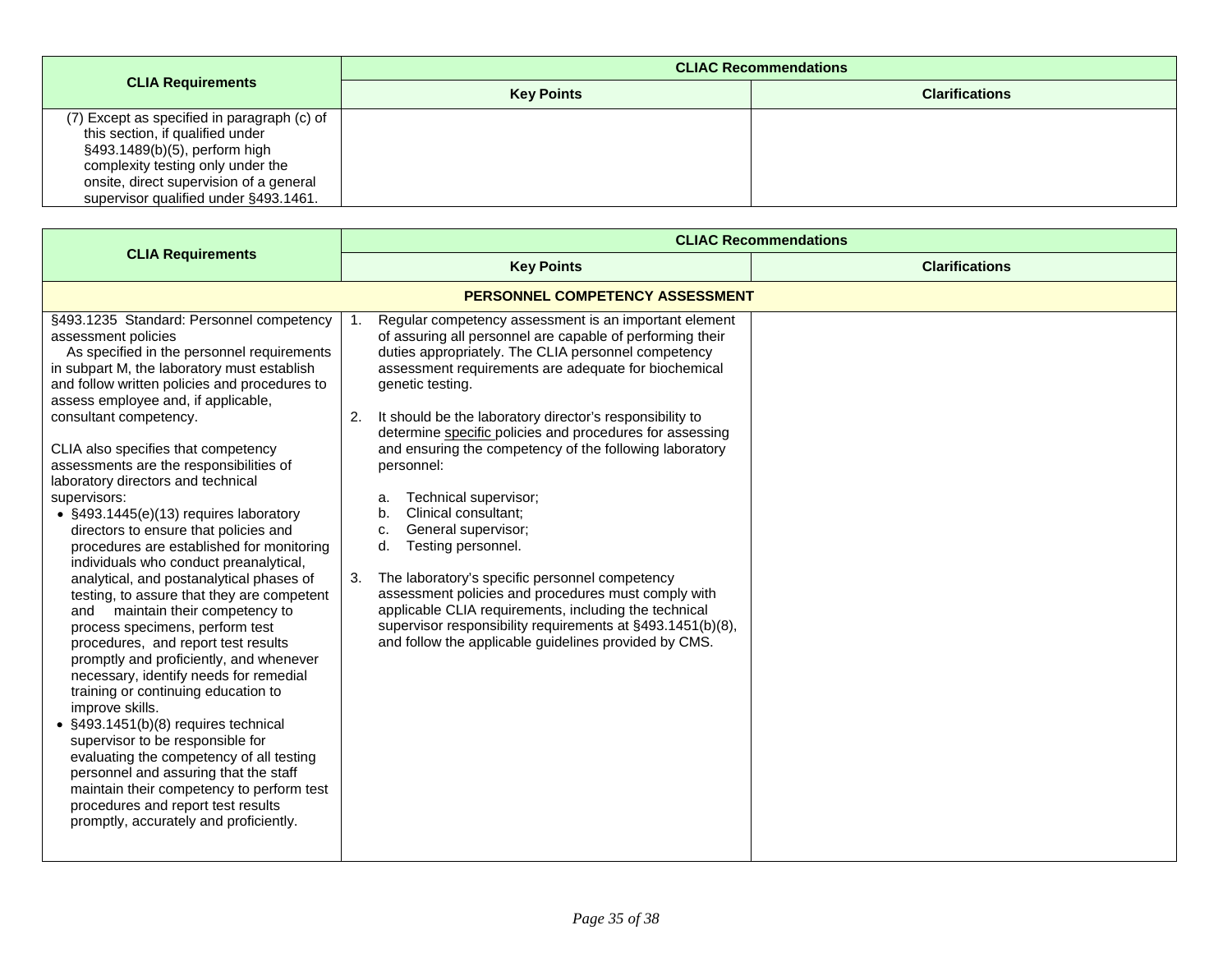## **ADDITIONAL ISSUES**

<span id="page-35-1"></span><span id="page-35-0"></span>

|                          | <b>CLIAC Recommendations</b>                                                                                                                                                                                                                                                                                                                                                                                                                                                                                                                                                                                                                                                                                                                                                                                                                                                                                                                                                                                                                                                                                                                                                                                                                                                                                                                                                                                                                                                                                                                                                                                                                                                                                                                                                                                                                                                                                                                          |                                                                                                                                                                                                                                                                                                                                                                                                                                                                                                                                                                                                                                        |
|--------------------------|-------------------------------------------------------------------------------------------------------------------------------------------------------------------------------------------------------------------------------------------------------------------------------------------------------------------------------------------------------------------------------------------------------------------------------------------------------------------------------------------------------------------------------------------------------------------------------------------------------------------------------------------------------------------------------------------------------------------------------------------------------------------------------------------------------------------------------------------------------------------------------------------------------------------------------------------------------------------------------------------------------------------------------------------------------------------------------------------------------------------------------------------------------------------------------------------------------------------------------------------------------------------------------------------------------------------------------------------------------------------------------------------------------------------------------------------------------------------------------------------------------------------------------------------------------------------------------------------------------------------------------------------------------------------------------------------------------------------------------------------------------------------------------------------------------------------------------------------------------------------------------------------------------------------------------------------------------|----------------------------------------------------------------------------------------------------------------------------------------------------------------------------------------------------------------------------------------------------------------------------------------------------------------------------------------------------------------------------------------------------------------------------------------------------------------------------------------------------------------------------------------------------------------------------------------------------------------------------------------|
| <b>CLIA Requirements</b> | <b>Key Points</b>                                                                                                                                                                                                                                                                                                                                                                                                                                                                                                                                                                                                                                                                                                                                                                                                                                                                                                                                                                                                                                                                                                                                                                                                                                                                                                                                                                                                                                                                                                                                                                                                                                                                                                                                                                                                                                                                                                                                     | <b>Clarifications</b>                                                                                                                                                                                                                                                                                                                                                                                                                                                                                                                                                                                                                  |
|                          | <u>CONSIDERATIONS BEFORE INTRODUCING GENETIC TESTING OR OFFERING NEW BIOCHEMICAL GENETIC TESTS</u>                                                                                                                                                                                                                                                                                                                                                                                                                                                                                                                                                                                                                                                                                                                                                                                                                                                                                                                                                                                                                                                                                                                                                                                                                                                                                                                                                                                                                                                                                                                                                                                                                                                                                                                                                                                                                                                    |                                                                                                                                                                                                                                                                                                                                                                                                                                                                                                                                                                                                                                        |
|                          | 1. Considerations before introducing genetic testing or<br>offering new genetic tests should include the following<br>aspects:<br>a. Management responsibilities;<br>State and local regulatory requirements;<br>b.<br>Benefits to patient care - test volume should be<br>c.<br>considered, but patient care needs should be<br>considered even if test volume may be low (see<br>Clarification_#1 and #2);<br>d. Cost and cost-effectiveness considerations, including<br>new CPT codes for certain specific tests;<br>Performance establishment or verification needs (see<br>е.<br>Clarification #3);<br>Personnel considerations, including available<br>f.<br>technical expertise and expertise for interpreting test<br>results and providing consultation (see Clarification<br>#4);<br>Special issues in newborn screening at the federal<br>g.<br>and state levels should be considered, including the<br>need for and availability of follow-up tests; the HHS<br>Secretary's Advisory Committee on Heritable<br>Disorders in Newborns and Children operates a<br>systematic evidence-based review process to<br>determine disorders that are recommended for<br>inclusion into newborn screening test panels<br>nationwide.<br>Facility and laboratory safety considerations;<br>h.<br>Developing and validating procedures and training<br>j.<br>personnel.<br>Many considerations elsewhere, such as analytical validity<br>2.<br>and clinical validity, apply to this section.<br>The following additional thoughts were provided:<br>3.<br>a. The following 3 scenarios should be considered as<br>reasons to introduce a test:<br>Introducing a new genetic test that has not been<br>offered anywhere;<br>ii. Introducing a test in house that has been referred<br>out to another laboratory;<br>iii. Introducing a second test that can complement<br>the existing test.<br>The needs and demands of the new test should be<br>b. | 1. This is key in considering not only the introduction of a new<br>test not available elsewhere, but also in considering when a<br>test available elsewhere can and should be done on-site.<br>2. However, testing volume must be sufficient to maintain<br>proficiency in technical aspects of testing and in interpretation.<br>3. Includes availability of positive and negative controls,<br>reagents, supplies, and (thought not always available) external<br>PT.<br>4. Especially for rare diseases, consider the benefit of<br>relationship between diagnostic laboratory testing and clinical<br>and laboratory researchers. |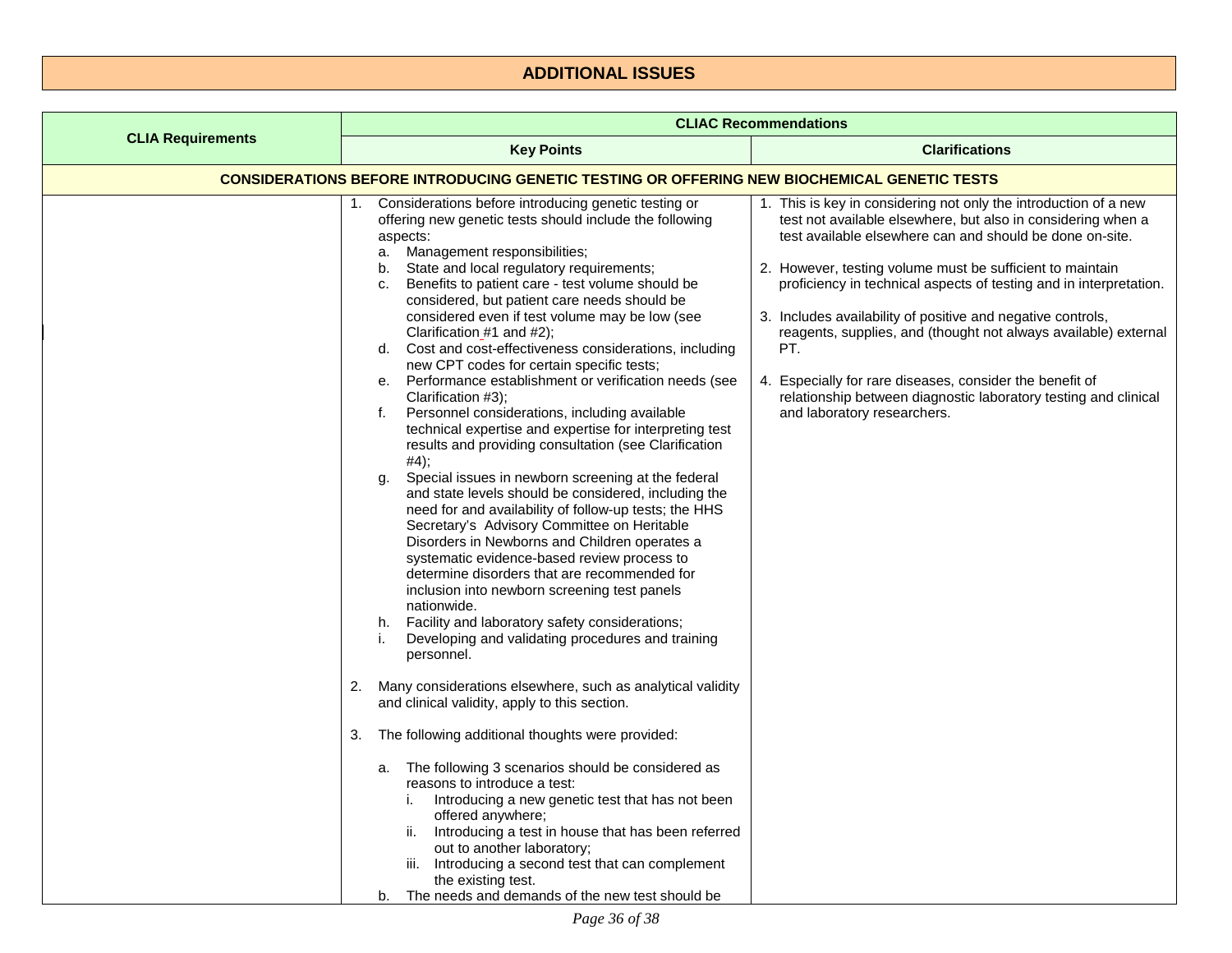|                          | <b>CLIAC Recommendations</b>                                                                                                                                                                                                                                                                                                                                 |                       |
|--------------------------|--------------------------------------------------------------------------------------------------------------------------------------------------------------------------------------------------------------------------------------------------------------------------------------------------------------------------------------------------------------|-----------------------|
| <b>CLIA Requirements</b> | <b>Key Points</b>                                                                                                                                                                                                                                                                                                                                            | <b>Clarifications</b> |
|                          | considered and assessed in considering introducing<br>the test. This can be accomplished by consulting with<br>ordering physicians.<br>c. Certain tests may be restricted due to intellectual<br>property issues.<br>Consider appropriate professional guidelines,<br>-4.<br>recommendations, and policy statements in introducing or<br>offering new tests. |                       |

<span id="page-36-0"></span>

|                                                 | <b>CLIAC Recommendations</b>                                                                                                                                                                                                                                                                                                                                                                                                                                                                                                                                                                                                                                                                                                                                                                                                                                                                                                                                                                                                                                                                                                                                                                                                                                                                                                                                                                                                                                                      |                                                                                                                                                                                                                                                                                                                                                                                                                                                                                                                                                                                                 |
|-------------------------------------------------|-----------------------------------------------------------------------------------------------------------------------------------------------------------------------------------------------------------------------------------------------------------------------------------------------------------------------------------------------------------------------------------------------------------------------------------------------------------------------------------------------------------------------------------------------------------------------------------------------------------------------------------------------------------------------------------------------------------------------------------------------------------------------------------------------------------------------------------------------------------------------------------------------------------------------------------------------------------------------------------------------------------------------------------------------------------------------------------------------------------------------------------------------------------------------------------------------------------------------------------------------------------------------------------------------------------------------------------------------------------------------------------------------------------------------------------------------------------------------------------|-------------------------------------------------------------------------------------------------------------------------------------------------------------------------------------------------------------------------------------------------------------------------------------------------------------------------------------------------------------------------------------------------------------------------------------------------------------------------------------------------------------------------------------------------------------------------------------------------|
| <b>CLIA Requirements</b>                        | <b>Key Points</b>                                                                                                                                                                                                                                                                                                                                                                                                                                                                                                                                                                                                                                                                                                                                                                                                                                                                                                                                                                                                                                                                                                                                                                                                                                                                                                                                                                                                                                                                 | <b>Clarifications</b>                                                                                                                                                                                                                                                                                                                                                                                                                                                                                                                                                                           |
|                                                 | <b>QUALITY MANAGEMENT SYSTEM (QMS) FOR BIOCHEMICAL GENETIC TESTING</b>                                                                                                                                                                                                                                                                                                                                                                                                                                                                                                                                                                                                                                                                                                                                                                                                                                                                                                                                                                                                                                                                                                                                                                                                                                                                                                                                                                                                            |                                                                                                                                                                                                                                                                                                                                                                                                                                                                                                                                                                                                 |
| CLIA regulations overlap with the QMS<br>model. | Principles of quality management and quality assessment<br>should be stressed throughout the prospective guideline<br>and not limited to a single section.<br>CLIAC recognized that QMS is not yet a widespread<br>2.<br>approach in the U.S. and laboratories may not be ready to<br>implement QMS in current practices. However, the QMS<br>approach is described in several CLSI guidelines, and the<br>New York State program and CAP have already included<br>QMS in their laboratory standards (see Clarification #1<br>and #2). Benefits of QMS in BGT include:<br>Helping laboratories to meet CLIA requirements;<br>a.<br>Helping to improve quality, efficiency;<br>b.<br>Helping laboratories to improve the delivery of<br>c.<br>laboratory services to meet the expectations for<br>patient care:<br>Helping with international test referrals and global<br>d.<br>harmonization:<br>QMS framework may prompt laboratories to examine<br>е.<br>the process beyond patient testing such as the<br>research and development (R&D) phase for setting up<br>assays.<br>QMS policies and procedures may be helpful for the<br>3.<br>following specific areas:<br>Determining effective ways to provide information to<br>a.<br>users of laboratory services based on assessment of<br>user needs;<br>Specimen submission;<br>b.<br>Test requisitions;<br>c.<br>Test reports, in determining the media, format, style,<br>d.<br>and language used in test reports based on | Since the majority of clinical laboratories are CAP-accredited<br>1.<br>and QMS components are included in the CAP checklists,<br>the QMS discussion in the MGT MMWR should also be<br>included in the BGT document.<br>Broad benefits of implementing QMS include:<br>2.<br>Improved quality of products and services.<br>a.<br>Better management and a more effective organization.<br>b.<br>Improved customer service.<br>C.<br>Clarifies tasks, processes and procedures, and reduces<br>d.<br>errors.<br>Organization and processes will survive in the event of<br>е.<br>staff turn-over. |